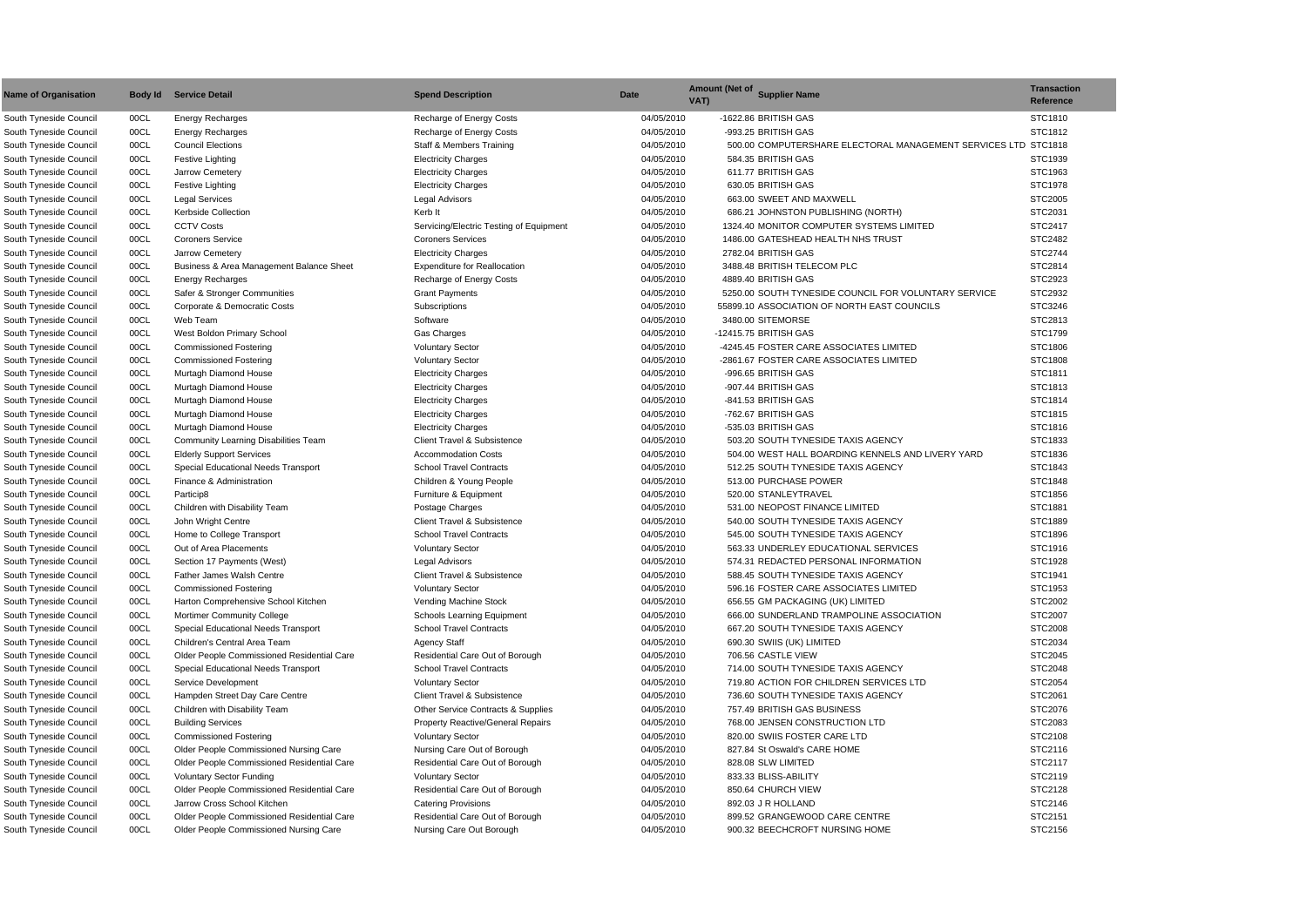South Tyneside Council 00CL Commissioned Fostering Voluntary Sector Voluntary Sector 04/05/2010 901.00 SWIIS FOSTER CARE LTD STC2157 South Tyneside Council 00CL Commissioned Fostering Voluntary Sector Voluntary Sector 04/05/2010 911.00 SWIIS FOSTER CARE LTD STC2165 South Tyneside Council 00CL Commissioned Fostering Voluntary Sector Voluntary Sector 04/05/2010 911.00 SWIIS FOSTER CARE LTD STC2166 South Tyneside Council 00CL Commissioned Fostering Voluntary Sector Voluntary Sector 04/05/2010 911.00 SWIIS FOSTER CARE LTD STC2167 South Tyneside Council 00CL Commissioned Fostering Voluntary Sector Voluntary Sector 04/05/2010 911.00 SWIIS FOSTER CARE LTD STC2168 South Tyneside Council 00CL Children's Central Area Team Agency Staff Agency Staff 04/05/2010 920.40 SWIIS (UK) LIMITED STC2187 South Tyneside Council 00CL Older People Commissioned Residential Care Residential Care Residential Care Out of Borough 04/05/2010 925.16 OFFMORE FARM HOUSE STC2190 South Tyneside Council 00CL Older People Commissioned Residential Care Residential Care Out of Borough 04/05/2010 940.72 APPLE TREE GRANGE STC2194 South Tyneside Council oncl Older People Commissioned Residential Care Residential Care Out of Borough 04/05/2010 943.84 PIERS VIEW HOUSE STC2195 South Tyneside Council 00CL Older People Commissioned Residential Care Residential Care Out of Borough 04/05/2010 951.16 SOUTHERN CROSS STC2201 South Tyneside Council 00CL Older People Commissioned Residential Care Residential Care Dementia Out of Borough 04/05/2010 985.68 KAYCARE SERVICES LTD STC2215 South Tyneside Council 00CL St Oswald's CE Primary School Computer Equipment and Hardware 04/05/2010 1030.44 DSG RETAIL LIMITED STC2274 South Tyneside Council 00CL Older People Commissioned Residential Care Residential Care Residential Care Out of Borough 04/05/2010 1047.60 SOUTHERN CROSS HEALTHCARE GROUP PLC STC2280 South Tyneside Council 00CL Older People Commissioned Nursing Care Nursing Care Out of Borough 04/05/2010 1050.60 WALLDENE COURT NURSING HOME STC2283 South Tyneside Council 00CL Older People Commissioned Nursing Care Residential Care Out of Borough 04/05/2010 1065.36 WEST HOUSE CARE HOME LTD STC2284 South Tyneside Council 00CL Older People Commissioned Residential Care Residential Care Residential Care Out of Borough 04/05/2010 1087.60 QUORN ORCHARDS CARE HOME STC2293 South Tyneside Council 00CL Commissioned Fostering values of Voluntary Sector 04/05/2010 1091.00 SWIIS FOSTER CARE LTD STC2295 South Tyneside Council 00CL Commissioned Fostering Voluntary Sector Voluntary Sector 04/05/2010 1091.00 SWIIS FOSTER CARE LTD STC2296 South Tyneside Council 00CL Commissioned Fostering voluntary Sector Voluntary Sector 04/05/2010 1091.00 SWIIS FOSTER CARE LTD STC2297 South Tyneside Council oo Dubler People Commissioned Residential Care Residential Care Out of Borough 04/05/2010 1097.64 GLENHOLME HOUSE STC2314 South Tyneside Council 00CL Special Educational Needs Transport School Travel Contracts 04/05/2010 1106.70 SOUTH TYNESIDE TAXIS AGENCY STC2319 South Tyneside Council oncluition on the People Commissioned Residential Care Residential Care Out of Borough 04/05/2010 1119.80 THE TUDORS STC2325 South Tyneside Council 00CL Older People Commissioned Residential Care Residential Care Out of Borough 04/05/2010 1136.60 ST MARTINS CARE LTD STC2333 South Tyneside Council 00CL Older People Commissioned Residential Care Residential Care Out of Borough 04/05/2010 1146.56 WELLBURN CARE HOMES LTD STC2342 South Tyneside Council 00CL Physical Disabilities Commissioned Nursing Care Nursing Care Out of Borough 04/05/2010 1147.60 THROCKLEY NURSING HOME STC2343 South Tyneside Council 00CL Children's Central Area Team Agency Staff Agency Staff 04/05/2010 1150.50 SWIIS (UK) LIMITED STC2344 South Tyneside Council 00CL Older People Commissioned Residential Care Residential Care Out of Borough 04/05/2010 1163.68 VALLEY VIEW CARE HOME STC2346 South Tyneside Council 00CL Older People Commissioned Nursing Care Nursing Care Dementia Out of Borough 04/05/2010 1167.60 BARCHESTER HEALTHCARE HOMES LTD STC2348 South Tyneside Council 00CL Older People Commissioned Residential Care Residential Care Out of Borough 04/05/2010 1169.48 IDEAL CARE (NORTH) LTD STC2351 South Tyneside Council 00CL Older People Commissioned Residential Care Residential Care Out of Borough 04/05/2010 1175.60 ST ANDREWS HOMES LTD STC2354 South Tyneside Council 00CL St Gregory's RC School Kitchen Catering Provisions 04/05/2010 1177.37 J R HOLLAND STC2355 South Tyneside Council 00CL Older People Commissioned Residential Care Residential Care Out of Borough 04/05/2010 1179.60 FIELDVIEW RESIDENTIAL STC2356 South Tyneside Council 00CL Older People Commissioned Residential Care Residential Care Out of Borough 04/05/2010 1180.12 FERGUSON LODGE STC2357 South Tyneside Council 00CL Older People Commissioned Nursing Care Residential Care Out of Borough 04/05/2010 1184.20 CHARLTON COURT NURSING HOME STC2358 South Tyneside Council 00CL Voluntary Sector Funding Grant Payments Grant Payments 04/05/2010 1193.40 ALLIED HEALTHCARE GROUP LTD STC2361 South Tyneside Council 00CL Older People Commissioned Nursing Care Nursing Care Out Borough 04/05/2010 1194.40 ALBANY CARE HOME STC2362 South Tyneside Council 00CL Older People Commissioned Residential Care Residential Care Out of Borough 04/05/2010 1202.60 NORTHBOURNE RESIDENTIAL HOME STC2370 South Tyneside Council 00CL Older People Commissioned Residential Care Residential Care Out of Borough 04/05/2010 1209.44 SOUTHERN CROSS HEALTHCARE STC2372 South Tyneside Council 00CL Commissioned Fostering Voluntary Sector Voluntary Sector 04/05/2010 1230.00 SWIIS FOSTER CARE LTD STC2376 South Tyneside Council 00CL Older People Commissioned Nursing Care Nursing Care Out Borough 04/05/2010 1237.88 SCARBOROUGH COURT STC2382 South Tyneside Council 00CL Older People Commissioned Residential Care Residential Care Out of Borough 04/05/2010 1244.32 WHITEFRIARS HOME STC2384 South Tyneside Council 00CL Older People Commissioned Residential Care Residential Care Out of Borough 04/05/2010 1244.80 GAINFORD CARE HOMES LTD. STC2385 South Tyneside Council 00CL Disabled Facilities Grant Capital Grants to Third Parties 04/05/2010 1266.83 LOWES ELECTRICAL SERVICES LTD STC2393 South Tyneside Council 00CL Children with Disability Team Private Contractors Private Contractors 04/05/2010 1273.86 COMMUNITY INTEGRATED CARE STC2398 South Tyneside Council 00CL Sports Coaching Instructors Fees 04/05/2010 1275.00 ELITE I.D STC2400 South Tyneside Council 00CL Older People Commissioned Residential Care Residential Care Dementia Out Borough 04/05/2010 1297.16 HADRIAN PARK CARE HOME STC2407 South Tyneside Council 00CL Boldon Nursery Kitchen Catering Provisions 1298.29 J R HOLLAND STC2409 South Tyneside Council 00CL Older People Commissioned Residential Care Residential Care Out of Borough 04/05/2010 1312.68 HOLMLEA CARE HOME STC2414 South Tyneside Council 00CL Children with Disability Team Private Contractors Private Contractors 04/05/2010 1329.84 COMMUNITY INTEGRATED CARE STC2418 South Tyneside Council 00CL Older People Commissioned Nursing Care Nursing Care Out Borough 04/05/2010 1343.32 WEARCOURT LTD STC2424 South Tyneside Council 00CL Older People Commissioned Residential Care Residential Care Out of Borough 04/05/2010 1347.72 S & L GUNPITH STC2426 South Tyneside Council 00CL Older People Commissioned Residential Care Residential Care Out of Borough 04/05/2010 1364.00 BROCKWELL COURT STC2433 South Tyneside Council 00CL Westoe Crown Kitchen Catering Provisions 1365.68 HOPWELLS LTD. STC2434 South Tyneside Council 00CL Commissioned Fostering Voluntary Sector Voluntary Sector 04/05/2010 1369.00 SWIIS FOSTER CARE LTD STC2435 South Tyneside Council ouclecture Council ouclecture Commissioned Residential Care Residential Care Out of Borough 04/05/2010 1369.36 POTENSIAL LIMITED STC2440 South Tyneside Council 00CL Older People Commissioned Residential Care Nursing Care Dementia Out of Borough 04/05/2010 1374.08 BRAEMAR CARE HOME STC2442 South Tyneside Council 00CL Older People Commissioned Residential Care Residential Care Dementia Out of Borough 04/05/2010 1375.60 HELEN MCARDLE CARE STC2443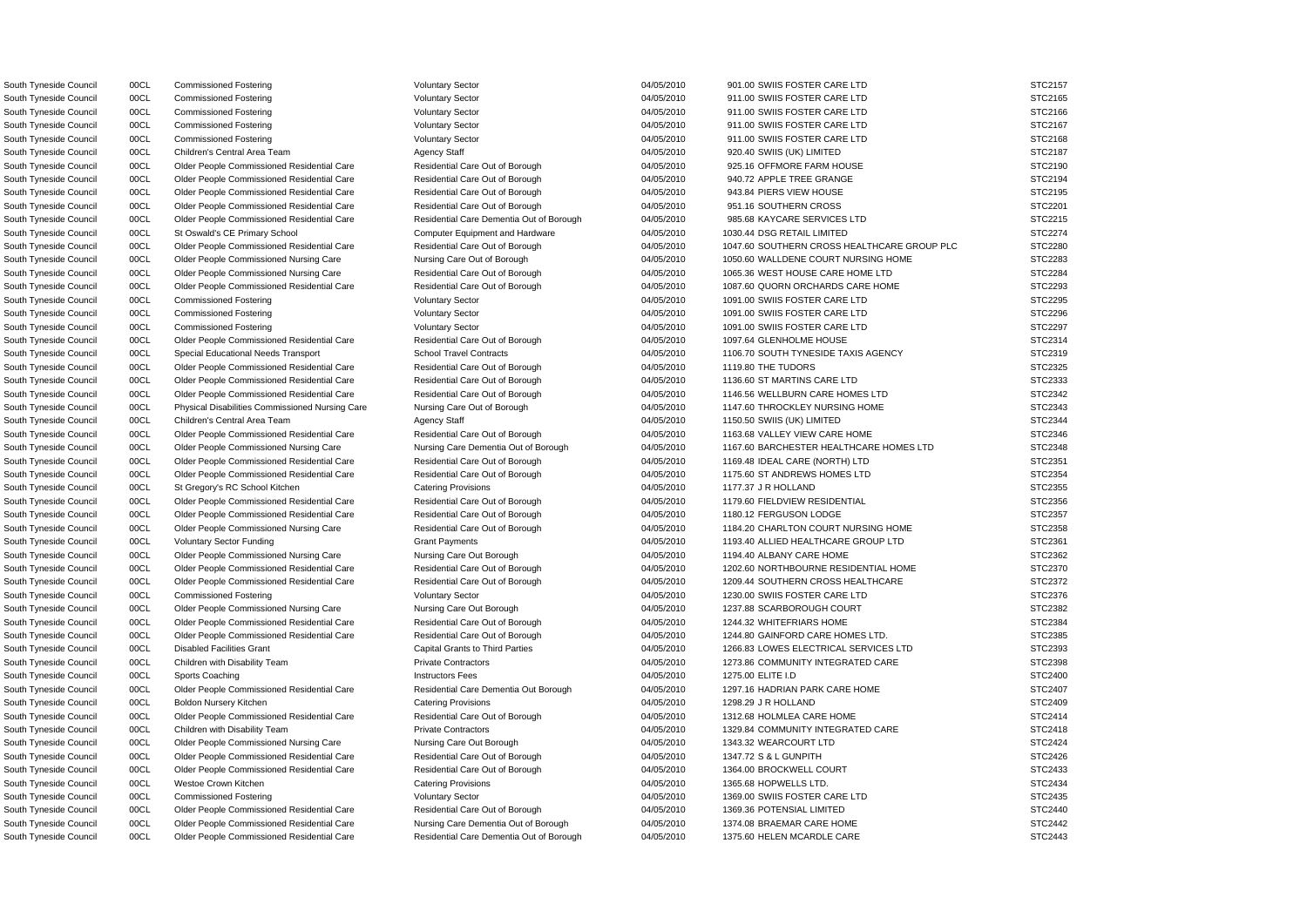South Tyneside Council 00CL Children with Disability Team Private Contractors Private Contractors 04/05/2010 1382.64 COMMUNITY INTEGRATED CARE STC2450 South Tyneside Council 00CL Physical Disabilities Commissioned Residential Care Residential Care Out of Borough 04/05/2010 1437.48 GAILEY LODGE STC2462 South Tyneside Council 00CL St Joseph's RC Primary School Computer Equipment and Hardware 04/05/2010 1458.00 STONE COMPUTERS LTD STC2468 South Tyneside Council 00CL Home to College Transport School Travel Contracts 6 04/05/2010 1460.00 SOUTH TYNESIDE TAXIS AGENCY STC2471 South Tyneside Council 00CL Voluntary Sector Funding Grant Payments Grant Payments 04/05/2010 1515.40 ALLIED HEALTHCARE GROUP LTD STC2485 South Tyneside Council 00CL Hearing Impaired Service Telephone Charges 04/05/2010 1522.32 J B SKILLCARE LTD STC2490 South Tyneside Council 00CL Mental Health Commissioned Residential Care Residential Care Residential Care Out of Borough 04/05/2010 1557.24 WINDSOR COURT CARE HOME STC2500 South Tyneside Council 00CL Mental Health Commissioned Nursing Care Nursing Care Out Borough 04/05/2010 1572.00 MENTAL HEALTH CONCERN STC2505 South Tyneside Council 00CL Older People Commissioned Nursing Care Nursing Care Out Borough 04/05/2010 1595.84 ASHINGTON GRANGE NURSING HOME STC2517 South Tyneside Council 00CL Older People Commissioned Residential Care Residential Care Out of Borough 04/05/2010 1599.00 SOUTHERN CROSS HEALTHCARE STC2518 South Tyneside Council 00CL Older People Commissioned Nursing Care Nursing Care Dementia Out Borough 04/05/2010 1622.96 HOLLYBERRY CARE LTD STC2522 South Tyneside Council 00CL Disabled Facilities Grant Capital Grants to Third Parties 04/05/2010 1657.93 DOLPHIN STAIRLIFTS (NORTH EAST) LTD STC2533 South Tyneside Council 00CL St Joseph's RC Primary School Computer Equipment and Hardware 04/05/2010 1670.00 STONE COMPUTERS LTD STC2534 South Tyneside Council 00CL Older People Commissioned Residential Care Residential Care In Borough 04/05/2010 1726.60 BARCHESTER HEALTHCARE STC2546 South Tyneside Council 00CL Drug/Alcohol Residential Homes Residential Care Out of Borough 04/05/2010 1739.88 ASPIRE HEALTHCARE STC2549 South Tyneside Council 00CL Physical Disabilities Commissioned Residential Care Residential Care Out of Borough 04/05/2010 1741.88 CORNERSTONE QUALITY CARE STC2550 South Tyneside Council 00CL Older People Commissioned Residential Care Residential Care Out of Borough 04/05/2010 1778.40 HAVENDENE RESIDENTIAL HOME STC2558 South Tyneside Council 00CL Disabled Facilities Grant Capital Grants to Third Parties 04/05/2010 1790.68 EASIBATHE STC2559 STC2559 South Tyneside Council 00CL St Joseph's RC Primary School Computer Equipment and Hardware 04/05/2010 1790.93 PHOENIX SOFTWARE LTD STC2560 South Tyneside Council 00CL Older People Commissioned Residential Care Residential Care Out of Borough 04/05/2010 1829.56 THE HOLY CROSS STC2570 South Tyneside Council 00CL Older People Commissioned Residential Care Residential Care Out of Borough 04/05/2010 1831.24 BARCHESTER HEALTHCARE LTD STC2571 South Tyneside Council 00CL West Boldon School Kitchen Catering Provisions 04/05/2010 1834.11 J R HOLLAND STC2572 South Tyneside Council 00CL Learning Difficulties Commissioned Residential Care Residential Care Out of Borough 04/05/2010 1837.44 LINKAGE COLLEGE STC2573 South Tyneside Council **Concil Concept Commissioned Residential Care** Residential Care Dementia Out Borough 04/05/2010 1848.60 SEYMOUR HOUSE STC2574 South Tyneside Council 00CL Special Educational Needs Transport School Travel Contracts 04/05/2010 1896.90 SOUTH TYNESIDE TAXIS AGENCY STC2585 South Tyneside Council 00CL Older People Commissioned Nursing Care Nursing Care Dementia Out of Borough 04/05/2010 1903.60 BALMORAL COURT NURSING HOME STC2591 South Tyneside Council 00CL Disabled Facilities Grant Capital Grants to Third Parties 04/05/2010 1921.60 EASIACCESS SOLUTIONS STC2596 South Tyneside Council 00CL Physical Disabilities Commissioned Nursing Care Nursing Care Out Borough 04/05/2010 1955.36 STANTON LODGE NEURODISABILITY UNIT STC2611 South Tyneside Council 00CL Older People Commissioned Nursing Care Nursing Care Dementia Out Borough 04/05/2010 1984.88 ABBEY CARE VILLAGE STC2617 South Tyneside Council 00CL Older People Commissioned Nursing Care Nursing Care Out Borough 04/05/2010 1992.40 CERIS NEWYDD NURSING STC2619 South Tyneside Council 00CL West Boldon Primary School Gas Charges 04/05/2010 2003.34 BRITISH GAS STC2622 South Tyneside Council 00CL Learning Difficulties Commissioned Residential Care Residential Care Out of Borough 04/05/2010 2009.92 JC CARE PLC STC2625 South Tyneside Council 00CL Older People Commissioned Residential Care Residential Care Out of Borough 04/05/2010 2015.76 ASPIRE HEALTHCARE STC2628 South Tyneside Council 00CL National Literacy & Numeracy Staff Travel Staff Travel 04/05/2010 2074.04 REDWORTH HALL HOTEL STC2639 South Tyneside Council 00CL Learning Difficulties Commissioned Residential Care Residential Care Out of Borough 04/05/2010 2147.20 ROCHELL HOUSE RES. CARE STC2648 South Tyneside Council 00CL Older People Commissioned Residential Care Residential Care Out of Borough 04/05/2010 2195.80 PRINCESS HOUSE STC2660 South Tyneside Council 00CL St Oswald's CE Primary School Gas Charges Gas Charges 04/05/2010 2201.50 BRITISH GAS STC2663 South Tyneside Council 00CL Older People Commissioned Nursing Care Nursing Care Out of Borough 04/05/2010 2217.08 LEONARD CHESHIRE IN NORTHUMBRIA STC2666 South Tyneside Council 00CL Learning Difficulties Commissioned Nursing Care Nursing Care Out of Borough 04/05/2010 2257.40 ORCHARD VALE TRUST STC2677 South Tyneside Council **Contra Contra Connect Commissioned Residential Care** Residential Care Out of Borough 04/05/2010 2265.80 OAK LODGE STC2679 STC2679 South Tyneside Council 00CL Section 17 Payments (East) Client Travel & Subsistence 2345.12 AQUILA WAY STC2687 South Tyneside Council 00CL Learning Difficulties Commissioned Nursing Care Nursing Care Out of Borough 04/05/2010 2350.28 CARE SOLUTIONS LTD STC2688 South Tyneside Council 00CL Learning Difficulties Commissioned Residential Care Residential Care Out of Borough 04/05/2010 2511.68 STONEHAVEN STC2716 South Tyneside Council 00CL Older People Commissioned Residential Care Residential Care Dementia Out of Borough 04/05/2010 2515.80 WINNIE CARE (ASHLEA COURT) STC2717 South Tyneside Council 00CL Learning Difficulties Commissioned Residential Care Residential Care Out of Borough 04/05/2010 2650.29 CARE OUTREACH STC2728 South Tyneside Council 00CL Mortimer Community College Schools Learning Equipment 04/05/2010 2750.00 SMARTASSESS LTD STC2740 South Tyneside Council 00CL Learning Difficulties Commissioned Residential Care Residential Care Out of Borough 04/05/2010 2782.00 EASTCLIFFE RESIDENTIAL STC2743 South Tyneside Council 00CL Physical Disabilities Commissioned Residential Care Residential Care Out of Borough 04/05/2010 2852.44 FAYCROFT RESIDENTIAL STC2749 South Tyneside Council 00CL Commissioned Fostering Voluntary Sector Voluntary Sector 04/05/2010 2929.19 FOSTER CARE ASSOCIATES LIMITED STC2757 South Tyneside Council and Docume Commissioned Nursing Care Nursing Care Out Borough 04/05/2010 3110.92 ALDERWOOD STC2777 South Tyneside Council 00CL Older People Commissioned Nursing Care Nursing Care Out Borough 04/05/2010 3125.88 EUROPEAN CARE ENGLAND LTD STC2779 South Tyneside Council 00CL Special Educational Needs Transport School Travel Contracts 04/05/2010 3181.90 SOUTH TYNESIDE TAXIS AGENCY STC2786 South Tyneside Council 00CL Murtagh Diamond House Gas Charges 04/05/2010 3278.41 BRITISH GAS STC2794 South Tyneside Council 00CL Commissioned Fostering Voluntary Sector Voluntary Sector 04/05/2010 3294.37 NATIONAL FOSTERING AGENCY LTD STC2795 South Tyneside Council 00CL Learning Difficulties Commissioned Nursing Care Nursing Care Out of Borough 04/05/2010 3371.08 THE HOSPITALLER ORDER OF ST JOHN OF GOD STC2800 South Tyneside Council 00CL Learning Difficulties Commissioned Residential Care Residential Care In Borough 04/05/2010 3379.12 J BEST South Tyneside Council 00CL Mental Health Commissioned Nursing Care Nursing Care Out of Borough 04/05/2010 3411.48 RANVILLES CARE HOME STC2807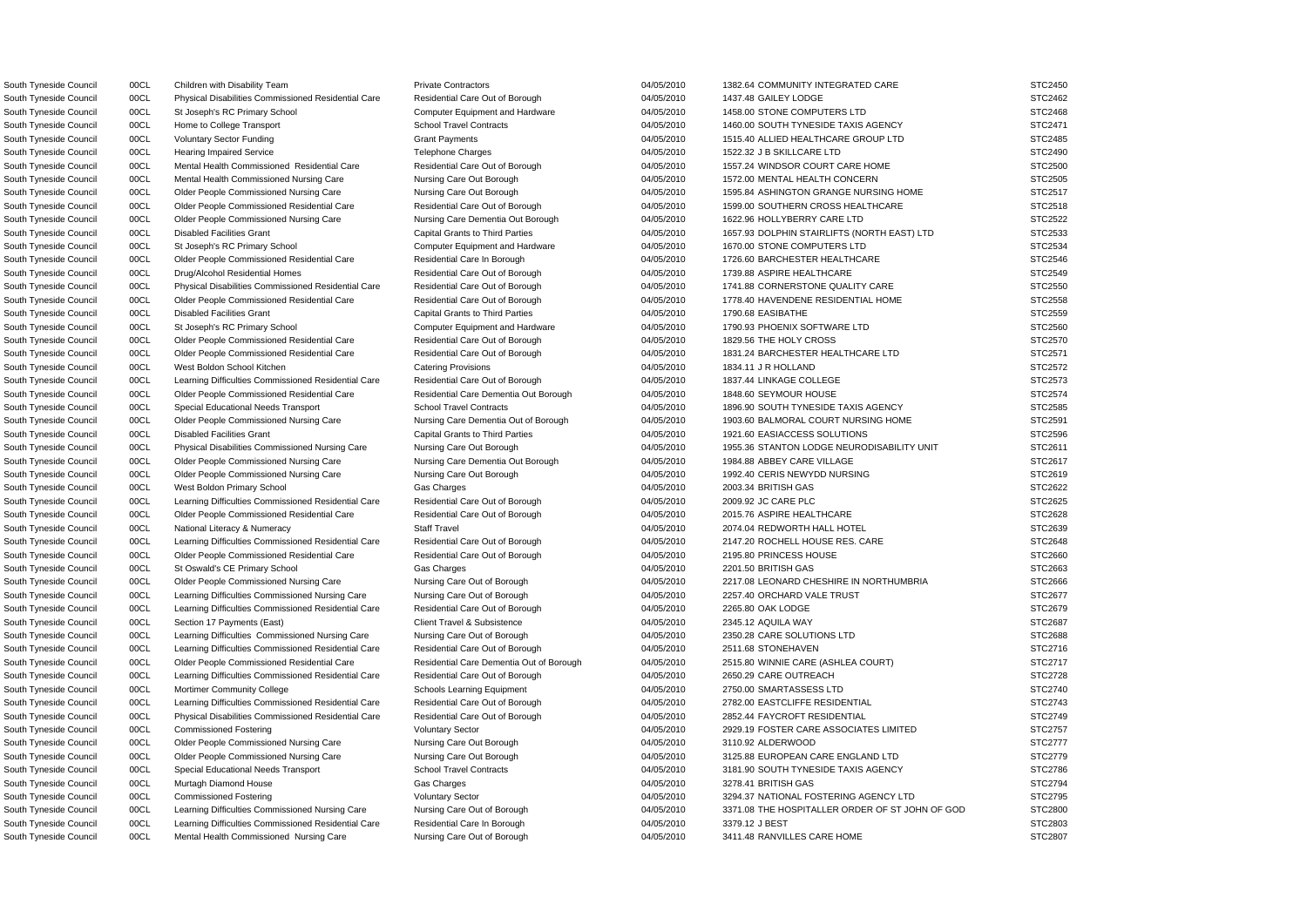South Tyneside Council 00CL Learning Difficulties Commissioned Residential Care Residential Care Out of Borough 04/05/2010 3528.40 HAYFIELD STC2816 South Tyneside Council 00CL Youth Offending Service Security of Assets/Alarms Maintenance 04/05/2010 3568.64 20:20 VISION SYSTEMS LTD STC2818 South Tyneside Council 00CL Older People Commissioned Residential Care Residential Care Out of Borough 04/05/2010 3677.24 HIGHCLIFFE CARE CENTRE STC2829 South Tyneside Council 00CL Mental Health Commissioned Residential Care Residential Care Residential Care Dut of Borough 04/05/2010 3847.20 SANCTUARY HEALTHCARE STC2842 South Tyneside Council 00CL Disabled Facilities Grant Capital Grants to Third Parties 04/05/2010 3897.00 HANDICARE (FREELIFT) LTD STC2845 South Tyneside Council 00CL Disabled Facilities Grant Capital Grants to Third Parties 04/05/2010 4000.00 DOLPHIN STAIRLIFTS (NORTH EAST) LTD STC2852 South Tyneside Council 00CL Physical Disabilities Commissioned Nursing Care Nursing Care Out of Borough 04/05/2010 4051.20 STEPPING STONES RESETTLEMENT UNIT STC2862 South Tyneside Council 00CL Commissioned Fostering Voluntary Sector Voluntary Sector 04/05/2010 4116.80 FOSTER CARE ASSOCIATES LIMITED STC2872 South Tyneside Council 00CL Commissioned Fostering Voluntary Sector Voluntary Sector 04/05/2010 4116.80 FOSTER CARE ASSOCIATES LIMITED STC2873 South Tyneside Council 00CL Commissioned Fostering verbation of Voluntary Sector 04/05/2010 4159.89 FOSTER CARE ASSOCIATES LIMITED STC2874 South Tyneside Council 00CL Commissioned Fostering Voluntary Sector Voluntary Sector 04/05/2010 4159.89 FOSTER CARE ASSOCIATES LIMITED STC2875 South Tyneside Council 00CL Mental Health Commissioned Residential Care Residential Care Residential Care Dut of Borough 04/05/2010 4200.00 WINSTON HOUSE STC2880 South Tyneside Council 00CL Commissioned Fostering Voluntary Sector Voluntary Sector 04/05/2010 4202.67 FOSTER CARE ASSOCIATES LIMITED STC2881 South Tyneside Council 00CL Commissioned Fostering Voluntary Sector Voluntary Sector 04/05/2010 4245.45 FOSTER CARE ASSOCIATES LIMITED STC2884 South Tyneside Council 00CL Commissioned Fostering Voluntary Sector Voluntary Sector 04/05/2010 4245.45 FOSTER CARE ASSOCIATES LIMITED STC2885 South Tyneside Council 00CL Commissioned Fostering voluntary Sector Voluntary Sector 04/05/2010 4245.45 FOSTER CARE ASSOCIATES LIMITED STC2886 South Tyneside Council 00CL Commissioned Fostering Voluntary Sector Voluntary Sector 04/05/2010 4245.45 FOSTER CARE ASSOCIATES LIMITED STC2887 South Tyneside Council 00CL Older People Commissioned Residential Care Residential Care Out of Borough 04/05/2010 4278.40 ST CUTHBERTS CARE STC2888 South Tyneside Council 00CL Physical Disabilities Commissioned Residential Care Residential Care Out of Borough 04/05/2010 4426.20 HENSHAWS SOCIETY FOR BLIND PEOPLE STC2895 South Tyneside Council 00CL Mental Health Commissioned Residential Care Residential Care Residential Care Out of Borough 04/05/2010 4551.00 CARE CONSORTIUM LTD STC2904 South Tyneside Council 00CL Children with Disability Team Private Contractors Private Contractors 04/05/2010 4553.92 COMMUNITY INTEGRATED CARE STC2905 South Tyneside Council 00CL Learning Difficulties Commissioned Nursing Care Nursing Care Out of Borough 04/05/2010 4672.04 LAMBTON GRANGE STC2911 South Tyneside Council 00CL Learning Difficulties Commissioned Residential Care Residential Care Out of Borough 04/05/2010 4859.24 ROYAL BOROUGH OF WINDSOR & MAIDENHEAD STC2922 South Tyneside Council 00CL Mental Health Commissioned Nursing Care Nursing Care Out Borough 04/05/2010 5143.84 BILLINGHAM GRANGE CARE CENTRE STC2929 South Tyneside Council 00CL Learning Difficulties Commissioned Residential Care Residential Care Out of Borough 04/05/2010 5320.40 MAPLEVIEW STC2933 South Tyneside Council 00CL Home to College Transport School Travel Contracts 6 04/05/2010 5340.28 CONNECT (SOUTH TYNESIDE) LIMITED STC2936 South Tyneside Council 00CL Special Educational Needs Transport School Travel Contracts 04/05/2010 5340.28 CONNECT (SOUTH TYNESIDE) LIMITED STC2937 South Tyneside Council 00CL Learning Difficulties Commissioned Nursing Care Nursing Care Out Borough 04/05/2010 5621.28 DORADENE STC2954 South Tyneside Council 00CL Physical Disabilities Commissioned Nursing Care Nursing Care Out Borough 04/05/2010 5638.48 ELSWICK HALL NEURODISABILITY CENTRE STC2955 South Tyneside Council 00CL Commissioned Fostering Voluntary Sector Voluntary Sector 04/05/2010 5946.11 FOSTER CARE ASSOCIATES LIMITED STC2963 South Tyneside Council 00CL Integrated Children's Systems Capital Computer Software Intangible Cos 04/05/2010 6000.00 NORTHGATE INFORMATION SOLUTIONS UK LTD STC2964 South Tyneside Council 00CL Commissioned Fostering Voluntary Sector Voluntary Sector 04/05/2010 6089.02 FOSTER CARE ASSOCIATES LIMITED STC2966 South Tyneside Council 00CL Home to College Transport School Travel Contracts 604/05/2010 6292.88 CONNECT (SOUTH TYNESIDE) LIMITED STC2971 South Tyneside Council oo Dubble Council Cearning Difficulties Commissioned Residential Care Residential Care Out of Borough 04/05/2010 6586.04 ESPA LTD STC2976 South Tyneside Council 00CL Learning Difficulties Commissioned Nursing Care Nursing Care Out of Borough 04/05/2010 6600.40 CHAD STC2977 South Tyneside Council 00CL Older People Commissioned Residential Care Residential Care Out of Borough 04/05/2010 7154.64 DAVID LEWIS CENTRE STC2999 South Tyneside Council 00CL Learning Difficulties Commissioned Residential Care Residential Care Out of Borough 04/05/2010 7163.20 DURHAM CARELINE LTD STC3000 South Tyneside Council 00CL Physical Disabilities Commissioned Nursing Care Nursing Care Out of Borough 04/05/2010 7163.32 BAWI HOMES LTD STC3001 South Tyneside Council 00CL Physical Disabilities Commissioned Residential Care Residential Care Out of Borough 04/05/2010 7210.00 PEMBROKE COURT CARE HOME STC3008 South Tyneside Council 00CL Campbell Court Extra Care Extra Care Extra Care Sheltered Accommodation 04/05/2010 7862.24 PLACES FOR PEOPLE INDIVIDUAL SUPPORT STC3024 South Tyneside Council 00CL Learning Difficulties Commissioned Residential Care Residential Care Out of Borough 04/05/2010 8195.08 DENE HALL- FOUR SEASONS HEALTHCARE STC3028 South Tyneside Council 00CL Learning Difficulties Commissioned Residential Care Residential Care Out of Borough 04/05/2010 8245.28 MILEWOOD HEALTH CARE LTD STC3030 South Tyneside Council 00CL Learning Difficulties Commissioned Nursing Care Nursing Care Out Borough 04/05/2010 8540.48 ABBEYMOOR NEURODISABILITY CENTRE STC3035 South Tyneside Council 00CL Learning Difficulties Commissioned Nursing Care Nursing Care Out Borough 04/05/2010 8570.64 CASTLEBECK CARE (TEESDALE) LTD STC3036 South Tyneside Council 00CL Learning Difficulties Commissioned Residential Care Residential Care Out of Borough 04/05/2010 8611.15 CARE VILLAGE STC3037 South Tyneside Council 00CL Out of Area Placements Changendent School Fees 04/05/2010 9034.13 PARKSIDE HOUSE SCHOOL STC3046 South Tyneside Council 00CL Physical Disabilities Commissioned Nursing Care Nursing Care Out Borough 04/05/2010 9287.16 CHASE PARK STC3054 South Tyneside Council 00CL Learning Difficulties Commissioned Residential Care Residential Care Out of Borough 04/05/2010 9415.40 NORTH EAST AUTISM SOCIETY STC3058 South Tyneside Council **OOCL** Mental Health Commissioned Residential Care Residential Care Out of Borough 04/05/2010 9772.00 SHERWOOD HOUSE STC3066 South Tyneside Council 00CL Learning Difficulties Commissioned Nursing Care Nursing Care Out of Borough 04/05/2010 9911.72 CASTLEBECK CARE (TEESDALE) LTD STC3069 South Tyneside Council **Contrary Contrary Difficulties Commissioned Residential Care** Residential Care In Borough 04/05/2010 9949.80 POTENSIAL LIMITED STC3070 South Tyneside Council 00CL St Joseph's RC Primary School Computer Equipment and Hardware 04/05/2010 10950.00 STONE COMPUTERS LTD STC3087 South Tyneside Council 00CL Physical Disabilities Commissioned Residential Care Residential Care Out of Borough 04/05/2010 11586.32 PERCY HEDLEY CENTRE STC3094 South Tyneside Council 00CL Learning Difficulties Commissioned Nursing Care Nursing Care Out of Borough 04/05/2010 11660.76 ORCHARD HOUSE STC3095 South Tyneside Council 00CL School Improvement Team Private Contractors **04/05/2010 12240.00 ACCIPIO LEARNING** STC3099 South Tyneside Council 00CL Star Centre Shared Costs Rents Paid 12272.04 DH & E DEIGHTON STC3100 South Tyneside Council 00CL Learning Difficulties Commissioned Nursing Care Nursing Care Out of Borough 04/05/2010 13000.00 CASTLEBECK CARE STC3108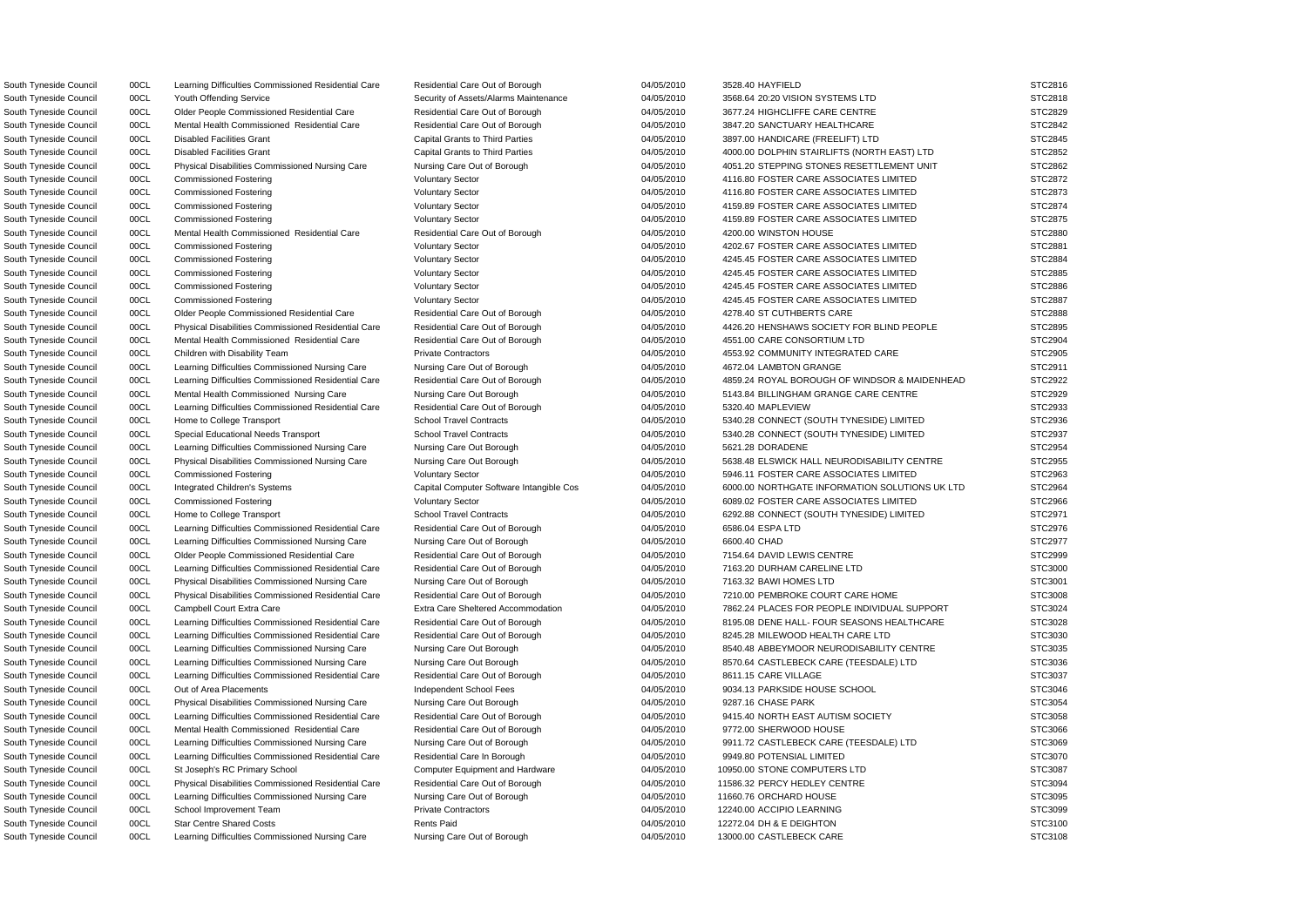South Tyneside Council 00CL Out of Area Placements Company Sector Voluntary Sector 04/05/2010 14816.14 KEYS CHILDCARE LTD STC3119 South Tyneside Council 00CL Learning Difficulties Commissioned Home Care Home Care Care 04/05/2010 15187.62 LS CARE LIMITED South Tyneside Council **OOCL** Learning Difficulties Commissioned Residential Care Residential Care In Borough 04/05/2010 15309.88 MARINA REST HOME South Tyneside Council **2000 Difficulties Commissioned Residential Care** Residential Care Residential Care In Borough 04/05/2010 15356.00 POTENSIAL LIMITED South Tyneside Council 00CL Learning Difficulties Commissioned Residential Care Residential Care Out of Borough 04/05/2010 15366.92 CARELINE LIFESTYLES LTD South Tyneside Council 00CL Out of Area Placements COUNDATION COUntary Sector 04/05/2010 16939.29 YOUNG FOUNDATION LTD South Tyneside Council **OOCL** Older People Commissioned Residential Care Residential Care In Borough 04/05/2010 19048.24 SEAHAVEN REST HOME South Tyneside Council 00CL Learning Difficulties Commissioned Home Care Home Care 19770.24 KAY CARE SERVICES LTD South Tyneside Council 00CL Learning Difficulties Commissioned Residential Care Residential Care Out of Borough 04/05/2010 20656.80 CARELINE LIFESTYLES LTD South Tyneside Council and COCL and Learning Difficulties Commissioned Nursing Care Nursing Care Out of Borough 04/05/2010 22760.00 SELF LTD South Tyneside Council 00CL Older People Commissioned Residential Care Residential Care In Borough 04/05/2010 24960.97 MARSDEN ROCK CARE LTD South Tyneside Council 00CL Older People Commissioned Residential Care Residential Care In Borough 04/05/2010 27772.70 ANCHOR HOUSING ASSOC South Tyneside Council **2008 00CL** Older People Commissioned Residential Care Residential Care In Borough 24/05/2010 34398.11 DOSON LTD South Tyneside Council 00CL Older People Commissioned Residential Care Residential Care In Borough 04/05/2010 35809.61 GARDEN HILL CARE HOME South Tyneside Council **2000 OD CL Commissioned Residential Care** Residential Care Residential Care In Borough 04/05/2010 40326.87 ASHBOURNE PLC South Tyneside Council **COL Colder People Commissioned Residential Care** Residential Care In Borough 04/05/2010 42053.97 WINDSOR NURSING HOME South Tyneside Council **OOCL** Mental Health Commissioned Nursing Care Nursing Care Out of Borough 04/05/2010 49119.84 NORTHVIEW LODGE South Tyneside Council 00CL Older People Commissioned Residential Care Residential Care In Borough 04/05/2010 51077.81 HILLCREST CARE HOME South Tyneside Council **1998** OOCL Mental Health Commissioned Residential Care Residential Care In Borough 04/05/2010 52834.90 ST THOMAS - K HAMODI South Tyneside Council 00CL Older People Commissioned Home Care Home Care Home Care 04/05/2010 60969.37 CARELINE HOMECARE LTD South Tyneside Council 00CL Older People Commissioned Residential Care Residential Care Dementia In Borough 04/05/2010 77510.65 PREMIER NURSING HOMES South Tyneside Council **OOCL** Repairs & Maintenance South Shields Community School Property Planned Maintenance **04/05/2010** 530.10 DELTA ONE SECURITY LTD South Tyneside Council 00CL Central Library **Property Planned Maintenance** 04/05/2010 851.25 WINDOOR SERVICES South Tyneside Council and Docume Hill Area Housing Office Cas Charges Charges Charges 204/05/2010 1032.98 BRITISH GAS STRITISH GAS STRITISH GAS STRITISH GAS STRITISH GAS STRITISH GAS STRITISH GAS STRITISH GAS STRITISH GAS South Tyneside Council 00CL South Shields Community School Property Planned Maintenance 04/05/2010 1094.40 DELTA ONE SECURITY LTD South Tyneside Council **2000 00CL** South Shields Community School Property Planned Maintenance 20105/2010 1094.40 DELTA ONE SECURITY LTD South Tyneside Council 00CL South Shields Community School Property Planned Maintenance 04/05/2010 1137.15 DELTA ONE SECURITY LTD

South Tyneside Council 00CL Learning Difficulties Commissioned Residential Care Residential Care Out of Borough 04/05/2010 13597.48 BIRCHWOOD BUNGALOW MILBURY CARE SERVICES South Tyneside Council 00CL Older People Commissioned Residential Care Residential Care In Borough 04/05/2010 15727.29 THE BRANCHES REST HOME South Tyneside Council 00CL Older People Commissioned Residential Care Residential Care In Borough 04/05/2010 16930.40 ENTERPRISE 5 HOUSING ASSOCIATION South Tyneside Council 00CL Older People Commissioned Residential Care Residential Care In Borough 04/05/2010 17162.36 EUROPEAN CARE ENGLAND LTD South Tyneside Council 00CL Campbell Court Extra Care **Extra Care** Extra Care Extra Care Sheltered Accommodation 04/05/2010 21257.19 PLACES FOR PEOPLE INDIVIDUAL SUPPORT South Tyneside Council 00CL Older People Commissioned Residential Care Residential Care Dementia Out of Borough 04/05/2010 21277.72 FALSTONE COURT NURSING South Tyneside Council 00CL Provision of Milk School Milk 04/05/2010 23162.08 ROCK FARM DAIRY LTD STC3184 South Tyneside Council **1998** OOCL Mental Health Commissioned Residential Care Residential Care Residential Care In Borough 04/05/2010 24268.10 THE MEADOWS CARE HOME South Tyneside Council 00CL St Wilfrid's RC College Examination Fees 6 04/05/2010 30373.64 ASSESSMENT AND QUALIFICATIONS ALLIANCE South Tyneside Council 00CL Older People Commissioned Residential Care Residential Care In Borough 04/05/2010 31657.31 HEBBURN COURT NURSING HOME South Tyneside Council **OOCL** Older People Commissioned Residential Care Residential Care In Borough 04/05/2010 34925.04 WINNIE CARE ASHLEA MEWS South Tyneside Council **1998 OCL Mental Health Commissioned Residential Care** Residential Care In Borough 04/05/2010 37331.76 FAIRHOLME RESIDENTIAL HOME South Tyneside Council 00CL Older People Commissioned Residential Care Residential Care In Borough 04/05/2010 47592.71 NEEDHAM COURT CARE HOME South Tyneside Council 00CL Older People Commissioned Residential Care Residential Care In Borough 04/05/2010 48902.56 HARTON GRANGE RESIDENTIAL CARE HOME South Tyneside Council 00CL Mental Health Commissioned Residential Care Residential Care Residential Care Residential Care Residential Care In Borough 04/05/2010 52052.74 THE LODGE RESIDENTIAL CARE HOME South Tyneside Council 00CL Older People Commissioned Home Care Home Care Home Care 194/05/2010 60355.66 SUNDERLAND HOME CARE ASSOCIATES South Tyneside Council 00CL Older People Commissioned Residential Care Residential Care In Borough 04/05/2010 62220.61 FOUR SEASONS HEALTH CARE South Tyneside Council 00CL Older People Commissioned Residential Care Residential Care Residential Care Residential Care Residential Care Residential Care 1n Borough 04/05/2010 62593.01 BEDEWELL GRANGE RES. CARE CENTRE South Tyneside Council 00CL Older People Commissioned Residential Care Residential Care In Borough 04/05/2010 70787.76 SOUTHERN CROSS HEALTHCARE GROUP PLC South Tyneside Council 00CL Older People Commissioned Residential Care Residential Care In Borough 04/05/2010 78513.06 ST MICHAELS NURSING HOME South Tyneside Council 00CL Jarrow School School Schools Learning Equipment 04/05/2010 153350.33 INSPIREDSPACES STAG LIMITED South Tyneside Council 00CL Kelly House Gas Charges 04/05/2010 643.02 BRITISH GAS STC1994 South Tyneside Council 00CL Libraries Admin 2000 100 Library & Other Books Maps etc. 2008/2010 651.85 BERTRAM LIBRARY SERVICES South Tyneside Council 00CL Temple Park Centre **Funniture & Equipment** 6 Equipment 04/05/2010 720.00 OCS GROUP UK LTD T/A CANNON South Tyneside Council 00CL Factory Units **Property Planned Maintenance Property Planned Maintenance** 04/05/2010 850.00 CASTLESIDE HORTICULTURAL SERVICES LTD South Tyneside Council 00CL Factory Units **Property Planned Maintenance Property Planned Maintenance** 04/05/2010 870.00 CASTLESIDE HORTICULTURAL SERVICES LTD South Tyneside Council 00CL Factory Units Council Property Reactive/General Repairs 04/05/2010 990.00 CASTLESIDE HORTICULTURAL SERVICES LTD South Tyneside Council 00CL Factory Units **Property Planned Maintenance Property Planned Maintenance** 04/05/2010 990.00 CASTLESIDE HORTICULTURAL SERVICES LTD South Tyneside Council 00CL Sports Extended Activities Contracts & Supplies 00ther Service Contracts & Supplies 04/05/2010 1080.00 PERTH GREEN COMMUNITY ASSOCIATION South Tyneside Council 00CL Boldon Children's Centre Letting of Premises 04/05/2010 2061.50 MITIE PFI LTD STC2636

| S              |   | ГС3111 |       |  |  |
|----------------|---|--------|-------|--|--|
| S.             |   | TC3119 |       |  |  |
| S.             |   | TC3128 |       |  |  |
| 3              |   | TC3130 |       |  |  |
| S              |   | TC3131 |       |  |  |
| S.             |   | TC3132 |       |  |  |
| S              |   | TC3135 |       |  |  |
|                |   |        |       |  |  |
| S              | T | C3142  |       |  |  |
| S              | Ţ | C3143  |       |  |  |
| ؟<br>š         | T | Ć      | 3146  |  |  |
| S              | T | C3156  |       |  |  |
| ؟<br>š         | T | C3160  |       |  |  |
| S              | T | C3164  |       |  |  |
| S              | Ţ | Ϊ      | 3167: |  |  |
| ć<br>š         | Ţ | C3168  |       |  |  |
| ć<br>š         |   | TC3180 |       |  |  |
| S              |   | ТC     | 3184  |  |  |
|                |   |        |       |  |  |
| S              |   | ТC     | 3187  |  |  |
| S              |   | TC3191 |       |  |  |
| S              |   | TC3199 |       |  |  |
| S              | т |        | 3203  |  |  |
| ؟<br>š         |   | TC3206 |       |  |  |
| ؟<br>ì         |   | TC3210 |       |  |  |
| S              |   | TC3212 |       |  |  |
| S              | Ī | C3214  |       |  |  |
| S              | I | C3218  |       |  |  |
| S              | T | C3222  |       |  |  |
|                |   | C3225  |       |  |  |
| 3              | T |        |       |  |  |
| 3              | Ī | C3235  |       |  |  |
| S              | I | C3237  |       |  |  |
| S              | I | C3239  |       |  |  |
| S              | I | C3242  |       |  |  |
| S              | Ţ | C3243  |       |  |  |
| ć<br>š         | T | Ό      | 3244: |  |  |
| ؟<br>š         | T | C3248  |       |  |  |
| S              | T | C3249  |       |  |  |
| ï<br>؟         | T | C3252  |       |  |  |
| STC3253        |   |        |       |  |  |
| š<br>ć         |   | TC3255 |       |  |  |
|                |   | TC3257 |       |  |  |
| š<br>s         |   |        |       |  |  |
| S              |   | TC3258 |       |  |  |
| STC3276        |   |        |       |  |  |
| STC1869        |   |        |       |  |  |
| STC1994        |   |        |       |  |  |
| STC1999        |   |        |       |  |  |
| STC2056        |   |        |       |  |  |
| STC2127        |   |        |       |  |  |
| STC2129        |   |        |       |  |  |
| STC2136        |   |        |       |  |  |
|                |   |        |       |  |  |
| STC2248        |   |        |       |  |  |
| STC2247        |   |        |       |  |  |
| STC2275        |   |        |       |  |  |
| STC2289        |   |        |       |  |  |
| STC2310        |   |        |       |  |  |
| STC2311        |   |        |       |  |  |
| STC2334        |   |        |       |  |  |
| <b>STC2636</b> |   |        |       |  |  |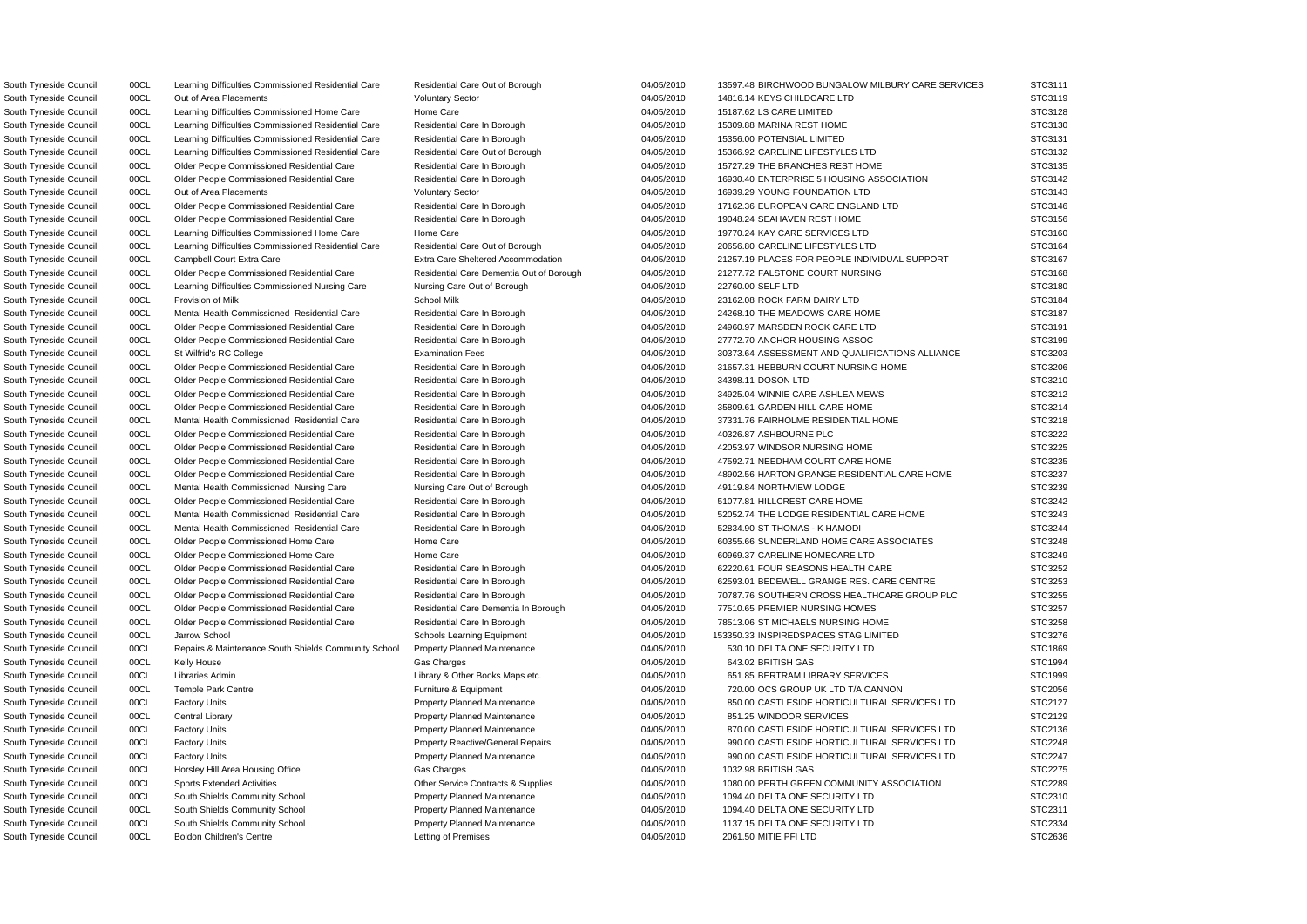South Tyneside Council **2900.00 WINDOOR SERVICES** 30 Naintenance Mortimer Comprehensive School Schools Maintenance **04/05/2010** 2900.00 WINDOOR SERVICES South Tyneside Council 00CL Hedworthfield Comprehensive School Demolition Demolition 04/05/2010 3100.10 RJ UTILITY SERVICES LTD South Tyneside Council 00CL Cultural Development Crant Grant Payments Crant Payments 04/05/2010 293868.00 THE CUSTOMS HOUSE South Tyneside Council 00CL Borough Wide Repairs to Shops Electricity Charges 04/05/2010 1080.82 BRITISH GAS South Tyneside Council 00CL Off Street Car Parking Administration Private Contractors 05/05/2010 23843.35 APCOA PARKING (UK) LTD South Tyneside Council 00CL Laygate Security of Assets/Alarms Maintenance 05/05/2010 577.20 ADT FIRE & SECURITY PLC South Tyneside Council 00CL Youth Offending Service Security of Assets/Alarms Maintenance 05/05/2010 890.00 ADT FIRE & SECURITY PLC South Tyneside Council 00CL Mortimer Comprehensive School Kitchen Catering Provisions 05/05/2010 1680.95 PASTA KING (UK) LTD South Tyneside Council 00CL St Joseph's RC Comprehensive School Kitchen Catering Provisions 05/05/2010 3733.90 DANISH BACON CO PLC South Tyneside Council 00CL Marine Park School **School Schools Maintenance** 65/05/2010 579.75 G.T. CONTRACTS LTD South Tyneside Council 00CL East Boldon School School Schools Maintenance **15/05/2010** 1118.81 RING READY 2007 LTD South Tyneside Council 00CL Temple Park Centre Cleaning Charges Cleaning Charges 05/05/2010 1138.95 BRENNTAG UK LIMITED South Tyneside Council 00CL South Shields Community School Schools Maintenance 05/05/2010 1204.00 RING READY 2007 LTD South Tyneside Council 00CL Bedewell Primary School **Property Planned Maintenance** 05/05/2010 1380.00 ADT FIRE & SECURITY PLC South Tyneside Council 00CL East Boldon School **Property Planned Maintenance Property Planned Maintenance** 05/05/2010 1380.00 ADT FIRE & SECURITY PLC South Tyneside Council 00CL Lord Blyton Primary School Property Planned Maintenance 05/05/2010 1380.00 ADT FIRE & SECURITY PLC South Tyneside Council 00CL Ridgeway Primary School Property Planned Maintenance 05/05/2010 1380.00 ADT FIRE & SECURITY PLC South Tyneside Council 00CL Simonside Primary School Property Planned Maintenance 05/05/2010 1380.00 ADT FIRE & SECURITY PLC South Tyneside Council 00CL Stanhope School **Property Planned Maintenance 1380.00 ADT FIRE & SECURITY PLC** Stanhope School **Property Planned Maintenance** 1380.00 ADT FIRE & SECURITY PLC South Tyneside Council 00CL Economic Regeneration Balance Sheet Creditors Unison Creditors Unison 05/05/2010 1821.60 UNISON L04020 South Tyneside Council 00CL Biddick Hall School School Schools Maintenance 05/05/2010 2046.00 G.T. CONTRACTS LTD South Tyneside Council 00CL Ocean Road Children's Centre Schools Maintenance 65/05/2010 4191.38 RING READY 2007 LTD South Tyneside Council 00CL Rechargeable Salaries Boldon Children's Centre Letting of Other Premises 05/05/2010 4508.00 MITIE PFI LTD South Tyneside Council 00CL Biddick Hall School School Schools Maintenance 05/05/2010 6607.27 G.T. CONTRACTS LTD South Tyneside Council 00CL Economic Regeneration Balance Sheet Creditors Unison Creditors Unison 05/05/2010 24652.53 UNISON L04020 South Tyneside Council and Document of Capital Enhancement non Council Property and Dos of the Capital Enhancement non Council Property and Dos of the 29198.86 KNW LIMITED South Tyneside Council 00CL Foreshore Sea Change Project Capital Enhancement Costs 05/05/2010 44296.96 SCOTT WILSON South Tyneside Council 00CL Cemeteries and Crematoria Computer Property Reactive/General Repairs 06/05/2010 525.00 SCRIBES PLUS LTD South Tyneside Council 00CL Replacement Vehicles and Plant Hire Capital Equipment Purchases 06/05/2010 705.00 CHATFIELDS-TYNE TEES

O South Tyneside Council 00CL Contributions and Pensions Administration Subscriptions 05/05/2010 REDACTED - C REDACTED - COMMERCIALLY SENSITIVE STP9 South Tyneside Council 00CL Hebburn Baths Gas Charges 24/05/2010 2335.29 BRITISH GAS STC2684 South Tyneside Council 00CL Hebburn Comprehensive School Capital Enhancement Costs 04/05/2010 4675.61 JENSEN CONSTRUCTION LTD South Tyneside Council 00CL South Tyneside Means Business Promotional Activities 04/05/2010 5803.00 GARDINER RICHARDSON LTD South Tyneside Council 00CL Fernyhough Hall Gas Charges 04/05/2010 -10066.08 BRITISH GAS STC1801 South Tyneside Council 00CL Porlock House Gas Charges 04/05/2010 898.52 BRITISH GAS STC2150 South Tyneside Council 00CL Fernyhough Hall Gas Charges 04/05/2010 11006.37 BRITISH GAS STC3090 STC3090 South Tyneside Council 00CL Market **Printing & Stationery Consumables** 05/05/2010 572.00 JOHNSTON PUBLISHING (NORTH) South Tyneside Council 00CL Fleet Management 2000 1999 Transport Operations 2000 1999 05/05/2010 595.00 TRANS LINC LTD STC1948 South Tyneside Council 00CL Fleet Management Transport Operations Transport Operations 05/05/2010 595.00 TRANS LINC LTD STC1949 South Tyneside Council 00CL Fleet Management 2000 1999 Transport Operations 2000 1999 05/05/2010 595.00 TRANS LINC LTD STC1950 South Tyneside Council 00CL Legal Services Legal Advisors 05/05/2010 1468.75 ROBIN GREEN STC2476 South Tyneside Council 00CL Engineering Works General Overhead Furniture & Equipment 05/05/2010 1484.44 EARLSMERE ID SYSTEMS LTD South Tyneside Council 00CL Youth Service General Subscriptions Subscriptions of the Council of the Council of the Subscriptions of the Council of the Council of the Subscriptions of the Subscriptions of the Council of the South Tyneside Council oncluit dearning Difficulties Resettlement Residential Care Supported Living 05/05/2010 986.04 SAINT JOHN OF GOD CARE SERVICES South Tyneside Council 00CL Physical Disabilities Grant Subscriptions Subscriptions 05/05/2010 2528.00 ROYAL NATIONAL INSTITUTE FOR THE BLIND South Tyneside Council 00CL Temple Park Centre Catering Catering Provisions Catering Provisions 65/05/2010 533.15 SLUSH PUPPIE LTD STC1885 South Tyneside Council 00CL Temple Park Centre Vending Vending Machine Stock 05/05/2010 826.16 G & J CAMPBELL STC2114 South Tyneside Council 00CL Temple Park Centre Vending variable vending Vending Machine Stock 05/05/2010 857.15 GLAXO SMITH KLINE CONSUMER HEALTHCARE South Tyneside Council 00CL Hebburn Baths Vending Machine Stock 05/05/2010 915.94 G & J CAMPBELL STC2186 South Tyneside Council 00CL Ocean Road Children's Centre Property Planned Maintenance 05/05/2010 1239.80 RING READY 2007 LTD STC2383 South Tyneside Council 00CL Economic Regeneration Balance Sheet Creditors South Tyneside Credit Union 05/05/2010 1252.00 SOUTH TYNESIDE CREDIT UNION South Tyneside Council 00CL South Tyneside Means Business Promotional Activities 05/05/2010 1296.00 GARDINER RICHARDSON LTD South Tyneside Council 00CL Marine Park School Schools Maintenance 05/05/2010 1344.98 RING READY 2007 LTD STC2425 South Tyneside Council 00CL Temple Park Leisure Centre **Property Planned Maintenance** 05/05/2010 1625.05 SCHNEIDER ELECTRIC BUILDINGS UK LTD South Tyneside Council 00CL Concierge Redevelopment Cometa Concierge Redevelopment Enhancement HRA Capital 65/05/2010 3685.00 GOLDSHIELD ELECTRONIC SECURITY South Tyneside Council 00CL Concierge Redevelopment Concierge Redevelopment Enhancement HRA Capital 65/05/2010 15000.00 GOLDSHIELD ELECTRONIC SECURITY South Tyneside Council **OOCL Coroners Service Company Control** Mortuary Services 06/05/2010 563.00 WATSONS STC1914

| STC2684                               |
|---------------------------------------|
| STC2751                               |
| STC2775                               |
| STC2914                               |
| STC2960                               |
| STC3287<br>s                          |
| STC1801                               |
| STC2150                               |
|                                       |
| STC2290                               |
| STC3090                               |
| C1926<br>ì<br>؟<br>T                  |
| C1948<br>ì<br>؟<br>T                  |
| TC1949<br>S                           |
| TC1950<br>š<br>؟                      |
| TC2476<br>S                           |
| TC2481<br>š<br>ຸ                      |
| TC3185<br>؟<br>š                      |
| TC1930<br>ć<br>š                      |
| 2052<br>ТC<br>S                       |
| 2144<br>S<br>ТC                       |
| TC2216                                |
| S                                     |
| TC2539<br>S.                          |
| STC2718                               |
| STC2836<br>؟                          |
| STC1885                               |
| STC1934                               |
| C2114<br>S.<br>I                      |
| C2131<br>ST                           |
| C2186<br>ST                           |
| C2324<br>S.<br>Ţ                      |
| C2335<br>S.<br>Ţ                      |
| ST<br>C2371                           |
| C2383<br>S1                           |
| C2387<br>ST                           |
| C2406<br>ST                           |
| C2425                                 |
| $\overline{\mathsf{5}}$<br>؟<br>C2444 |
| ST                                    |
| STC2448                               |
| STC2446                               |
|                                       |
| STC2449                               |
| <b>STC2445</b>                        |
| STC2447<br>s                          |
| STC2523                               |
| STC2568                               |
| STC2631                               |
|                                       |
| STC2879                               |
| STC2902                               |
| STC2978                               |
| STC3190                               |
| STC3200                               |
| STC3233                               |
| STC2831                               |
| STC3124                               |
| STP9                                  |
| STC1864                               |
| STC1914<br>STC2043                    |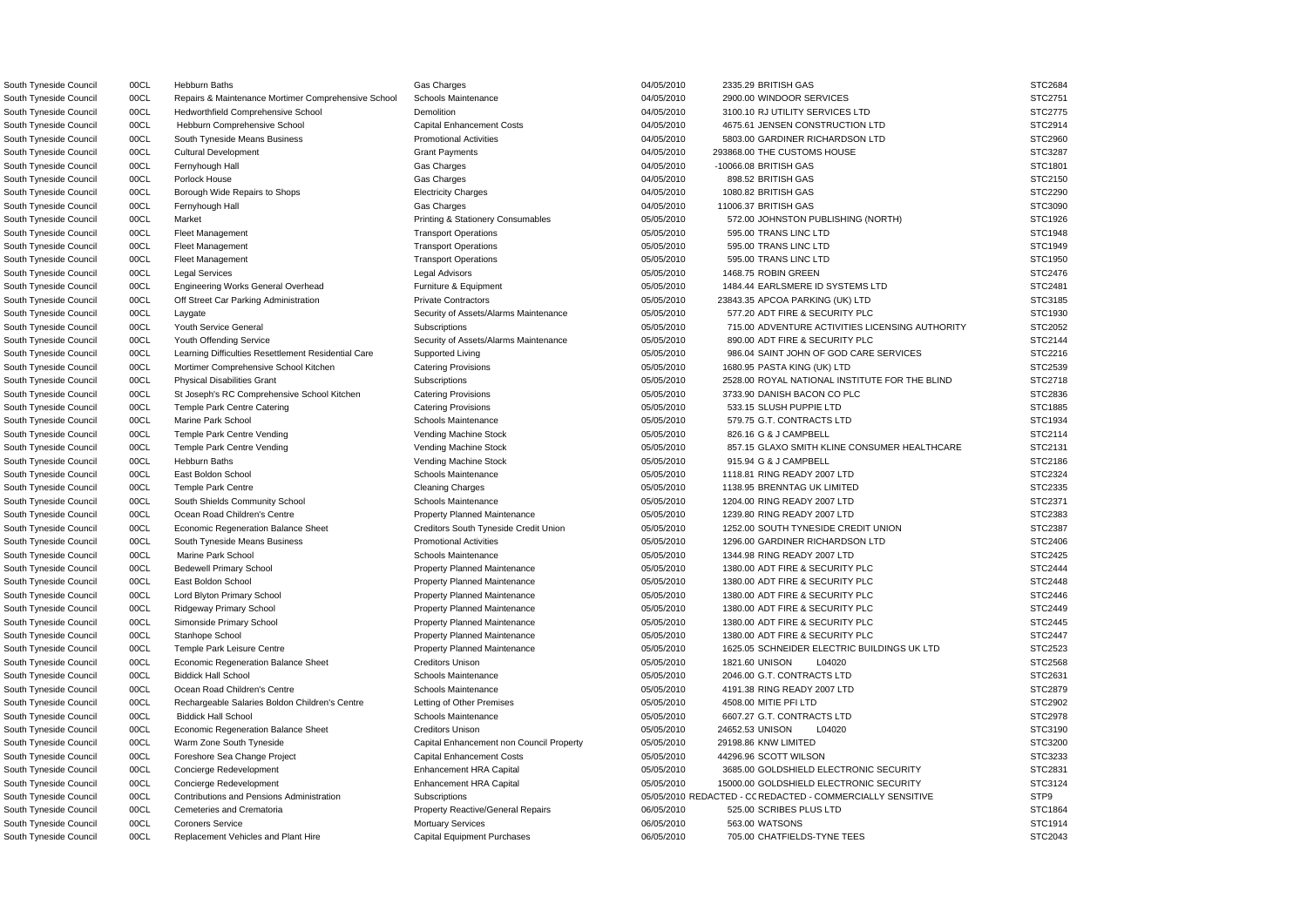South Tyneside Council 00CL CCTV Replacements Capital Equipment Purchases 06/05/2010 18650.00 THINKING SPACE SYSTEM LTD STC3155 South Tyneside Council 00CL Capital Construction Costs Private Contractors - General Consultancy 06/05/2010 -7588.00 Rhodar Ltd STC1802 South Tyneside Council 00CL St Wilfrid's RC College Staff Advertising 1195.72 PEARSONS STC2366 South Tyneside Council 00CL Commissioned Fostering Voluntary Sector Voluntary Sector 06/05/2010 3043.50 FOSTERING SOLUTIONS STC2771 South Tyneside Council 00CL Commissioned Fostering Voluntary Sector Voluntary Sector 06/05/2010 3197.31 FUTURES FOR CHILDREN LTD STC2790 South Tyneside Council 00CL Personnel & Payroll Staff & Members Training 66/05/2010 3225.00 UNIVERSITY OF NORTHUMBRIA AT NEWCASTLE STC2791 South Tyneside Council 00CL Personnel & Payroll Staff & Members Training 66/05/2010 3225.00 UNIVERSITY OF NORTHUMBRIA AT NEWCASTLE STC2792 South Tyneside Council 00CL Commissioned Fostering Voluntary Sector Voluntary Sector 06/05/2010 3440.10 FOSTERING SOLUTIONS STC2810 South Tyneside Council 00CL School Improvement Partners Private Contractors Private Contractors 06/05/2010 3600.00 MORTIMER PRIMARY SCHOOL STC2822 South Tyneside Council 00CL Capital Enhancement Costs Private Contractors - General Consultancy 06/05/2010 4330.00 Rhodar Ltd STC2891 South Tyneside Council 00CL St Oswald's CE Primary School Property Reactive/General Repairs 06/05/2010 4564.00 POSITIVE POWER LTD STC2906 South Tyneside Council 00CL Out of Area Placements Carea Voluntary Sector CARE 06/05/2010 10616.76 INTERACT CARE LTD STC3082 South Tyneside Council 00CL Out of Area Placements Carea Voluntary Sector CARE 06/05/2010 13407.91 INTERACT CARE LTD STC3110 South Tyneside Council 00CL St Joseph's School Building Schools for the Future Capital Construction Costs 06/05/2010 1183801.00 INSPIREDSPACES STAG LIMITED STC3292 South Tyneside Council 00CL Harton 16-19 **Building Schools for the Future** 06/05/2010 1308911.00 INSPIREDSPACES STAG LIMITED STC3293 South Tyneside Council 00CL Hebburn Civic Centre **Property Reactive/General Repairs** 06/05/2010 505.97 P & N ASSOCIATES LTD. STC1838 South Tyneside Council 00CL Accommodation Moves Capital Sundry Costs Capital Sundry Costs 06/05/2010 510.00 HARKERS REMOVERS AND STORERS LTD STC1841 South Tyneside Council 00CL Temple Park Centre Catering Catering Provisions Catering Provisions 06/05/2010 636.73 HOPWELLS LTD. STC1981 South Tyneside Council 00CL Accommodation Moves Capital Sundry Costs Capital Sundry Costs 06/05/2010 780.00 HARKERS REMOVERS AND STORERS LTD STC2087 South Tyneside Council 00CL Temple Park Centre Statutory Fees & Charges 06/05/2010 790.00 PMP CONSULTANCY LTD STC2091 South Tyneside Council 00CL Accommodation Moves Capital Sundry Costs 06/05/2010 1577.00 TEACRATE PLC STC2509 South Tyneside Council 00CL Young People Arts Contracts Other Service Contracts & Supplies 06/05/2010 2000.00 GROUNDWORK SOUTH TYNESIDE AND NEWCASTLE STC2621 South Tyneside Council 00CL Other Physical Disabilities Grant Related Expenditure Related Expenditure 06/05/2010 2700.00 JEREMY BENN ASSOCIATES LTD (JBA CONSULTING) STC2735 South Tyneside Council 00CL Cookson Festival **Furniture & Equipment** 6 Council 06/05/2010 4685.00 STAR EVENTS GROUP LTD STC2915 South Tyneside Council concluit and the High Risk Asbestos in Civic Buildings Capital Construction Costs Capital Construction Costs 06/05/2010 4994.00 RHODAR LIMITED STC2926 South Tyneside Council 00CL Fire Reform Act Portfolio Works Capital Enhancement Costs 06/05/2010 7281.00 FIRE LINING SYSTEM LTD STC3010 South Tyneside Council 00CL Pension Fund Investment Administration and Management Corporate Governance Recharges 06/05/2010 3022.00 DELOITTE & TOUCHE LLP STP12 South Tyneside Council 00CL Area Based Grant Recycling Personalisation Services Other Government Grants 07/05/2010 500.00 GROUNDWORK SOUTH TYNESIDE AND NEWCASTLE STC1820 South Tyneside Council 00CL Member Services Travel 07/05/2010 518.58 WESTOE TAXIS STC1853 South Tyneside Council 00CL CCTV Costs Servicing/Electric Testing of Equipment 07/05/2010 530.18 VIRGIN MEDIA PAYMENTS LTD STC1870 South Tyneside Council 00CL CCTV Costs Servicing/Electric Testing of Equipment 07/05/2010 530.18 VIRGIN MEDIA PAYMENTS LTD STC1871 South Tyneside Council 00CL CCTV Costs Servicing/Electric Testing of Equipment 07/05/2010 530.18 VIRGIN MEDIA PAYMENTS LTD STC1872 South Tyneside Council 00CL CCTV Costs Servicing/Electric Testing of Equipment 07/05/2010 530.18 VIRGIN MEDIA PAYMENTS LTD STC1873 South Tyneside Council 00CL CCTV Costs Servicing/Electric Testing of Equipment 07/05/2010 530.18 VIRGIN MEDIA PAYMENTS LTD STC1874 South Tyneside Council 00CL CCTV Costs Servicing/Electric Testing of Equipment 07/05/2010 530.18 VIRGIN MEDIA PAYMENTS LTD STC1875 South Tyneside Council 00CL CCTV Costs Servicing/Electric Testing of Equipment 07/05/2010 530.18 VIRGIN MEDIA PAYMENTS LTD STC1876 South Tyneside Council 00CL CCTV Costs Servicing/Electric Testing of Equipment 07/05/2010 530.18 VIRGIN MEDIA PAYMENTS LTD STC1877 South Tyneside Council 00CL CCTV Costs Servicing/Electric Testing of Equipment 07/05/2010 530.18 VIRGIN MEDIA PAYMENTS LTD STC1878 South Tyneside Council 00CL CCTV Costs Servicing/Electric Testing of Equipment 07/05/2010 530.18 VIRGIN MEDIA PAYMENTS LTD STC1879 South Tyneside Council 00CL CCTV Costs Servicing/Electric Testing of Equipment 07/05/2010 530.18 VIRGIN MEDIA PAYMENTS LTD STC1880 South Tyneside Council 00CL Waste Disposal Waste Disposal Contract 007/05/2010 540.00 REIVERS REPROCESSING LIMITED STC1887 South Tyneside Council 00CL South Shields Crematorium Remembrance Inscriptions Service 07/05/2010 549.96 SCRIBES PLUS LTD STC1904 South Tyneside Council 00CL Waste Disposal Waste Transfer Station 07/05/2010 731.25 SRCL LTD STC2060 South Tyneside Council 00CL Fleet Management Council Transport Operations Council 07/05/2010 1218.00 WVH VEHICLE HIRE LIMITED STC2374 South Tyneside Council 00CL Area Based Grant Recycling Changing Mindset Changing Mindset 07/05/2010 1234.74 GROUNDWORK SOUTH TYNESIDE AND NEWCASTLE STC2381 South Tyneside Council 00CL Fleet Management COUNTER Workshop Operations 07/05/2010 1361.17 GARDEN LANE GARAGE STC2431 South Tyneside Council **COUL Comparise Contracts** Traded Services Sub Contractors 07/05/2010 1552.03 THOMPSONS OF PRUDHOE LIMITED STC2498 South Tyneside Council 00CL Waste Disposal Waste Disposal Contract 07/05/2010 1685.29 ALEX SMILES LTD STC2540 South Tyneside Council 00CL Fleet Management Transport Operations 07/05/2010 3400.00 MUNI-SERV LTD STC2806 South Tyneside Council 00CL Area Based Grant Recycling Personalisation Services Other Government Grants 07/05/2010 3577.20 GROUNDWORK SOUTH TYNESIDE AND NEWCASTLE STC2820 South Tyneside Council 00CL Area Based Grant Recycling Personalisation Services Other Government Grants 07/05/2010 5161.86 GROUNDWORK SOUTH TYNESIDE AND NEWCASTLE STC2930 South Tyneside Council 00CL Area Based Grant Recycling Personalisation Services Other Government Grants 07/05/2010 7324.59 GROUNDWORK SOUTH TYNESIDE AND NEWCASTLE STC3012 South Tyneside Council 00CL Area Based Grant Recycling Personalisation Services Other Government Grants 07/05/2010 8719.84 GROUNDWORK SOUTH TYNESIDE AND NEWCASTLE STC3039 South Tyneside Council 00CL Trade Waste Contracts Contracts & Supplies 07/05/2010 8875.00 MGB PLASTICS LTD STC3043 South Tyneside Council 00CL Area Based Grant Recycling Personalisation Services Other Government Grants 07/05/2010 9337.33 GROUNDWORK SOUTH TYNESIDE AND NEWCASTLE STC3055 South Tyneside Council 00CL Area Based Grant Recycling Changing Mindset Changing Mindset 07/05/2010 9867.24 GROUNDWORK SOUTH TYNESIDE AND NEWCASTLE STC3068 South Tyneside Council 00CL Area Based Grant Recycling Changing Mindset Changing Mindset 07/05/2010 11463.27 GROUNDWORK SOUTH TYNESIDE AND NEWCASTLE STC3093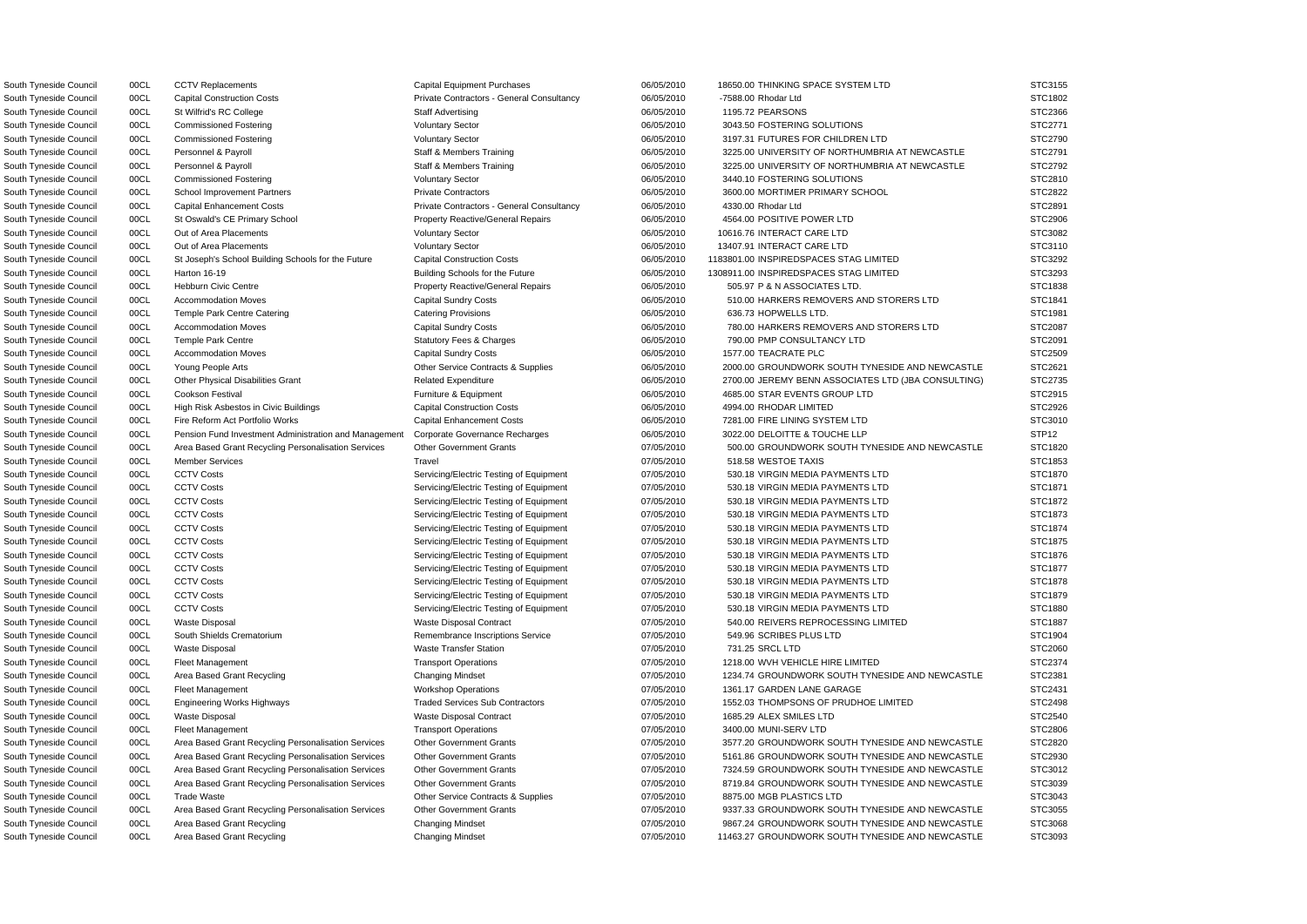South Tyneside Council 00CL Private, Voluntary, Independent Gas Charges 69.14 BRITISH GAS BUSINESS STC1910 568.14 BRITISH GAS BUSINESS South Tyneside Council 00CL Commissioned Fostering Voluntary Sector 07/05/2010 820.00 SWIIS FOSTER CARE LTD South Tyneside Council 00CL Commissioned Fostering COVID-100 Voluntary Sector CARE COMPUS COVID-100 SWIIS FOSTER CARE LTD STC2010 South Tyneside Council 00CL Commissioned Fostering Commissioned Fostering Voluntary Sector Commissioned Fostering State Council State LTD State LTD State LTD STC2010 911.00 SWIIS FOSTER CARE LTD STC2016 South Tyneside Council 00CL Commissioned Fostering COVID-100 Voluntary Sector CARE COVID-100 SWIIS FOSTER CARE LTD STC2010 South Tyneside Council 00CL Commissioned Fostering Voluntary Sector 07/05/2010 911.00 SWIIS FOSTER CARE LTD South Tyneside Council 00CL Commissioned Fostering Commissioned Fostering Voluntary Sector Commissioned Fostering COVIDS Voluntary Sector 07/05/2010 1091.00 SWIIS FOSTER CARE LTD South Tyneside Council 00CL Commissioned Fostering COVID-100 Voluntary Sector CARE COVID-1091.00 SWIIS FOSTER CARE LTD South Tyneside Council 00CL Commissioned Fostering Voluntary Sector Voluntary Sector 07/05/2010 1091.00 SWIIS FOSTER CARE LTD South Tyneside Council 00CL Commissioned Fostering Voluntary Sector Voluntary Sector 07/05/2010 1369.00 SWIIS FOSTER CARE LTD South Tyneside Council 00CL Children's Standards Unit Children Contracts & Supplies 07/05/2010 1389.00 SOFTBOX LIMITED South Tyneside Council 00CL Section 17 Payments **LSC Administration Recharges** 07/05/2010 2225.00 HMCS South Tyneside Council 00CL Youth Choice & The Guaranteed Apprentice Grant Payments 07/05/2010 2662.94 SIMONSIDE YOUTH CENTRE South Tyneside Council 00CL Commissioned Fostering Commissioned Fostering Voluntary Sector Commissioned Fostering SOLUTIONS STC2010 3043.50 FOSTERING SOLUTIONS South Tyneside Council 00CL PHAB Club **Property Reactive/General Repairs** 07/05/2010 502.70 WINDOOR SERVICES South Tyneside Council 00CL Tyneside Economic Development Company Property Reactive/General Repairs 07/05/2010 584.00 JENSEN CONSTRUCTION LTD South Tyneside Council 00CL Repairs & Maintenance Hedworthfield Children's Centre Property Reactive/General Repairs 07/05/2010 616.00 RING READY 2007 LTD South Tyneside Council 00CL Local Development Framework Health and Safety CHO COVID 07/05/2010 995.00 BEDES WORLD South Tyneside Council 00CL Electricity at Work Front Line Build Major Works 07/05/2010 1000.00 PYEROY LIMITED South Tyneside Council **OOCL** Fire Reform Act Portfolio Works Capital Enhancement Costs 07/05/2010 1533.17 RING READY 2007 LTD South Tyneside Council **200CL** South Shields Community School Property Reactive/General Repairs 07/05/2010 1811.61 RING READY 2007 LTD South Tyneside Council **COCL** Regeneration and Transformation Fund Capital Advisors & Consultants Fees 07/05/2010 2006.50 DICKINSON DEES LAW FIRM South Tyneside Council 00CL Rechargeable Salaries Boldon Children's Centre Letting of Other Premises 07/05/2010 4032.50 MITIE PFI LTD South Tyneside Council 00CL Fire Reform Act Portfolio Works Capital Sundry Costs 07/05/2010 4085.00 FIRE LINING SYSTEM LTD South Tyneside Council 00CL Whitburn Village Primary School Schools Maintenance 00000 07/05/2010 5433.00 JENSEN CONSTRUCTION LTD South Tyneside Council **2008 Development Connect Accounce** Property Planned Maintenance **Property Planned Maintenance** by the STC302010 7821.00 SPRINGS ROOFING LTD South Tyneside Council 00CL Open Spaces 1986 1997 1998 Non Routine Contracted Grounds Maintenance 07/05/2010 74427.81 SOUTH TYNESIDE HOMES South Tyneside Council 00CL ICT Development Capital Capital Equipment Purchases 07/05/2010 800.00 SOUTH TYNESIDE HOMES South Tyneside Council 00CL ICT Development Capital Capital Equipment Purchases 07/05/2010 1200.00 SOUTH TYNESIDE HOMES South Tyneside Council 00CL ICT Development Capital Capital Equipment Purchases 07/05/2010 5542.32 NEWCASTLE CITY COUNCIL South Tyneside Council 00CL Rents Rates Taxes **Furniture Housing Tenancy 50**7/05/2010 9280.26 NEWCASTLE CITY COUNCIL

South Tyneside Council 00CL Area Based Grant Recycling Personalisation Services Other Government Grants 07/05/2010 15102.15 GROUNDWORK SOUTH TYNESIDE AND NEWCASTLE South Tyneside Council 00CL Area Based Grant Recycling Changing Mindset Changing Mindset 07/05/2010 19339.11 GROUNDWORK SOUTH TYNESIDE AND NEWCASTLE South Tyneside Council 00CL Area Based Grant Recycling Personalisation Services Other Government Grants 07/05/2010 30261.72 GROUNDWORK SOUTH TYNESIDE AND NEWCASTLE South Tyneside Council 00CL Hearing Impaired Service Furniture & Equipment 6 Furniture & Equipment 07/05/2010 1350.00 SECOND SIGHT (SERVICES) UK LTD South Tyneside Council 00CL Community Equipment Service Purchase of Stock Items 07/05/2010 1554.00 JENX LTD STC2499 South Tyneside Council 00CL South Marine Park **Property Reactive/General Repairs** 07/05/2010 595.88 BALFOUR BEATTY INFRASTRUCTURE SERVICES LTD South Tyneside Council 00CL Homelessness Sand Bed & Breakfast Accommodation 07/05/2010 760.00 REDACTED COMMERCIALLY SENSITIVE South Tyneside Council 00CL Cleadon Park **Property Reactive/General Repairs** 07/05/2010 902.70 BALFOUR BEATTY INFRASTRUCTURE SERVICES LTD South Tyneside Council 00CL Homelessness Secretive Bed & Breakfast Accommodation 07/05/2010 980.00 REDACTED COMMERCIALLY SENSITIVE South Tyneside Council 00CL Homelessness exception by the Bed & Breakfast Accommodation 07/05/2010 1100.00 REDACTED COMMERCIALLY SENSITIVE South Tyneside Council 00CL Homelessness Commodum Bed & Breakfast Accommodation 07/05/2010 1120.00 REDCATED COMMERCIALLY SENSITIVE South Tyneside Council 00CL Ashley Primary School **Property Reactive/General Repairs** 07/05/2010 1130.85 J T ROOFING & BUILDING MAINTENANCE LTD South Tyneside Council 00CL Employer Led Training Carries Crant Payments Carries Council 207/05/2010 1411.42 CONTACT CENTRE PROFESSIONAL LTD South Tyneside Council 00CL Employer Led Training Carries Crant Payments Carries and Critics of the Contract CENTRE PROFESSIONAL LTD State 1515.02 CONTACT CENTRE PROFESSIONAL LTD South Tyneside Council 00CL Marsden Primary School School Schools Maintenance 00000 07/05/2010 1980.96 AIKEN FLOORING CONTRACTS LTD South Tyneside Council 00CL Homelessness **Bed & Breakfast Accommodation** 07/05/2010 2541.18 PLACES FOR PEOPLE INDIVIDUAL SUPPORT South Tyneside Council 00CL Homelessness **Bed & Breakfast Accommodation** 07/05/2010 2541.18 PLACES FOR PEOPLE INDIVIDUAL SUPPORT South Tyneside Council 00CL Energy Efficiency Audit Other Energy Charges 07/05/2010 2925.00 ENCRAFT LTD STC2755 South Tyneside Council 00CL Employer Led Training Crant Payments Crant Payments 6 and Structure of the State of the State of Training State of Grant Payments 6 and Structure 3063.32 CONTACT CENTRE PROFESSIONAL LTD State of South Tyneside Council 00CL Electricity at Work Front Line Build Major Works 07/05/2010 3842.70 OTIS LIMITED STC2841 South Tyneside Council 00CL Factory Units **Property Reactive/General Repairs** 07/05/2010 10714.00 PREMIER SCAFFOLDING SERVICES LTD South Tyneside Council 00CL Employer Led Training Cases of Cases of Cases of Cases of Cases of Contract CENTRE PROFESSIONAL LTD State 14460.10 CONTACT CENTRE PROFESSIONAL LTD South Tyneside Council 00CL Local Development Framework Legal Advisors Legal Advisors 67/05/2010 14500.00 N ALLAN (TRINITY BARRISTERS) South Tyneside Council 00CL Contaminated Land Campbell Park Jarrow Capital Advisors & Consultants Fees 07/05/2010 15146.00 SIRIUS GEOTECHNICAL & ENVIRONMENTAL LTD South Tyneside Council 00CL Voids Capital Funding from Government Grants 07/05/2010 2830.77 ICI DULUX DECORATOR CENTRES South Tyneside Council 00CL Supporting People External Grant Payments 3715.00 MENCAP STC2834

| STC3126            |
|--------------------|
| STC3158            |
| STC3202            |
| STC1921            |
| STC2109            |
| STC2158            |
| STC2169            |
|                    |
| STC2170            |
| STC2172            |
| STC2298<br>s       |
| TC2299<br>S        |
| STC2300            |
| TC2427<br>S        |
| TC2436<br>S        |
| TC2453<br>s<br>š   |
| TC2499<br>s<br>š   |
| 2667<br>ТC<br>S.   |
| STC2730            |
|                    |
| STC2770            |
| TC1830<br>S        |
| STC1938            |
| STC1951<br>؟       |
| STC1965<br>s       |
| STC2078            |
| TC2162<br>S.       |
| TC2212<br>S.       |
| STC2252            |
| TC2264<br>S.       |
| STC2317            |
|                    |
| STC2326            |
| STC2329            |
| STC2458            |
| STC2484            |
| STC2493<br>s       |
| STC2567<br>s       |
| STC2616            |
| STC2624            |
| STC2719            |
| TC2720<br>S.       |
| STC2755<br>؟       |
| STC2773            |
| STC2841            |
| STC2860            |
|                    |
| STC2866            |
| STC2939            |
| STC3023            |
| STC3083            |
| STC3115            |
| STC3116            |
| STC3127            |
| STC3256            |
| STC2100            |
| STC2369            |
| STC2748            |
|                    |
| STC2834            |
| STC2946<br>STC3052 |
|                    |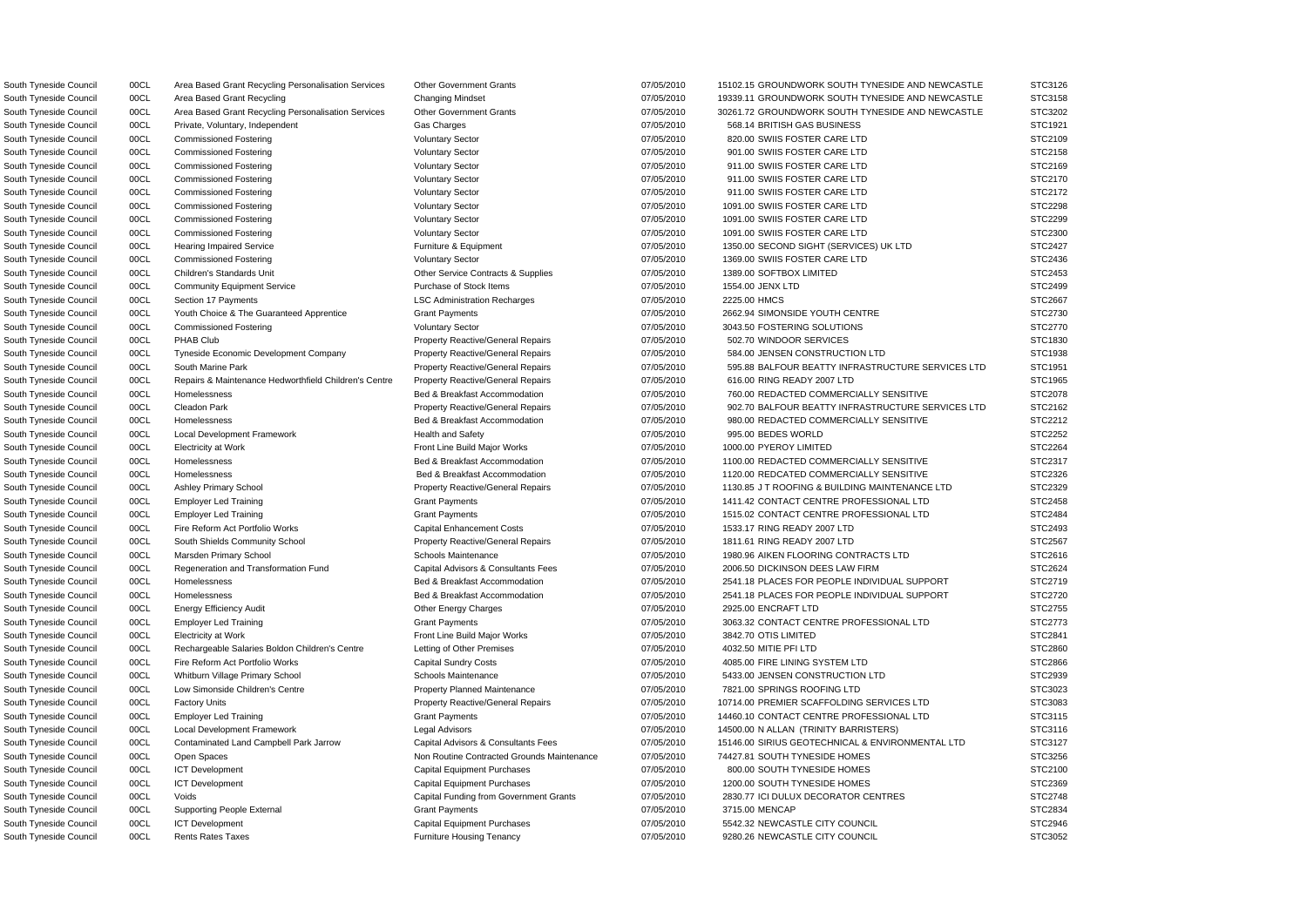South Tyneside Council **1998** OOCL Engineering Works, Highways Traded Service Sub Contractors 10/05/2010 531.20 SIGNATURE LTD South Tyneside Council 00CL Engineering Works Highways Traded Services Sub Contractors 10/05/2010 596.14 SIGNATURE LTD South Tyneside Council 00CL Special Educational Needs Transport School Travel Contracts 10/05/2010 545.60 BRIDGEWAY TAXIS South Tyneside Council 00CL Special Educational Needs Transport School Travel Contracts 10/05/2010 680.00 BRIDGEWAY TAXIS

South Tyneside Council 00CL Concierge Redevelopment examples and Enhancement HRA Capital 07/05/2010 20000.00 GOLDSHIELD ELECTRONIC SECURITY South Tyneside Council 00CL Decent Homes Jarrow High Rise **Enhancement HRA Capital 67/05/2010** 97580.67 SOUTH TYNESIDE HOMES South Tyneside Council **2000 ODCL COUNCIDE HOMES** Britain Mess arrow High Rise **Council 2001** Enhancement HRA Capital 2000 07/05/2010 197745.92 SOUTH TYNESIDE HOMES South Tyneside Council 00CL Programme Procurement & Delivery Capital In House Salaries 07/05/2010 293936.21 SOUTH TYNESIDE HOMES South Tyneside Council **2000 ODCL COUNCIL COUNCIL ACCL** Decent Homes Jarrow High Rise **Enhancement HRA Capital 2000** COUNCIL 07/05/2010 1628881.62 SOUTH TYNESIDE HOMES South Tyneside Council **1998** OOCL Housing Revenue Account Balance Sheet ST Homes Invoice Holding Account **67/05/2010** 323854.82 SOUTH TYNESIDE HOMES South Tyneside Council 00CL Cemeteries and Crematoria Security of Assets/Alarms Maintenance 10/05/2010 502.04 DELTA ONE SECURITY LTD South Tyneside Council 00CL Member Services Telephone Charges Telephone Charges 10/05/2010 568.47 VIRGIN MEDIA PAYMENTS LTD South Tyneside Council 00CL Anti Social Behaviour Subscriptions Subscriptions 10/05/2010 1590.00 SAFETY NET ASSOCIATES LIMITED South Tyneside Council 00CL Anti Social Behaviour Subscriptions Subscriptions 10/05/2010 1590.00 SAFETY NET ASSOCIATES LIMITED South Tyneside Council 00CL Parking Permit Scheme Capital Advisors & Consultants Fees 10/05/2010 2660.56 WSP BUILDINGS LTD South Tyneside Council 00CL Member Services Staff & Members Training 10/05/2010 2980.00 MEDIA FRIENDLY LIMITED South Tyneside Council 00CL Coroners Service Coroners Services Coroners Services Coroners Services and the Coroners Services and the Manual Coroners Services and the Manual Coroners Services and the Manual Coroners Service South Tyneside Council 00CL Scheme under £10k Miscellaneous Capital Enhancement Costs 10/05/2010 5451.58 NORTHUMBRIAN ROADS LTD South Tyneside Council 00CL Coroners Service Coroners Coroners Services Coroners Services 20/05/2010 13848.80 GATESHEAD HEALTH NHS TRUST South Tyneside Council 00CL Other Bridges Capital Enhancement Costs 10/05/2010 79332.47 RAINTON CONSTRUCTION LIMITED South Tyneside Council 00CL Home to College Transport School Travel Contracts School Travel Contracts 30/05/2010 528.00 BRIDGEWAY TAXIS STC1866 South Tyneside Council **1998 OCL Special Educational Needs Transport** School Travel Contracts 10/05/2010 533.76 SOUTH TYNESIDE TAXIS AGENCY South Tyneside Council 00CL Childminder Network **Printing & Stationery Consumables** 10/05/2010 555.11 HIGH/SCOPE INSTITUTE UK South Tyneside Council 00CL Home to College Transport STC1915 School Travel Contracts 10/05/2010 563.20 BRIDGEWAY TAXIS STC1915 South Tyneside Council 00CL Special Educational Needs Transport School Travel Contracts 10/05/2010 571.20 SOUTH TYNESIDE TAXIS AGENCY South Tyneside Council 00CL Hampden Street Day Care Centre Client Travel & Subsistence 10/05/2010 589.28 SOUTH TYNESIDE TAXIS AGENCY South Tyneside Council 00CL Youth Service General Instructors Fees 10/05/2010 600.00 SANDIE MALIA STC1959 South Tyneside Council 00CL Community Equipment Service Purchase of Stock Items 10/05/2010 602.10 OTS LIMITED 5051/185528 South Tyneside Council 00CL Ashley Primary School Rewire Capital Enhancement Costs 10/05/2010 648.02 GV CUMMINGS LTD STC1996 South Tyneside Council 00CL Home to College Transport School Travel Contracts School Travel Contracts 30/05/2010 739.20 BRIDGEWAY TAXIS STC2067 South Tyneside Council 00CL Home to College Transport School Travel Contracts School Travel Contracts 30/05/2010 748.80 BRIDGEWAY TAXIS STC2074 South Tyneside Council 00CL First Steps Community Development Grant Payments Grant Payments 10/05/2010 822.50 WILSON ELLIOTT TRAINING & CONSULTANCY LTD South Tyneside Council and Docume to College Transport and Manual Contracts & Supplies and Manual Contracts & Supplies and Manual Contracts & Supplies and Manual Contracts & Supplies and Manual Contracts & Supplies and Man South Tyneside Council on Dubble Council on First Steps Community Development Grant Payments Grant Payments and the metal of the state of the state of the state of the state of the state of the state of the state of the st South Tyneside Council 00CL Commissioned Fostering Voluntary Sector 10/05/2010 911.00 SWIIS FOSTER CARE LTD South Tyneside Council 00CL Section 17 Payments (Central) Legal Advisors Legal Advisors 10/05/2010 1042.00 REDACTED PERSONAL INFORMATION South Tyneside Council 00CL Home to College Transport School Travel Contracts 10/05/2010 1168.00 SOUTH TYNESIDE TAXIS AGENCY South Tyneside Council 00CL Commissioned Fostering Voluntary Sector 10/05/2010 1230.00 SWIIS FOSTER CARE LTD South Tyneside Council 00CL Community Equipment Service Purchase of Stock Items 10/05/2010 1272.00 DAYS HEALTHCARE UK LTD South Tyneside Council 00CL Special Educational Needs Transport School Travel Contracts 10/05/2010 1517.52 SOUTH TYNESIDE TAXIS AGENCY South Tyneside Council 00CL Home to College Transport School Travel Contracts 30/05/2010 1744.60 BRIDGEWAY TAXIS STC2552 South Tyneside Council **1918.70** OOCL Further Education Adult Learner Responsive Grant Payments 1978-1992 CENTRAL LTD State 10/05/2010 1913.70 LIFESKILLS CENTRAL LTD South Tyneside Council 00CL First Steps Community Development Grant Payments Grant Payments 10/05/2010 1939.17 TRINITY HOUSE SOCIAL CENTRE South Tyneside Council 00CL Children with Disability Team Client Travel & Subsistence 10/05/2010 1962.40 BRIDGEWAY TAXIS STC2612 South Tyneside Council 00CL First Steps Community Development Grant Payments Grant Payments 10/05/2010 2122.50 WILSON ELLIOTT TRAINING & CONSULTANCY LTD South Tyneside Council 00CL Corporate Development Private Contractors Private Contractors 10/05/2010 2250.00 SLAMS(SCHOOL L'SHIP & MANAGEMENT SOLUTIONS South Tyneside Council 00CL Special Educational Needs Transport School Travel Contracts 10/05/2010 2545.52 SOUTH TYNESIDE TAXIS AGENCY South Tyneside Council 00CL Monkton Junior School School Schools Learning Equipment 10/05/2010 2644.00 UNIVERSAL SYSTEMS AND SOLUTIONS (SECURITY) LTD South Tyneside Council 00CL Boldon School Devolved Formula Capital 2001 2006/2010 3642.00 BOLDON SCHOOL LIMITED South Tyneside Council 00CL Skills for Jobs Grant Payments 10/05/2010 5346.25 PP TRAINING LTD STC2938 South Tyneside Council 00CL Monkton Junior School 1000 Teachers Insurance 10/05/2010 6028.82 RICHARD THACKER & CO LTD South Tyneside Council 00CL Children with Disability Team Client Travel & Subsistence 10/05/2010 6426.00 C D PASSENGER SERVICES South Tyneside Council 00CL St Oswald's CE Primary School Teachers Insurance 10/05/2010 6825.71 RICHARD THACKER & CO LTD South Tyneside Council 00CL St Peter & Paul RC School Teachers Insurance 10/05/2010 9354.53 CITY AND GENERAL DIRECT (UK) LTD South Tyneside Council 00CL Children & Families Balance Sheet Creditors Invoice Register 10/05/2010 11005.51 PRUDENTIAL LIFE AND PENSIONS South Tyneside Council 00CL Private, Voluntary, Independent Providers Capital Grants to Third Parties 10/05/2010 14901.80 JUST LEARNING LIMITED South Tyneside Council 00CL Private, Voluntary, Independent Providers Capital Grants to Third Parties 10/05/2010 15000.00 ASHFIELD DAY NURSERY STC3123

| STC3266     |
|-------------|
| STC3280     |
| STC3288     |
| STC3294     |
| STC3289     |
| STC1828     |
| STC1883     |
|             |
| STC1922     |
| STC1952     |
| STC2514     |
| STC2515     |
| STC2729     |
| ST<br>C2762 |
| STC2894     |
| STC2942     |
| STC3113     |
| STC3259     |
|             |
| STC1866     |
| STC1886     |
| STC1900     |
| STC1910     |
| STC1915     |
| STC1925     |
| STC1945     |
| STC1959     |
| STC1960     |
| STC1996     |
|             |
| STC2023     |
| STC2067     |
|             |
| STC2074     |
| STC2113     |
| STC2142     |
| C2147<br>ST |
|             |
| STC2171     |
| STC2278     |
| STC2349     |
| STC2377     |
| STC2395     |
| STC2488     |
| STC2552     |
| STC2592     |
| STC2610     |
| STC2612     |
| STC2645     |
|             |
| STC2675     |
| STC2722     |
| STC2727     |
| STC2825     |
| STC2938     |
| STC2965     |
| STC2973     |
| STC2987     |
| STC3056     |
| STC3089     |
| STC3121     |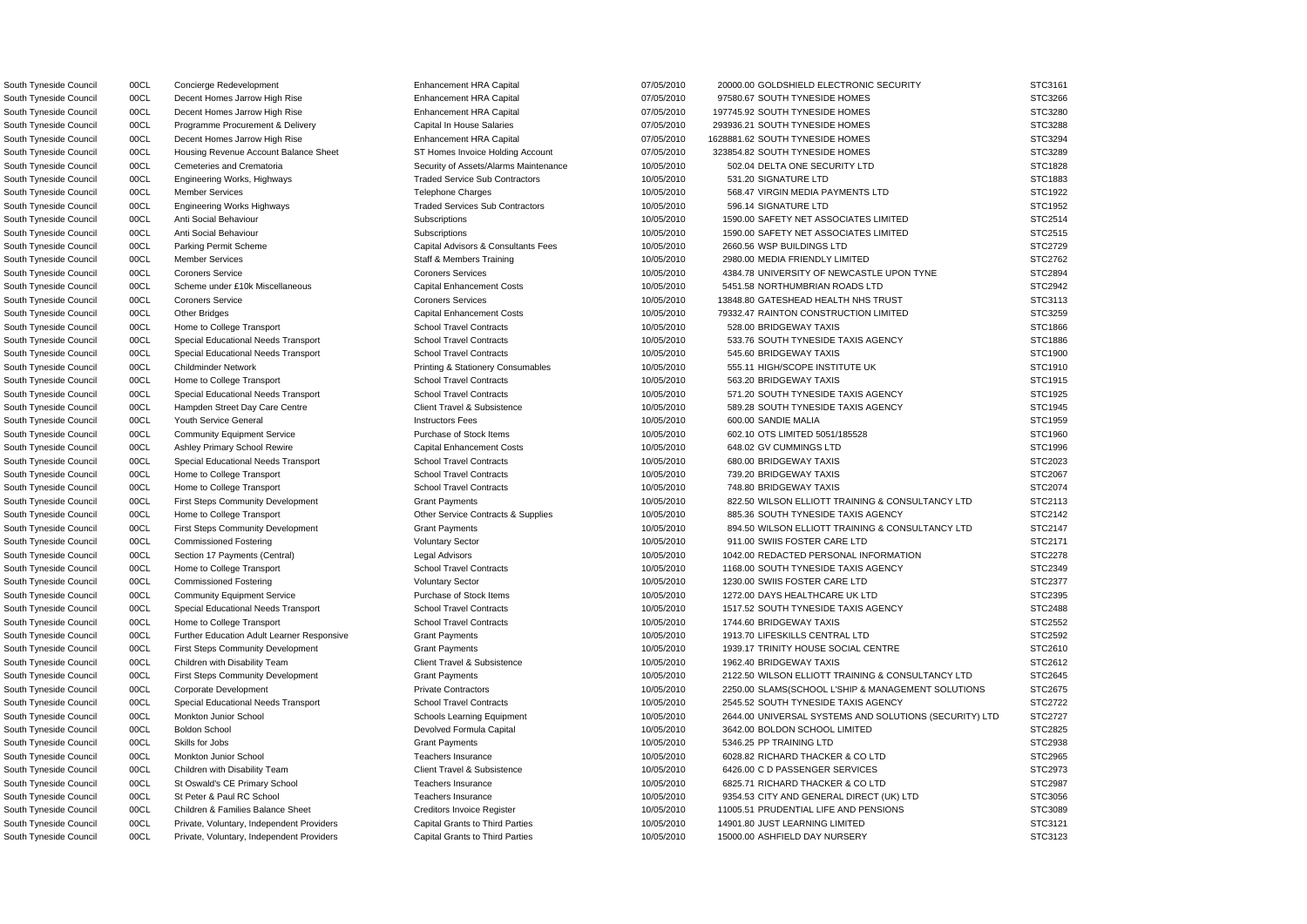South Tyneside Council 00CL Private, Voluntary, Independent Providers Capital Grants to Third Parties 10/05/2010 40050.30 WHIZZ KIDS CHILDCARE STC3220 South Tyneside Council 00CL Temple Park Centre Car Parking Furniture & Equipment 10/05/2010 505.00 DODD ANDERSON LTD South Tyneside Council and DOCL international Links and Travel Travel Travel and Travel 10/05/2010 704.39 THE TRAVEL BUREAU South Tyneside Council **2439.00 CL Partnership Accommodation Moves** Capital Enhancement Costs 10/05/2010 2439.00 GENTOO GROUP LIMITED South Tyneside Council 00CL All Saints Children's Centre **Property Planned Maintenance** 10/05/2010 3036.83 PROMANEX South Tyneside Council **2008** 00CL All Saints Children's Centre **Property Planned Maintenance** 10/05/2010 3036.83 PROMANEX South Tyneside Council **2008 COU** Economic Regeneration Balance Sheet Creditors Invoice Register 10/05/2010 15465.64 PRUDENTIAL South Tyneside Council 00CL Foreshore Sea Change Project Capital Enhancement Costs 10/05/2010 44296.96 ROK BUILD LTD South Tyneside Council 00CL Harton Staithes **Riverside Regeneration** Riverside Regeneration 10/05/2010 61720.88 TURNER & TOWNSEND South Tyneside Council 00CL Boldon Nursery School Kitchen Catering Provisions 11/05/2010 623.30 J R HOLLAND South Tyneside Council 00CL Disabled Facilities Grant Minor Adaptations Capital Grants to Third Parties 11/05/2010 701.72 P & B GLASSFIBRE South Tyneside Council **2008** 00CL Disabled Facilities Grant Minor Adaptations Capital Grants to Third Parties **2008** 11/05/2010 762.64 D LINCOLN South Tyneside Council 00CL Commissioned Fostering Voluntary Sector 11/05/2010 911.00 SWIIS FOSTER CARE LTD South Tyneside Council 00CL Local Involvement Network Contracts Contracts & Supplies 211/05/2010 21472.09 BLISS-ABILITY South Tyneside Council 00CL Temple Park Centre Catering Catering Catering Provisions 11/05/2010 975.19 DANISH BACON CO PLC

South Tyneside Council 00CL Monkton Stadium Vending Machine Stock 10/05/2010 521.15 M & M VALUE LIMITED STC1859 South Tyneside Council 00CL Market Dock Market Dock Market Dock Water Feature 10/05/2010 1795.46 ENTEC UK LIMITED STC2562 South Tyneside Council 00CL Employer Led Training Carries Crant Payments Carries and the Council of the Contract CENTRE PROFESSIONAL LTD State 10/05/2010 2500.63 CONTACT CENTRE PROFESSIONAL LTD South Tyneside Council 00CL Supporting People into Work (Headway) Grant Payments 10/05/2010 13737.15 DEPARTMENT FOR WORK AND PENSIONS South Tyneside Council 00CL Employer Led Training Cases Council Cases of Grant Payments Cases and DV05/2010 16981.09 CONTACT CENTRE PROFESSIONAL LTD South Tyneside Council 00CL Supporting People into Work (Headway) Grant Payments 10/05/2010 81183.12 DEPARTMENT FOR WORK AND PENSIONS South Tyneside Council 00CL Local Safety Schemes Capital Advisors & Consultants Fees 11/05/2010 510.00 SURVEY AND MARKETING SERVICES LTD South Tyneside Council 00CL Staff Disability Equipment Furniture & Equipment Furniture & Equipment 573.30 ONLINE ERGONOMICS LTD South Tyneside Council 00CL Corporate Development Training Courses and Conferences 11/05/2010 1440.00 MENZIES CARLTON HOTEL South Tyneside Council 00CL Work Step Payments Currents Contracts & Supplies 6 and 11/05/2010 520.00 GATESHEAD AND SOUTH TYNESIDE SIGHT SERVICE South Tyneside Council 00CL Community Equipment Service Purchase of Stock Items 11/05/2010 547.00 THE HELPING HAND COMPANY (LEDBURY) LTD South Tyneside Council 00CL Learning Difficulties Resettlement Residential Care Supported Living 11/05/2010 867.32 SAINT JOHN OF GOD CARE SERVICES South Tyneside Council 00CL Outreach Worker **Printing & Stationery Consumables** 11/05/2010 906.75 YORKSHIRE PURCHASING ORGANISATION South Tyneside Council 00CL Learning Difficulties Resettlement Residential Care Supported Living 11/05/2010 986.04 SAINT JOHN OF GOD CARE SERVICES South Tyneside Council 00CL Learning Difficulties Resettlement Residential Care Supported Living 11/05/2010 986.04 SAINT JOHN OF GOD CARE SERVICES South Tyneside Council **1998.04 SAINT JOHN OF GOD CARE SERVICES** Supported Living 11/05/2010 986.04 SAINT JOHN OF GOD CARE SERVICES South Tyneside Council 00CL Learning Difficulties Resettlement Residential Care Supported Living 11/05/2010 986.04 SAINT JOHN OF GOD CARE SERVICES South Tyneside Council **1998**.04 SAINT JOHN OF GOD CARE SERVICES (Supported Living 11/05/2010 986.04 SAINT JOHN OF GOD CARE SERVICES South Tyneside Council 00CL Learning Difficulties Resettlement Residential Care Supported Living 11/05/2010 986.04 SAINT JOHN OF GOD CARE SERVICES South Tyneside Council 00CL Learning Difficulties Resettlement Residential Care Supported Living 11/05/2010 986.04 SAINT JOHN OF GOD CARE SERVICES South Tyneside Council 00CL Learning Difficulties Resettlement Residential Care Supported Living 11/05/2010 986.04 SAINT JOHN OF GOD CARE SERVICES South Tyneside Council 00CL Learning Difficulties Resettlement Residential Care Supported Living 11/05/2010 986.04 SAINT JOHN OF GOD CARE SERVICES South Tyneside Council 00CL Learning Difficulties Resettlement Residential Care Supported Living 11/05/2010 986.04 SAINT JOHN OF GOD CARE SERVICES South Tyneside Council 00CL Learning Difficulties Resettlement Residential Care Supported Living 11/05/2010 986.04 SAINT JOHN OF GOD CARE SERVICES South Tyneside Council 00CL Learning Difficulties Resettlement Residential Care Supported Living 11/05/2010 986.04 SAINT JOHN OF GOD CARE SERVICES South Tyneside Council 00CL Learning Difficulties Resettlement Residential Care Supported Living 11/05/2010 986.04 SAINT JOHN OF GOD CARE SERVICES South Tyneside Council 00CL Learning Difficulties Resettlement Residential Care Supported Living 11/05/2010 986.04 SAINT JOHN OF GOD CARE SERVICES South Tyneside Council 00CL Learning Difficulties Resettlement Residential Care Supported Living 11/05/2010 1476.00 SAINT JOHN OF GOD CARE SERVICES South Tyneside Council 00CL Fostering Subscriptions 11/05/2010 1549.00 OFSTED STC2497 South Tyneside Council 00CL Work Step Payments Contracts Other Service Contracts & Supplies 11/05/2010 1560.00 GATESHEAD AND SOUTH TYNESIDE SIGHT SERVICE South Tyneside Council 00CL Hebburn School 11/05/2010 1582.36 PEARSONS STC2512 South Tyneside Council 00CL Outreach Worker **Printing & Stationery Consumables** 11/05/2010 1629.45 YORKSHIRE PURCHASING ORGANISATION South Tyneside Council 00CL Asylum Seekers **Families** Families Families 11/05/2010 1888.55 THE WRIGHT BUILDING COM. South Tyneside Council 00CL Galsworthy Centre Staff Advertising 11/05/2010 2091.15 PEARSONS STC2641 South Tyneside Council 00CL Hebburn School Staff Advertising 11/05/2010 2430.10 PEARSONS STC2701 South Tyneside Council 00CL Out of Area Placements Council 11/05/2010 6785.55 UNDERLEY EDUCATIONAL SERVICES South Tyneside Council 00CL Out of Area Placements Voluntary Sector Voluntary Sector 11/05/2010 48563.33 UNDERLEY EDUCATIONAL SERVICES South Tyneside Council 00CL Cornthwaite Park **Property Reactive/General Repairs** 11/05/2010 868.28 WILLOWCRETE MANUFACTURING CO LTD South Tyneside Council 00CL School Pools General School Travel Contracts 11/05/2010 1281.10 TOURMASTER TRAVEL LIMITED South Tyneside Council 00CL Temple Park Centre Staff Travel Staff Travel 11/05/2010 2208.00 C D PASSENGER SERVICES South Tyneside Council 00CL Lord Blyton Primary School School Schools Maintenance 1986 11/05/2010 2435.39 WILLOWCRETE MANUFACTURING CO LTD South Tyneside Council **2000 DEL All Saints Children's Centre** 2001 Council Property Planned Maintenance 2001 11/05/2010 3036.83 PROMANEX 3036.87 PROMANEX STC2769

| STC3220        |
|----------------|
| STC1837        |
| STC1859        |
| STC2042        |
| STC2562        |
| STC2706        |
|                |
| STC2715        |
| <b>STC2767</b> |
| STC2768        |
| STC3112        |
| STC3133<br>ຸ   |
| STC3145<br>؟   |
| STC3232        |
| STC3251<br>s   |
| STC3260        |
| ؟              |
| STC1842        |
| STC1927        |
| STC2463<br>ξ   |
| STC1855        |
| STC1902        |
| STC1970        |
| STC2041        |
| STC2080        |
| STC2133<br>؟   |
| STC2163        |
|                |
| TC2164<br>S.   |
| TC2217<br>S.   |
| TC2218<br>S.   |
| TC2219<br>S.   |
| TC2220<br>S.   |
| STC2221        |
| STC2222        |
| STC2223        |
| <b>STC2224</b> |
| STC2225        |
| STC2226<br>؟   |
|                |
| <b>STC2227</b> |
| <b>STC2228</b> |
| <b>STC2229</b> |
| STC2230        |
| STC2478        |
| STC2497        |
| STC2502        |
| STC2512        |
| STC2524        |
| STC2584        |
|                |
| STC2641        |
| STC2701        |
| STC2986        |
| STC3170        |
| STC3236        |
| STC2135        |
| STC2208        |
| STC2401        |
| STC2665        |
| STC2704        |
|                |
| STC2769        |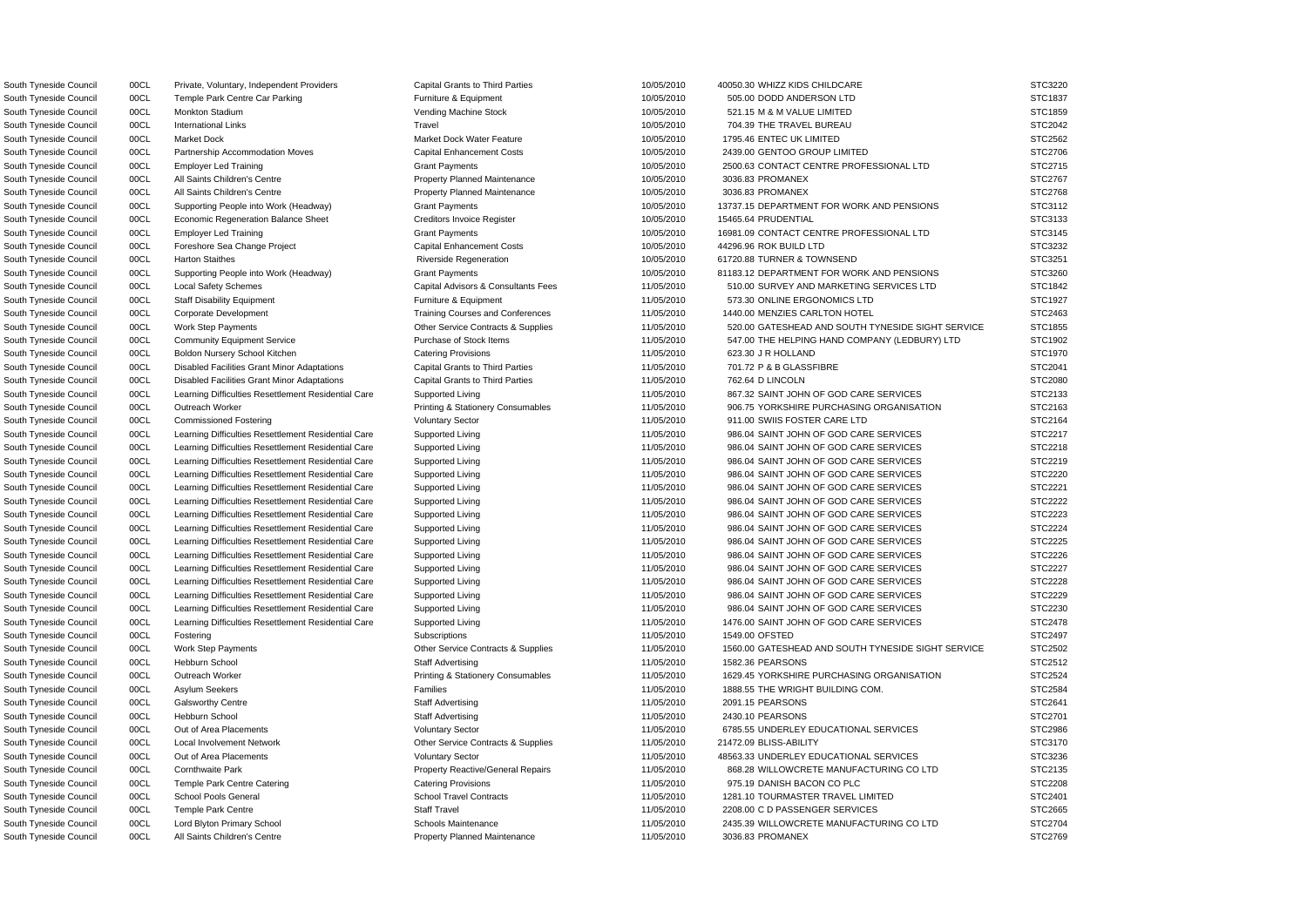South Tyneside Council 00CL Local Initiatives Fund Grant Payments Community Area Forum 11/05/2010 9711.27 HEDWORTHFIELD C A South Tyneside Council **2006** 00CL Lukes Lane Bridge Safety Fence Capital Advisors & Consultants Fees 2010/5/2010 504.00 RAILSAFE SYSTEMS LIMITED South Tyneside Council 00CL Festive Lighting Servicing/Electric Testing of Equipment 12/05/2010 513.00 DELTA ONE SECURITY LTD South Tyneside Council **Consultant Consultant Capital Advisors & Consultants Fees** 672.00 RAILSAFE SYSTEMS LIMITED South Tyneside Council 00CL Lukes Lane Bridge Safety Fence Capital Advisors & Consultants Fees 612/05/2010 840.00 RAILSAFE SYSTEMS LIMITED South Tyneside Council and DOCL Engineering Works Highways Traded Services Sub Contractors 12/05/2010 849.41 NORTHUMBRIAN ROADS LTD South Tyneside Council 00CL Festive Lighting Servicing/Electric Testing of Equipment 12/05/2010 880.65 DELTA ONE SECURITY LTD South Tyneside Council 00CL Festive Lighting Servicing/Electric Testing of Equipment 12/05/2010 897.75 DELTA ONE SECURITY LTD South Tyneside Council 00CL Festive Lighting Servicing/Electric Testing of Equipment 12/05/2010 897.75 DELTA ONE SECURITY LTD South Tyneside Council **200CL** Cheviot Road/St Cuthbert's Avenue Speed Reductions Capital Construction Costs 12/05/2010 995.88 NORTHUMBRIAN ROADS LTD South Tyneside Council 00CL Off Street Car Parking Administration Private Contractors 12/05/2010 1109.71 THE PARKING SHOP LTD South Tyneside Council 00CL Cemeteries and Crematoria **Property Reactive/General Repairs** 12/05/2010 1877.20 H C SLINGSBY PLC South Tyneside Council 00CL Lizard Lane Traffic Management Capital Construction Costs 12/05/2010 1934.30 NORTHUMBRIAN ROADS LTD South Tyneside Council and DOCL Local Safety Schemes Capital Advisors & Consultants Fees 2048.24 NORTHUMBRIAN ROADS LTD State of the State of the Capital Advisors & Consultants Fees 2048.24 NORTHUMBRIAN ROADS LTD State of South Tyneside Council **200CL** Unclassified Roads Maintenance Capital Advisors & Consultants Fees 12/05/2010 2084.42 NORTHUMBRIAN ROADS LTD South Tyneside Council and DOCL Engineering Works Highways Traded Services Sub Contractors 12/05/2010 2409.62 NORTHUMBRIAN ROADS LTD South Tyneside Council **OOCL** Local Safety Schemes **CAPITAL CAPITAL CAPITAL Advisors & Consultants Fees** 12/05/2010 2699.02 NORTHUMBRIAN ROADS LTD South Tyneside Council 00CL School Crossing Patrol Contracts Contracts & Supplies 12/05/2010 3593.60 GATESHEAD MBC South Tyneside Council 00CL Work Step Payments Culture Contracts & Supplies 12/05/2010 500.00 HARLOW PRINTING LIMITED South Tyneside Council 00CL Local Safeguarding Children Board Staff & Members Training 12/05/2010 577.51 CANON (UK) LTD South Tyneside Council **COL Continuing Education Pressure Nursing Alternating** Purchase of Stock Items 12/05/2010 639.90 HUNTLEIGH HEALTHCARE South Tyneside Council 00CL Perth Green Unit Property Reactive/General Repairs 12/05/2010 650.00 WINDOOR SERVICES South Tyneside Council 00CL National Literacy & Numeracy Private Contractors 12/05/2010 900.00 THE CUSTOMS HOUSE South Tyneside Council 00CL Thurston Activity Centre **Property Reactive/General Repairs** 12/05/2010 1165.00 G D USHER South Tyneside Council **1291.42 R MANNERS AND SONS LTD** Catering Provisions 12/05/2010 1291.42 R MANNERS AND SONS LTD South Tyneside Council 00CL Supporting People Main Grant Block Gross Accommodation Costs 12/05/2010 1804.26 MENCAP South Tyneside Council 00CL Boldon Nursery School Kitchen Catering Provisions 12/05/2010 1931.88 DANISH BACON CO PLC South Tyneside Council 00CL Community Equipment Service Purchase of Stock Items 12/05/2010 2050.00 HUNTLEIGH HEALTHCARE South Tyneside Council and DOCL Early Year's Development Childcare Partnership Subscriptions 12/05/2010 12/05/2010 2195.00 FIRSTSTEPS SOFTWARE South Tyneside Council 00CL Supporting People Main Grant Accommodation Costs 12/05/2010 2421.13 ANCHOR TRUST South Tyneside Council 00CL Community Equipment Service Purchase of Stock Items 12/05/2010 2570.00 AQUA JOY BATHLIFTS LTD South Tyneside Council 00CL Community Equipment Service **Purchase of Stock Items** 12/05/2010 6851.20 HUNTLEIGH HEALTHCARE South Tyneside Council 00CL Community Equipment Service Purchase of Stock Items 12/05/2010 6851.20 HUNTLEIGH HEALTHCARE South Tyneside Council 00CL Supporting People Main Grant Accommodation Costs 12/05/2010 7346.24 MENTAL HEALTH MATTERS

South Tyneside Council 00CL School Pools General School Travel Contracts 31/05/2010 3676.20 TOURMASTER TRAVEL LIMITED South Tyneside Council 00CL Opening Cultural Doors Grant Payments 11/05/2010 22500.00 BEDES WORLD STC3178 South Tyneside Council 00CL Other Bridges Capital Enhancement Costs 12/05/2010 1650.00 TESTING & ANALYSIS LIMITED South Tyneside Council 00CL Street Lighting Administration **PFI Unitary Charge 12/05/2010** 281303.05 CONNECT ROADS SOUTH TYNESIDE LTD South Tyneside Council 00CL Alternative Education Service Administration Administration 12/05/2010 620.00 WINDOOR SERVICES STC1967 South Tyneside Council 00CL Supporting People Main Grant Accommodation Costs 12/05/2010 748.00 ENTERPRISE 5 HOUSING ASSOCIATION South Tyneside Council 00CL Graduate Leader Fund Grant Payments Grant Payments Crant Payments 12/05/2010 950.00 UNIVERSITY OF NORTHUMBRIA AT NEWCASTLE South Tyneside Council and DOCL and Supporting People Main Grant and Accommodation Costs and Accommodation Costs control of the 12/05/2010 1083.30 HOME HOUSING ASSOCIATION LTD South Tyneside Council 00CL Supporting People Main Grant Accommodation Costs 12/05/2010 1085.40 DURHAM AGED MINEWORKERS HOMES ASSOCIATION South Tyneside Council 00CL Extended Schools 12/05/2010 1175.00 B CLAYTON STC2353 STC2353 South Tyneside Council 00CL Supporting People Main Grant Accommodation Costs 12/05/2010 1459.38 PLACES FOR PEOPLE INDIVIDUAL SUPPORT South Tyneside Council oo Dubble Council Cearning Difficulties Resettlement Residential Care Supported Living 12/05/2010 12/05/2010 2284.16 LIFEWAYS COMMUNITY CARE LTD South Tyneside Council 00CL Learning Difficulties Resettlement Residential Care Supported Living 19705/2010 2901.45 LIFEWAYS COMMUNITY CARE LTD South Tyneside Council 00CL The Cave Client Activities 12/05/2010 4000.00 THE CAVE STC2854 South Tyneside Council 00CL Supporting People Main Grant Accommodation Costs 12/05/2010 4453.92 WILLIAM SUTTON HOUSING ASSOCIATION South Tyneside Council 00CL AIDS HIV Grant 12/05/2010 5332.00 BARNARDOS STC2935 South Tyneside Council **1998** 00CL Learning Difficulties Resettlement Residential Care Supported Living 19/05/2010 6189.68 LIFEWAYS COMMUNITY CARE LTD South Tyneside Council **1998** OOCL Learning Difficulties Resettlement Residential Care Supported Living 19/05/2010 6661.59 LIFEWAYS COMMUNITY CARE LTD South Tyneside Council 00CL Learning Difficulties Resettlement Residential Care Supported Living 12/05/2010 7151.70 LIFEWAYS COMMUNITY CARE LTD STC2998 South Tyneside Council 00CL Learning Difficulties Resettlement Residential Care Supported Living 12/05/2010 7192.62 LIFEWAYS COMMUNITY CARE LTD STC3004 South Tyneside Council 00CL Learning Difficulties Resettlement Residential Care Supported Living 12/05/2010 7204.09 LIFEWAYS COMMUNITY CARE LTD South Tyneside Council 00CL Learning Difficulties Resettlement Residential Care Supported Living 12/05/2010 7204.09 LIFEWAYS COMMUNITY CARE LTD South Tyneside Council 00CL Learning Difficulties Resettlement Residential Care Supported Living 12/05/2010 7204.09 LIFEWAYS COMMUNITY CARE LTD

| STC3063                   |
|---------------------------|
| STC3178                   |
| STC1835                   |
| STC1847                   |
| STC2016                   |
| STC2120                   |
| STC2126                   |
|                           |
| STC2140                   |
| STC2148                   |
| STC2149<br>ć              |
| STC2254                   |
| STC2323                   |
| STC2529                   |
| STC2583                   |
| STC2608                   |
| STC2633                   |
| STC2640                   |
| STC2699                   |
| STC2733                   |
| STC2821                   |
|                           |
| STC3286                   |
| STC1821                   |
| STC1931                   |
| STC1967                   |
| STC1983                   |
| STC1998                   |
| STC2073                   |
| STC2155                   |
| STC2199                   |
|                           |
| STC2291                   |
|                           |
| <b>STC2292</b><br>STC2347 |
| STC2353                   |
| s                         |
| STC2405                   |
| STC2469<br>ž.<br>؟        |
| TC2566                    |
| STC2598                   |
| STC2635                   |
| STC2659                   |
| STC2681                   |
| STC2700<br>؟              |
| STC2723                   |
| STC2752                   |
| STC2854                   |
| STC2897                   |
| STC2935                   |
| STC2968                   |
| STC2981                   |
| STC2989                   |
| STC2990                   |
| <b>STC2998</b>            |
| STC3004                   |
| STC3005                   |
| STC3006                   |
| STC3007                   |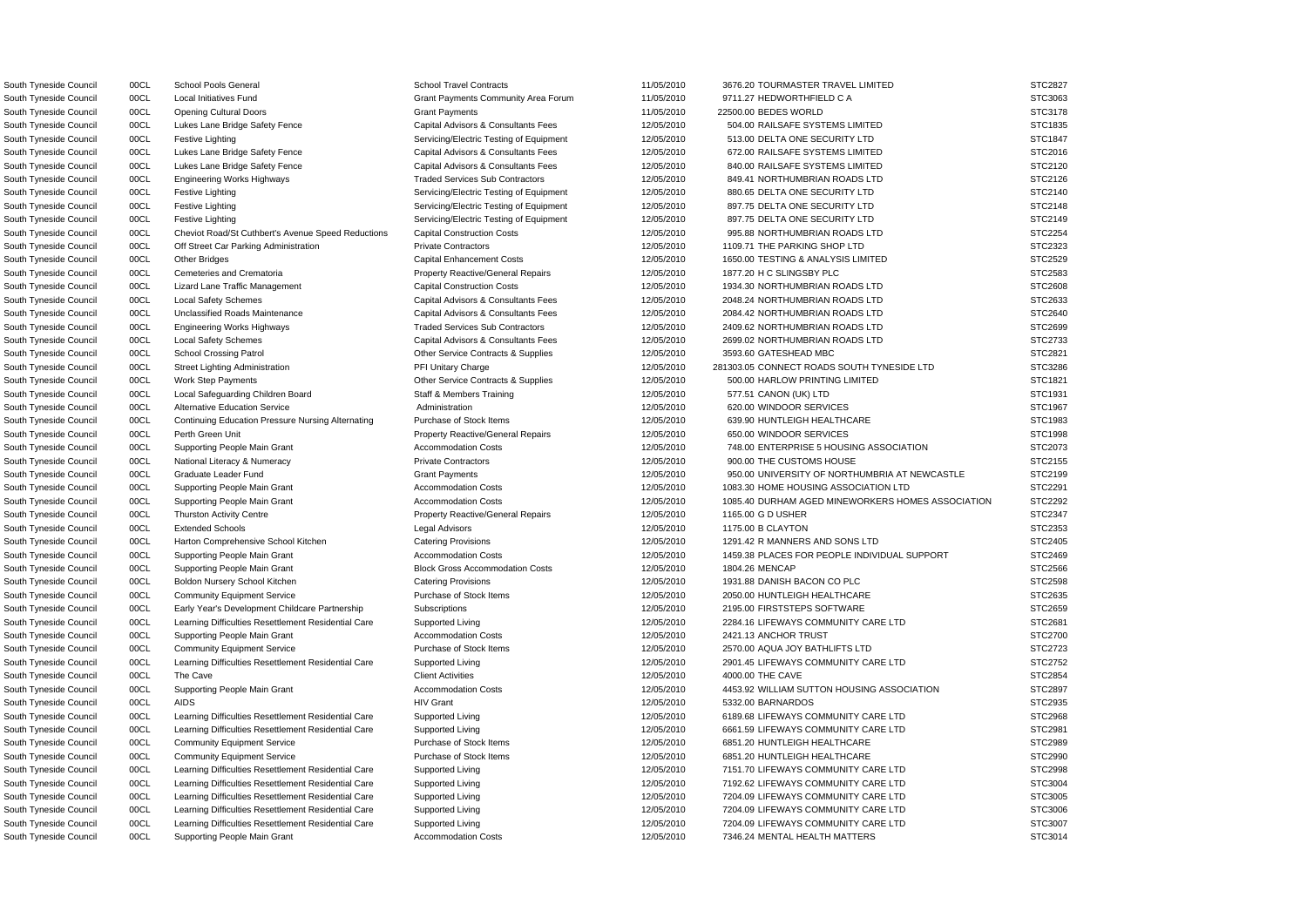South Tyneside Council 00CL Supporting People Main Grant Block Gross Floating Supp 12/05/2010 9047.83 DEPAUL UK South Tyneside Council 00CL Toner Avenue Primary School Window Replacement Capital Enhancement Costs 12/05/2010 9491.00 NE & C WINDOWS & DOORS LTD South Tyneside Council 00CL Out of Area Placements 12/05/2010 12/05/2010 12/05/2010 12688.88 PEARTREE PROJECTS LTD South Tyneside Council **2008 OCL Supporting People Main Grant** 2014 Block Gross Accommodation Costs 21/05/2010 15897.27 CARR-GOMM SOCIETY South Tyneside Council 00CL Adoption **For a Council Adoption** Foster Carers Other Fees & Expenses 12/05/2010 16146.00 AFTER ADOPTION South Tyneside Council **200CL Continuing Education Pressure Nursing Alternating** Purchase of Stock Items 12/05/2010 17746.50 HUNTLEIGH HEALTHCARE South Tyneside Council 00CL Supporting People Main Grant Block Gross Accommodation Costs 12/05/2010 19231.55 NORCARE LIMITED South Tyneside Council 00CL Provision of Milk Chronic School Milk School Milk School Milk 12/05/2010 36436.64 ROCK FARM DAIRY LTD South Tyneside Council 00CL Supporting People Main Grant Accommodation Costs 12/05/2010 40111.68 MENCAP South Tyneside Council **1998** OOCL Environmental Health Management Staff & Members Training 12/05/2010 1078.35 UNIVERSITY OF LEICESTER South Tyneside Council 00CL Harton Moor Ball Court Capital Enhancement Costs 12/05/2010 1976.00 STEELWAY FENSECURE LTD South Tyneside Council 00CL Regeneration and Transformation Fund Capital Construction Costs 12/05/2010 2062.74 NORTHUMBRIAN ROADS LTD South Tyneside Council 00CL Tyne Gateway Capital Advisors & Consultants Fees 12/05/2010 2827.25 DICKINSON DEES LAW FIRM South Tyneside Council 00CL Harton Moor Ball Court Capital Enhancement Costs 12/05/2010 30510.60 STEELWAY FENSECURE LTD South Tyneside Council 00CL Sheltered Accommodation General Security of Assets/Alarms Mainten 12/05/2010 684.00 DELTA ONE SECURITY LTD South Tyneside Council **2006** 00CL Area Based Initiatives **Property Planned Maintenance** 2005/2010 1932.24 BRADLEYS OF BLYTH LTD South Tyneside Council **2006** 00CL Area Based Initiatives **Property Planned Maintenance** 2005/2010 1932.24 BRADLEYS OF BLYTH LTD South Tyneside Council 00CL Area Based Initiatives **Property Planned Maintenance** 12/05/2010 1932.24 BRADLEYS OF BLYTH LTD South Tyneside Council 00CL Area Based Initiatives **Property Planned Maintenance** 12/05/2010 1932.24 BRADLEYS OF BLYTH LTD South Tyneside Council 00CL Area Based Initiatives **Property Planned Maintenance** 12/05/2010 1932.24 BRADLEYS OF BLYTH LTD South Tyneside Council 00CL Area Based Initiatives **Property Planned Maintenance** 12/05/2010 1932.24 BRADLEYS OF BLYTH LTD South Tyneside Council 00CL Area Based Initiatives **Property Planned Maintenance** 12/05/2010 1932.24 BRADLEYS OF BLYTH LTD South Tyneside Council and DOCL Area Based Initiatives **Property Planned Maintenance Property Planned Maintenance** 12/05/2010 1932.24 BRADLEYS OF BLYTH LTD South Tyneside Council 00CL Area Based Initiatives **Property Planned Maintenance** 12/05/2010 1932.24 BRADLEYS OF BLYTH LTD South Tyneside Council **00CL** Arms Length Management Organisation Development Miscellaneous Budgets Pending Reallocation 12/05/2010 7625.00 R W THOBURN South Tyneside Council 00CL Staff Disability Equipment Furniture & Equipment Furniture & Equipment 13/05/2010 1363.00 ONLINE ERGONOMICS LTD South Tyneside Council 00CL Democratic Support Servicing/Electric Testing of Equipment 13/05/2010 5559.00 ASTECH CONSULTANTS LTD South Tyneside Council 00CL Design & Print Team Servicing/Electric Testing of Equipment 13/05/2010 12304.32 OCE (UK) LTD South Tyneside Council and COCL Community Equipment Service **Purchase of Stock Items** 13/05/2010 656.00 JENX LTD South Tyneside Council **OOCL** Older People Commissioned Nursing Care Nursing Care Respite In Borough 13/05/2010 877.31 WINDSOR NURSING HOME South Tyneside Council 00CL Thurston Activity Centre **Recharges for use of Council Vehicles** 13/05/2010 1195.00 TOURMASTER TRAVEL LIMITED South Tyneside Council and DOCL Asylum Seeker Families Families Families Families 13/05/2010 1248.71 THE WRIGHT BUILDING COM. South Tyneside Council 00CL Fostering Fostering Foster Carers Other Fees & Expenses 13/05/2010 1445.12 FOSTERING SOLUTIONS

South Tyneside Council 00CL Learning Difficulties Resettlement Residential Care Supported Living 12/05/2010 7365.29 LIFEWAYS COMMUNITY CARE LTD South Tyneside Council 00CL The Cave Client Activities 12/05/2010 7500.00 THE CAVE STC3016 South Tyneside Council 00CL Voluntary Sector Funding Voluntary Sector 12/05/2010 8396.00 WOMENS HEALTH IN SOUTH TYNESIDE South Tyneside Council 00CL Supporting People Main Grant Block Gross Accommodation Costs 12/05/2010 9399.00 ENTERPRISE 5 HOUSING ASSOCIATION South Tyneside Council 00CL Voluntary Sector Funding Voluntary Sector 12/05/2010 10000.00 AGE CONCERN STC3072 South Tyneside Council 00CL Learning Difficulties Resettlement Residential Care Supported Living 12/05/2010 10066.63 LIFEWAYS COMMUNITY CARE LTD STC3075 South Tyneside Council 00CL Boldon Nursery School 12/05/2010 12/05/2010 11000.00 CAPITA SPECIALIST INSURANCE SOLUTIONS LTD South Tyneside Council 00CL Supporting People Main Grant Block Gross Floating Support 12/05/2010 11165.70 SOUTH TYNESIDE CHURCHES KEY PROJECT South Tyneside Council 00CL Supporting People Main Grant Block Gross Floating Support 12/05/2010 15226.60 NEW LEAF SUPPORTING INDEPENDENCE South Tyneside Council 00CL Supporting People Main Grant Block Gross Accommodation Costs 12/05/2010 24350.97 BYKER BRIDGE HOUSING ASSOCIATION LTD South Tyneside Council 00CL Children with Disability Team Agency Staff 12/05/2010 36942.22 COMENSURA LTD STC3217 South Tyneside Council **1998** 00CL Learning Difficulties Resettlement Residential Care Supported Living 12/05/2010 40804.68 LIFEWAYS COMMUNITY CARE LTD South Tyneside Council concluit of the Supporting People Main Grant Cast Block Gross Floating Support the man build be a stream of the stream of the stream STC3224 South Tyneside Council 00CL Supporting People Main Grant Block Gross Accommodation Costs 12/05/2010 49037.03 NEW LEAF SUPPORTING INDEPENDENCE South Tyneside Council 00CL Whitburn Village Primary School Property Planned Maintenance 12/05/2010 1102.38 CHUBB ELECTRONIC SECURITY SYSTEMS LTD South Tyneside Council 00CL Temple Park Centre Resaleable Items 12/05/2010 2374.25 J P LENNARD LIMITED STC2691 South Tyneside Council 00CL Animal Warden costs **Environmental Services** Environmental Services 12/05/2010 2486.00 WEST HALL BOARDING KENNELS AND LIVERY YARD South Tyneside Council oo OCL Fleet Management www.community.com/workshop Operations www.community.com/workshop Operations and the management of the STC1804 STC1804 South Tyneside Council 00CL Fleet Management Workshop Operations Workshop Operations 13/05/2010 1000.00 FLEET FACTORS STC2257 South Tyneside Council 00CL Bridges Structural Other Annual Other Infrastructure Repairs 13/05/2010 7094.00 ST ASTIER LTD STC2997 South Tyneside Council 00CL Fleet Management Transport Operations Transport Operations 13/05/2010 20892.90 PETROPLUS REFINING TEESSIDE LIMITED South Tyneside Council 00CL Fleet Management Workshop Operations 13/05/2010 34717.78 FLEET FACTORS STC3211 South Tyneside Council 00CL Learning Difficulties Commissioned Home Care Client Travel & Subsistence 13/05/2010 946.80 CARE UK LEARNING DISABILITIES SERVICES LTD South Tyneside Council 00CL Extended Schools Subscriptions Subscriptions 13/05/2010 1700.00 CONTIN YOU SOLUTIONS LTD STC2542

| S<br>TC3015                 |
|-----------------------------|
| TC3016<br>S.                |
| TC3032<br>S.                |
| C3047<br>S<br>Г             |
| C3057<br>3<br>T             |
| C3061<br>5<br>T             |
| C3072<br>S                  |
| Ī                           |
| S<br>C3075<br>T             |
| S.<br>C3088<br>I            |
| C3091<br>S<br>T             |
| C3106<br>ì.<br>ຸ<br>T       |
| C3129<br>؟<br>š<br>T        |
| C3137<br>S<br>T             |
| C3138<br>S.<br>ຸ<br>T       |
| C3149<br>S<br>T             |
| 3157<br>š<br>ί<br>؟<br>T    |
| TC3188<br>؟<br>š            |
|                             |
| TC3215<br>؟<br>š            |
| 3217<br>S<br>ТC             |
| S<br>ТC<br>3221             |
| TC3223<br>S                 |
| 3224<br>S<br>Т              |
| 3238<br>S<br>TС             |
| TC2288<br>؟<br>3            |
| TC2318<br>S                 |
| C2615<br>S.<br>T            |
| C2637<br>S                  |
| I                           |
| C2691<br>S<br>I             |
| C2711<br>S<br>T             |
|                             |
| C2747<br>3<br>I             |
| C3204<br>3<br>I             |
| C2025<br>S<br>T             |
| S.<br>C2599<br>I            |
| C <sub>2600</sub><br>S<br>Ţ |
| C2601<br>S<br>Ţ             |
|                             |
| C2602<br>؟<br>š<br>T        |
| STC2603<br>ć                |
| STC2604<br>s                |
| STC2605                     |
| STC2606                     |
| TC2607<br>S                 |
| TC3019<br>š<br>s            |
| STC1804                     |
| <b>STC2257</b>              |
|                             |
| STC2432                     |
| STC2948                     |
| STC2997                     |
| STC3165<br>Ś                |
| STC3211                     |
| STC3101                     |
| STC2001                     |
| STC2139                     |
| STC2196                     |
| STC2365                     |
| STC2386                     |
| STC2464                     |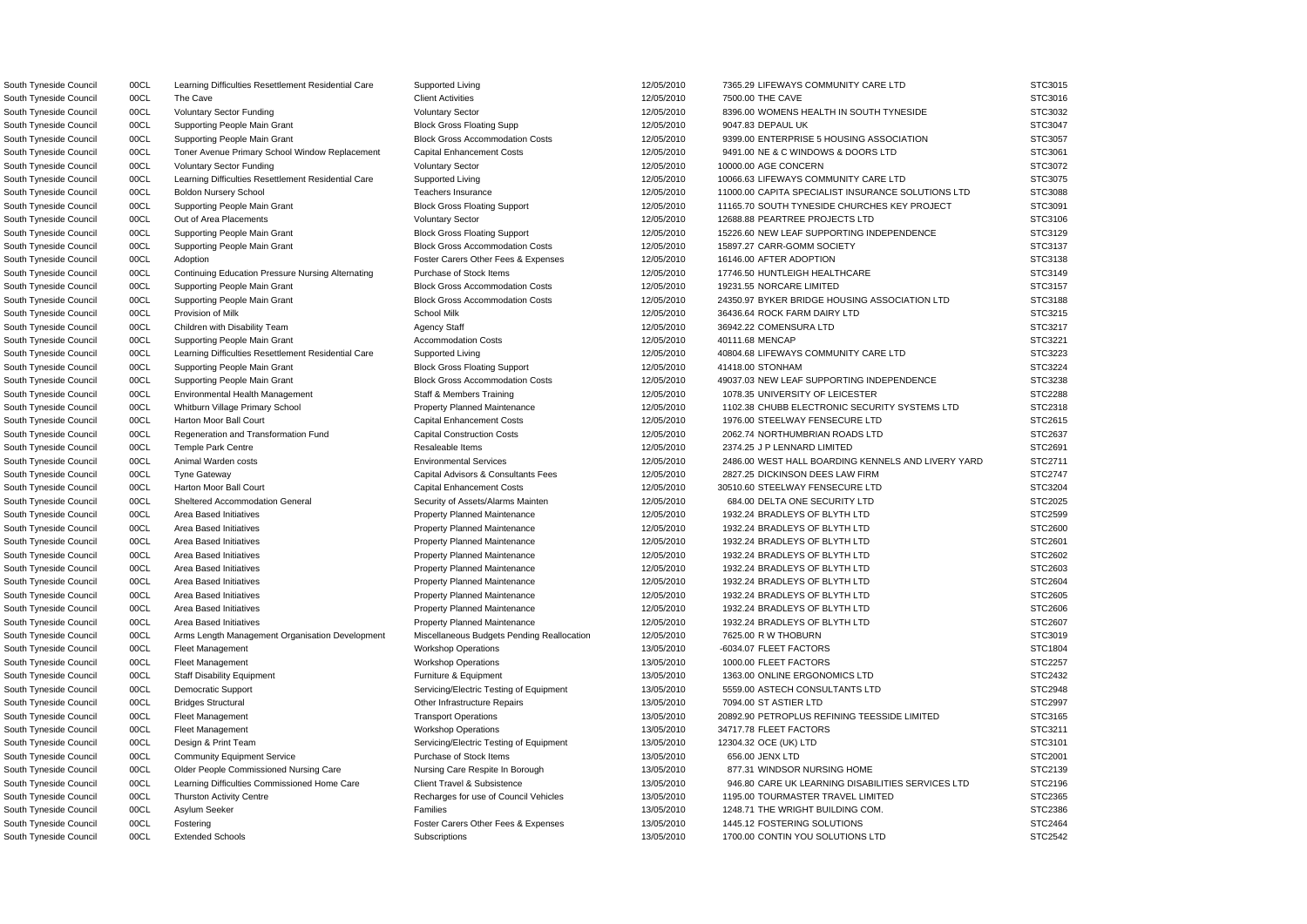South Tyneside Council 00CL Youth Crime Action Plan Intensive Safe Stop Project 13/05/2010 3327.06 NORTHUMBRIA POLICE AUTHORITY STC2798 South Tyneside Council council and OOCL The Youth Crime Action Plan Intensive Safe Stop Project Safe Stop Project 13/05/2010 9281.04 NORTHUMBRIA POLICE AUTHORITY STC3053 South Tyneside Council 00CL Learning Difficulties Commissioned Residential Care Residential Care In Borough 13/05/2010 9981.30 AUTISM NORTH TYNEDALE STC3071 South Tyneside Council 00CL Learning Difficulties Commissioned Residential Care Residential Care In Borough 13/05/2010 12090.10 AUTISM NORTH - CEDARS END STC3097 South Tyneside Council 00CL Learning Difficulties Resettlement Residential Care Supported Living 13/05/2010 24992.00 COMMUNITY INTEGRATED CARE STC3193 South Tyneside Council 00CL AIDS HIV Grant 13/05/2010 32946.75 BARNARDOS STC3209 South Tyneside Council 00CL Hebburn Baths Catering Provisions Catering Provisions 13/05/2010 561.16 DANISH BACON CO PLC STC1913 South Tyneside Council 00CL Homelessness Sand Bed & Breakfast Accommodation 13/05/2010 625.00 REDACTED COMMERCIALLY SENSITIVE STC1971 South Tyneside Council 00CL Temple Park Centre Catering Catering Provisions Catering Provisions 13/05/2010 689.08 COCA-COLA ENTERPRISES LTD STC2032 South Tyneside Council 00CL Biddick Hall School **Property Reactive/General Repairs** 13/05/2010 760.00 ADVANTAGE UTILITIES SERVICES LTD STC2077 South Tyneside Council 00CL Factory Units Gas Charges 13/05/2010 802.82 E ON STC2102 South Tyneside Council oo Design Team Telephone Charges Telephone Charges and the strong to the strong the strong of the strong strong strong strong strong strong strong strong strong strong STC2207 South Tyneside Council 00CL Homelessness **Bed & Breakfast Accommodation** 13/05/2010 1020.00 REDACTED COMMERCIALLY SENSITIVE STC2271 South Tyneside Council 00CL Homelessness Sand Bed & Breakfast Accommodation 13/05/2010 1090.00 REDACTED COMMERCIALLY SENSITIVE STC2294 South Tyneside Council 00CL Fire Reform Act Portfolio Works Capital Enhancement Costs 13/05/2010 1304.00 FIRE LINING SYSTEM LTD STC2412 South Tyneside Council 00CL Temple Park Leisure Centre **Property Planned Maintenance** 13/05/2010 1372.56 PROMANEX STC2441 South Tyneside Council 00CL Accommodation Moves Capital Sundry Costs Capital Sundry Costs 13/05/2010 1560.00 HARKERS REMOVERS AND STORERS LTD STC2503 South Tyneside Council **1998** OOCL All Saints Children's Centre **Property Planned Maintenance** 13/05/2010 3036.83 PROMANEX STC2766 South Tyneside Council 00CL South Shields Community School Schools Maintenance 19/05/2010 4376.55 AIKEN FLOORING CONTRACTS LTD STC2893 South Tyneside Council and DOCL East Boldon School School Schools Maintenance and the maintenance of the maintenance of the maintenance of the maintenance of the maintenance of the street of the street of the street street South Tyneside Council 00CL St Aloysius RC School School Schools Maintenance 13/05/2010 4673.00 JENSEN CONSTRUCTION LTD STC2912 South Tyneside Council 00CL Lukes Lane Youth Centre Schools Maintenance Schools Maintenance 13/05/2010 5500.00 WINDOOR SERVICES STC2945 South Tyneside Council 00CL Biddick Hall School School Schools Maintenance 13/05/2010 5740.00 WINDOOR SERVICES STC2958 South Tyneside Council 00CL Tyne Gateway Capital Capital Advisors & Consultants Fees 13/05/2010 6904.64 TURNER & TOWNSEND STC2992 South Tyneside Council 00CL Opening Cultural Doors Grant Payments 13/05/2010 42300.00 AGE CONCERN STC3226 South Tyneside Council 00CL Contributions and Pensions Administration Training 13/05/2010 555.00 LOCAL GOVERNMENT EMPLOYERS STP13 South Tyneside Council 00CL All Services Travel & Subsistence Total 13/05/2010 138614.00 N/A South Tyneside Council 00CL Cemeteries and Crematoria Chronic Contracts & Supplies 14/05/2010 567.00 BSI MANAGEMENT SYSTEMS STC1918 South Tyneside Council 00CL Highways Maintenance Departmental Costs Private Contractors 14/05/2010 1545.00 SWEET AND MAXWELL STC2495 South Tyneside Council 00CL Waste Disposal **Property Reactive/General Repairs** 14/05/2010 1615.48 SCOTT WILSON SCOTLAND LTD STC2521 South Tyneside Council 00CL Middlefield's Depot Telephone Charges Telephone Charges 14/05/2010 4619.08 BRITISH TELECOM PLC STC2910 South Tyneside Council 00CL External Audit Costs Statutory Fees and Charges 14/05/2010 35000.00 PRICEWATERHOUSE COOPERS LLP STC3213 South Tyneside Council 00CL Design & Print Team Printing & Stationery Consumables 14/05/2010 706.00 OCE (UK) LTD STC2044 South Tyneside Council 00CL Design & Print Team Servicing/Electric Testing of Equipment 14/05/2010 1185.00 NB GROUP STC2359 South Tyneside Council 00CL Sports Coaching Company of Case of the Unstructors Fees 14/05/2010 500.00 SKIPPING SCHOOL LTD STC1824 South Tyneside Council 00CL Community Learning Disabilities Team Client Travel & Subsistence 14/05/2010 503.20 SOUTH TYNESIDE TAXIS AGENCY STC1834 South Tyneside Council 00CL Special Educational Needs Transport School Travel Contracts 14/05/2010 512.25 SOUTH TYNESIDE TAXIS AGENCY STC1844 South Tyneside Council 00CL John Wright Centre Client Client Travel & Subsistence 14/05/2010 540.00 SOUTH TYNESIDE TAXIS AGENCY STC1890 South Tyneside Council 00CL Home to College Transport School Travel Contracts 56 (South 14/05/2010 545.00 SOUTH TYNESIDE TAXIS AGENCY STC1897 South Tyneside Council 00CL Father James Walsh Centre Client Travel & Subsistence 14/05/2010 588.45 SOUTH TYNESIDE TAXIS AGENCY STC1942 South Tyneside Council 00CL Multi Skills Staff & Members Training 14/05/2010 595.00 EAGLES COMMUNITY FOUNDATION STC1947 South Tyneside Council 00CL Special Educational Needs Transport School Travel Contracts 14/05/2010 667.20 SOUTH TYNESIDE TAXIS AGENCY STC2009 South Tyneside Council 00CL Special Educational Needs Transport School Travel Contracts 14/05/2010 714.00 SOUTH TYNESIDE TAXIS AGENCY STC2049 South Tyneside Council 00CL Hampden Street Day Care Centre Client Travel & Subsistence 14/05/2010 736.60 SOUTH TYNESIDE TAXIS AGENCY STC2062 South Tyneside Council 00CL Learning Difficulties Resettlement Residential Care Supported Living 14/05/2010 738.24 UNITED RESPONSE STC2065 South Tyneside Council 00CL Fostering **Foster Carers Other Fees & Expenses** 14/05/2010 746.00 BAAF REGISTERED CHARITY STC2072 South Tyneside Council 00CL Sports Coaching COUNTY Instructors Fees 14/05/2010 775.00 SKIPPING SCHOOL LTD STC2086 South Tyneside Council 00CL Learning Difficulties Commissioned Residential Care Residential Care In Borough 14/05/2010 924.00 NORTH EAST AUTISM SOCIETY STC2189 South Tyneside Council 00CL Sports Coaching COUNTY Instructors Fees 14/05/2010 1000.00 SKIPPING SCHOOL LTD STC2266 South Tyneside Council 00CL Home to College Transport School Travel Contracts School Travel Contracts 14/05/2010 1106.70 SOUTH TYNESIDE TAXIS AGENCY STC2320 South Tyneside Council 00CL Making Good Progress Delegated Schools Budget 14/05/2010 1131.00 FLEET EDUCATION SERVICES LTD STC2330 South Tyneside Council 00CL Learning Difficulties Commissioned Day Care Day Care Day Care 14/05/2010 1169.28 UNITED RESPONSE STC2350 South Tyneside Council 00CL Older People Commissioned Residential Care Residential Care Respite In Borough 14/05/2010 1254.29 NEEDHAM COURT CARE HOME STC2388 South Tyneside Council 00CL Maintained Sector Training Staff & Members Training Staff & Members Training 14/05/2010 1360.00 UNIVERSITY OF NORTHUMBRIA AT NEWCASTLE STC2430 South Tyneside Council 00CL Older People Commissioned Nursing Care Nursing Care Respite In Borough 14/05/2010 1448.25 FOUR SEASONS HEALTH CARE STC2467 South Tyneside Council 00CL Home to College Transport School Travel Contracts 3 14/05/2010 1460.00 SOUTH TYNESIDE TAXIS AGENCY STC2472 South Tyneside Council 00CL Learning Difficulties Commissioned Residential Care Voluntary Sector 14/05/2010 1517.03 UNITED RESPONSE STC2487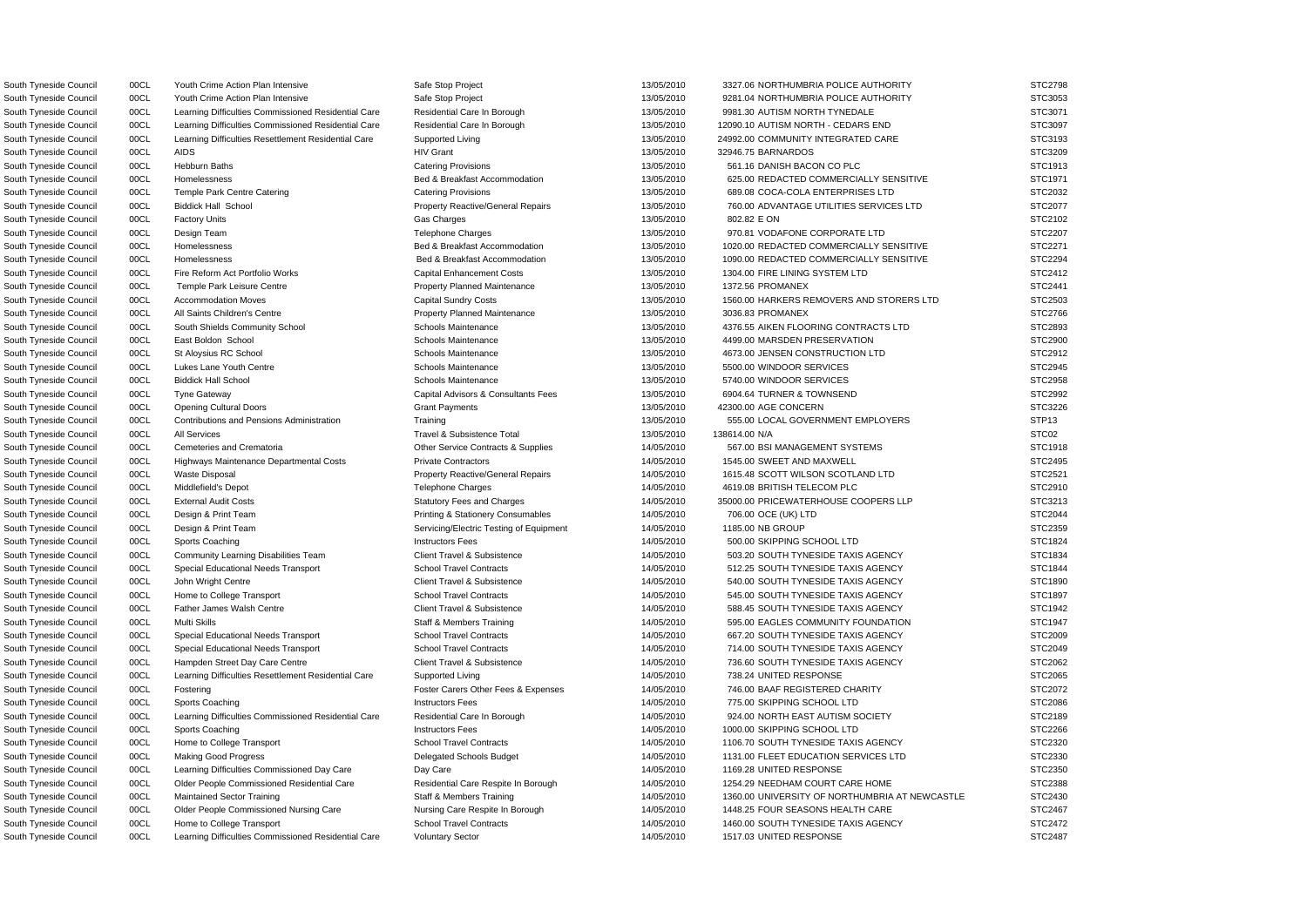South Tyneside Council 00CL Assistive Technologies **Furniture & Equipment** 14/05/2010 2200.00 CHUBB SYSTEMS South Tyneside Council 00CL Learning Difficulties Commissioned Day Care Day Care Day Care 14/05/2010 3680.82 UNITED RESPONSE South Tyneside Council 00CL Learning Difficulties Commissioned Day Care Day Care Day Care 14/05/2010 6217.08 UNITED RESPONSE South Tyneside Council 00CL Learning Difficulties Commissioned Residential Care Voluntary Sector 14/05/2010 8074.56 UNITED RESPONSE South Tyneside Council **12169.68 UNITED RESPONSE** Council 14/05/2010 14/05/2010 12169.68 UNITED RESPONSE South Tyneside Council **16517.15 UNITED RESPONSE** Commissioned Residential Care Voluntary Sector 14/05/2010 16517.15 UNITED RESPONSE South Tyneside Council **2000 Dynet Council** Council Care Voluntary Sector 14/05/2010 16517.15 UNITED RESPONSE South Tyneside Council 00CL Learning Difficulties Resettlement Residential Care Supported Living 14/05/2010 20919.99 UNITED RESPONSE South Tyneside Council **1998** 00CL Learning Difficulties Resettlement Residential Care Supported Living 14/05/2010 22108.75 UNITED RESPONSE South Tyneside Council **1998** 00CL Learning Difficulties Resettlement Residential Care Supported Living 14/05/2010 25200.04 UNITED RESPONSE South Tyneside Council **1998** 00CL Learning Difficulties Resettlement Residential Care Supported Living 14/05/2010 31814.28 UNITED RESPONSE South Tyneside Council **1998** 00CL Learning Difficulties Resettlement Residential Care Supported Living 14/05/2010 61671.61 UNITED RESPONSE South Tyneside Council 00CL Business Mentoring Communication Communication Communication Communication Contracts & Supplies 14/05/2010 4000.00 HIDDEN TREASURE South Tyneside Council **OOCL** Littlehaven Coastal Defence System Capital Advisors & Consultants Fees 14/05/2010 24962.21 ROYAL HASKONING South Tyneside Council 00CL Grants to Museums Crant Payments Grant Payments 14/05/2010 45000.00 CITY OF SUNDERLAND South Tyneside Council 00CL Borough Wide Repairs to Shops Property Reactive/General Repairs 14/05/2010 992.02 RING READY 2007 LTD South Tyneside Council 00CL Central Admin Holding Account Finance Recharges Finance Recharges 14/05/2010 12512.00 BT GLOBAL SERVICES South Tyneside Council 00CL Community Area Forum example and Funded Road & Environmental Improvements 17/05/2010 675.00 WYBONE LIMITED South Tyneside Council **2000 ODCL** Grounds Maintenance **Non Routine Contracted Grounds Maintenance** 17/05/2010 675.00 WYBONE LIMITED South Tyneside Council **OOCL** Community Area Forum **Funded Road & Environmental Improvements** 17/05/2010 872.64 WYBONE LIMITED South Tyneside Council 00CL Blitz It Main Miscellaneous Budgets Pending Reallocation 17/05/2010 1575.00 WYBONE LIMITED South Tyneside Council 00CL Blitz It Main Miscellaneous Budgets Pending Reallocation 17/05/2010 1745.28 WYBONE LIMITED South Tyneside Council 00CL Council Elections external results Furniture & Equipment 17/05/2010 3110.00 PAKFLATT (UK) LTD South Tyneside Council 00CL Fostering **Private Contractors** Private Contractors **Private Contractors** 17/05/2010 522.88 ST CUTHBERTS CARE South Tyneside Council 00CL Community Equipment Service Purchase of Stock Items 17/05/2010 541.84 CARE-ABILITY

South Tyneside Council 00CL Community Equipment Service Purchase of Stock Items 14/05/2010 1548.45 TENSOR MARKETING LTD South Tyneside Council 00CL Community Equipment Service Purchase of Stock Items 14/05/2010 1799.70 NOTTINGHAM REHAB SUPPLIES South Tyneside Council 00CL Special Educational Needs Transport School Travel Contracts 14/05/2010 1896.90 SOUTH TYNESIDE TAXIS AGENCY South Tyneside Council 00CL Learning Difficulties Resettlement Residential Care Supported Living 14/05/2010 2263.80 COMMUNITY INTEGRATED CARE South Tyneside Council 00CL Community Equipment Service Purchase of Stock Items 14/05/2010 3163.08 SEATING MATTERS STC2785 South Tyneside Council 00CL Special Educational Needs Transport School Travel Contracts 14/05/2010 3181.90 SOUTH TYNESIDE TAXIS AGENCY South Tyneside Council 00CL Building Services School Milk 14/05/2010 3376.96 PORTAKABIN LIMITED STC2801 South Tyneside Council 00CL Learning Difficulties Resettlement Residential Care Supported Living 14/05/2010 7179.62 COMMUNITY INTEGRATED CARE South Tyneside Council 00CL Learning Difficulties Resettlement Residential Care Supported Living 14/05/2010 7549.81 COMMUNITY INTEGRATED CARE South Tyneside Council 00CL Learning Difficulties Resettlement Residential Care Supported Living 14/05/2010 8839.50 COMMUNITY INTEGRATED CARE South Tyneside Council 00CL Marine Park Children's Centre Capital Enhancement Costs 14/05/2010 15072.00 G M S STC3125 South Tyneside Council 00CL Older People Commissioned Home Care Home Care Home Care 14/05/2010 124043.45 THOMPSON PARK HOMECARE SERVICES South Tyneside Council 00CL Older People Commissioned Home Care Home Care Home Care 14/05/2010 159634.36 ALLIED HEALTHCARE GROUP LTD South Tyneside Council 00CL Factory Units **Property Planned Maintenance** 14/05/2010 870.00 J T ROOFING & BUILDING MAINTENANCE LTD South Tyneside Council 00CL Economic Regeneration Balance Sheet Creditors South Tyneside Credit Union 14/05/2010 1262.00 SOUTH TYNESIDE CREDIT UNION South Tyneside Council 00CL Lord Blyton Primary School School Schools Maintenance 14/05/2010 1500.00 MARSDEN PRESERVATION South Tyneside Council 00CL Factory Units Security of Assets/Alarms Mainten 14/05/2010 1676.64 DELTA ONE SECURITY LTD South Tyneside Council 00CL Factory Units Security of Assets/Alarms Mainten 14/05/2010 1856.28 DELTA ONE SECURITY LTD South Tyneside Council 00CL Wouldhave House Security of Assets/Alarms Mainten 14/05/2010 2163.15 DELTA ONE SECURITY LTD South Tyneside Council 00CL Wouldhave House Security of Assets/Alarms Maintenance 14/05/2010 2669.74 DELTA ONE SECURITY LTD South Tyneside Council 00CL Temple Park Centre **Furniture & Equipment** Furniture & Equipment 14/05/2010 2757.00 DAWSON FOOD SERVICES EQUIPMENT South Tyneside Council 00CL Energy Efficiency Audit Other Energy Charges 14/05/2010 2925.00 ENCRAFT LTD STC2756 South Tyneside Council 00CL Albert Elliott Primary School Property Planned Maintenance 14/05/2010 4700.00 VISION MANAGEMENT SYSTEMS (2003)LTD South Tyneside Council 00CL Harton Staithes Riverside Regeneration 14/05/2010 9564.89 EVERSHEDS STC3062 South Tyneside Council **1998** OOCL Economic Regeneration Balance Sheet Expenditure for Reallocation 14/05/2010 9753.66 VIRGIN MEDIA PAYMENTS LTD South Tyneside Council 00CL Accommodation Moves Capital Enhancement Costs 14/05/2010 36504.56 TOLENT CONSTRUCTION LTD South Tyneside Council 00CL Council Elections Furniture & Equipment 17/05/2010 1520.00 PAKFLATT (UK) LTD STC2489 South Tyneside Council 00CL Register of Electors Furniture & Equipment 17/05/2010 2500.00 ELECTION CLAIMS UNIT STC2713 South Tyneside Council 00CL Democratic Support Servicing/Electric Testing of Equipment 17/05/2010 7000.00 ASTECH CONSULTANTS LTD South Tyneside Council 00CL Corporate & Democratic Costs Subscriptions Subscriptions 17/05/2010 17/05/2010 17422.00 NORTH-EAST REGIONAL EMPLOYERS ORGANISATION South Tyneside Council 00CL Blitz It Main **Purchase of Stock Items** 17/05/2010 32550.00 WEED CONTROL PLUS LIMITED South Tyneside Council 00CL St Gregory's RC School **Routine Contract Ground Maintenance** 17/05/2010 543.50 TECHNICAL SURFACES STC1894

|                | STC2496            |  |      |  |
|----------------|--------------------|--|------|--|
| <b>STC2564</b> |                    |  |      |  |
| <b>STC2586</b> |                    |  |      |  |
| STC2661        |                    |  |      |  |
|                | STC2678            |  |      |  |
| <b>STC2785</b> |                    |  |      |  |
| <b>STC2787</b> |                    |  |      |  |
| S              | TC2801             |  |      |  |
| STC2830        |                    |  |      |  |
| STC2969        |                    |  |      |  |
|                | STC3002            |  |      |  |
|                | STC3017            |  |      |  |
|                | STC3027            |  |      |  |
|                | STC3042            |  |      |  |
|                | STC3098            |  |      |  |
|                | STC3125            |  |      |  |
|                | STC3139            |  |      |  |
|                | STC3140            |  |      |  |
|                | STC3166            |  |      |  |
|                | STC3176            |  |      |  |
|                | STC3194            |  |      |  |
|                | STC3207            |  |      |  |
|                | STC3250            |  |      |  |
|                | STC3273            |  |      |  |
|                | STC3278<br>STC2137 |  |      |  |
|                | STC2390            |  |      |  |
|                | STC2483            |  |      |  |
|                | STC2535            |  |      |  |
|                | <b>STC2575</b>     |  |      |  |
|                | STC2654            |  |      |  |
| STC2731        |                    |  |      |  |
|                | STC2741            |  |      |  |
|                | STC2756            |  |      |  |
| STC2853        |                    |  |      |  |
|                | STC2916            |  |      |  |
|                | STC3062            |  |      |  |
|                | STC3064            |  |      |  |
|                | STC3192            |  |      |  |
|                | STC3216            |  |      |  |
|                | STC3234            |  |      |  |
|                | STC2251            |  |      |  |
|                | STC3104            |  |      |  |
| STC2019        |                    |  |      |  |
| STC2018        |                    |  |      |  |
| STC2138        |                    |  |      |  |
| STC2489        |                    |  |      |  |
| STC2507        |                    |  |      |  |
| STC2553        |                    |  |      |  |
| STC2713        |                    |  |      |  |
| STC2776        |                    |  |      |  |
| STC2993        |                    |  |      |  |
|                | STC3148            |  |      |  |
|                | STC3208            |  |      |  |
|                | STC1861<br>STC1893 |  |      |  |
| ST             |                    |  | 480A |  |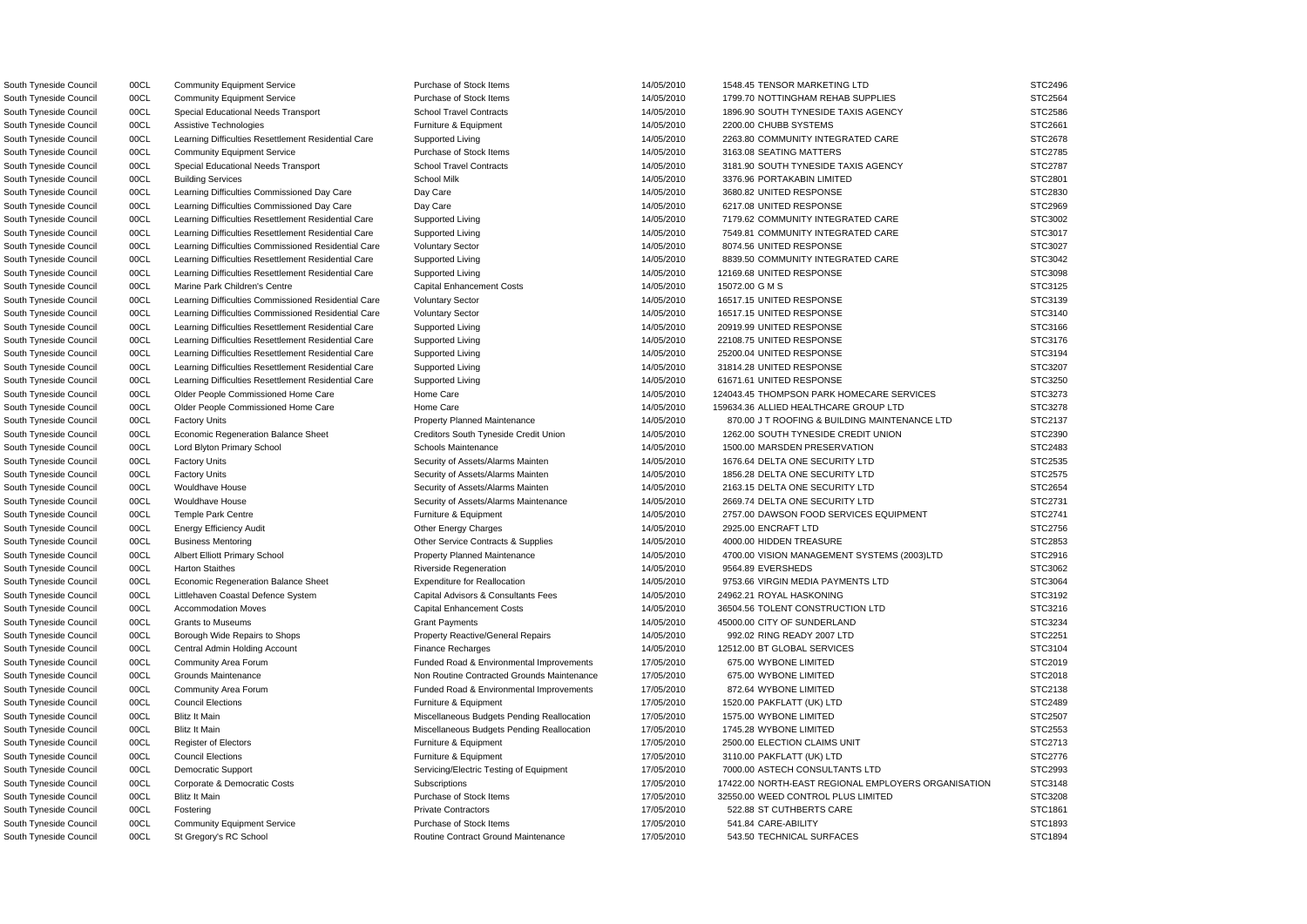South Tyneside Council 00CL Physical Disabilities Grant Voluntary Sector Voluntary Sector 17/05/2010 611.25 SOUTH TYNESIDE TALKING NEWSPAPER ASSOC STC1962 South Tyneside Council 00CL Community Equipment Service Purchase of Stock Items 17/05/2010 633.88 CARE-ABILITY STC1979 South Tyneside Council 00CL Harton Comprehensive School Kitchen Catering Provisions 17/05/2010 889.62 G & J CAMPBELL STC2143 South Tyneside Council 00CL Simonside Junior School Kitchen Servicing/Electric Testing of Equipment 17/05/2010 912.59 MAVAL ELECTRICAL ENGINEERING COMPANY LTD STC2185 South Tyneside Council 00CL Ashley Road School Kitchen Servicing/Electric Testing of Equipment 17/05/2010 1017.06 MAVAL ELECTRICAL ENGINEERING COMPANY LTD STC2270 South Tyneside Council 00CL Support Staff Development Staff & Members Training 197/05/2010 1050.00 CHAYTOR TRAINING SERVICES STC2282 South Tyneside Council 00CL Whitburn Junior School Kitchen Catering Provisions Catering Provisions 17/05/2010 1197.44 JW RAE BAKER & CONFECTIONER STC2368 South Tyneside Council 00CL St Mary's RC Primary School School Schools Learning Equipment 17/05/2010 1282.40 THE EDUCATION WAREHOUSE LTD STC2402 South Tyneside Council and DOCL Asylum Seeker **Families** Families Families 17/05/2010 1297.46 THE WRIGHT BUILDING COM. STC2408 South Tyneside Council 00CL Westoe Crown School Kitchen Catering Provisions Catering Provisions 17/05/2010 1338.84 JW RAE BAKER & CONFECTIONER STC2422 South Tyneside Council 00CL Physical Disabilities Grant CHA Contracts & Supplies 17/05/2010 1426.60 NORTHERN SIGN INTERPRETING LTD STC2460 South Tyneside Council 00CL Learning Disability Development Fund Voluntary Sector 17/05/2010 1465.60 YOUR VOICE COUNTS STC2475 South Tyneside Council 00CL The Matrix **COUNCIL COUNCIL CONTROL** Rents Paid 17/05/2010 2155.58 NECA (SERVICES) LTD STC2652 South Tyneside Council 00CL Simonside Junior School Kitchen Catering Provisions Catering Provisions 17/05/2010 2359.46 DANISH BACON CO PLC STC2690 South Tyneside Council 00CL Perth Green Unit exception of the Property Reactive/General Repairs 17/05/2010 2390.00 WINDOOR SERVICES STC2693 South Tyneside Council 00CL Private, Voluntary, Independent Providers Capital Grants to Third Parties 17/05/2010 2500.00 MARIA WHEATMAN STC2714 South Tyneside Council 00CL Early Intervention **Furniture & Equipment** Furniture & Equipment 17/05/2010 2988.91 SPACE KRAFT LTD STC2763 South Tyneside Council 00CL Primary Buy Back Staff & Members Training 197/05/2010 3053.80 N CAMPBELL COUNSELLING SERVICES STC2772 South Tyneside Council 00CL Community Equipment Service Purchase of Stock Items 17/05/2010 3088.94 SEATING MATTERS STC2774 South Tyneside Council 00CL Lord Blyton Primary School Devolved Formula Capital 17/05/2010 3140.00 MARSDEN PRESERVATION STC2781 South Tyneside Council 00CL The Matrix **Payments to Health Bodies** 17/05/2010 4595.25 NECA (SERVICES) LTD STC2908 South Tyneside Council 00CL Learning Difficulties Commissioned Day Care Day Care Day Care 17/05/2010 4952.37 ORCHARD HOUSE STC2924 South Tyneside Council 00CL Mental Health Grants to Voluntary Organisations Voluntary Sector 17/05/2010 5438.75 NECA (SERVICES) LTD STC2940 South Tyneside Council 00CL Children with Disability Team Client Travel & Subsistence 1986 17/05/2010 6622.00 C D PASSENGER SERVICES STC2979 South Tyneside Council 00CL Private, Voluntary, Independent Providers Capital Grants to Third Parties 17/05/2010 6855.61 WHIZZ KIDS CHILDCARE STC2991 South Tyneside Council 00CL The Matrix example and the Payments to Health Bodies 17/05/2010 7701.00 NECA (SERVICES) LTD STC3022 South Tyneside Council 00CL West Walpole Street Adult Training Centre Servicing/Electric Testing of Equipment 17/05/2010 8433.90 ZURICH INSURANCE COMPANY STC3033 South Tyneside Council 00CL The Matrix **Payments to Health Bodies** 17/05/2010 8970.75 NECA (SERVICES) LTD STC3044 South Tyneside Council 00CL Youth Opportunities Fund Youth Service Contribution 17/05/2010 10017.00 SIMONSIDE YOUTH CENTRE STC3074 South Tyneside Council 00CL Secondary Non Delegated Transport Private Contractors 17/05/2010 14546.20 C D PASSENGER SERVICES STC3117 South Tyneside Council 00CL Hadrian Primary School Devolved Formula Capital 2001 17/05/2010 14875.00 JENSEN CONSTRUCTION LTD STC3120 South Tyneside Council 00CL Out of Area Placements vertex voluntary Sector vertex vertex of the 17/05/2010 20221.10 SOUTH TYNESIDE COLLEGE STC3163 South Tyneside Council 00CL Inter LEA Recoupment Payments to Local Authorities 17/05/2010 21384.94 DURHAM COUNTY COUNCIL STC3169 South Tyneside Council 00CL Mental Health Grants To Voluntary Organisations Voluntary Sector 17/05/2010 27607.00 NECA (SERVICES) LTD STC3198 South Tyneside Council 00CL Children with Disability Team Agency Staff Agency Staff 197/05/2010 43667.78 COMENSURA LTD STC3229 South Tyneside Council 00CL Boldon School PFI PH PFI PH Unitary Charge 223211.37 BOLDON SCHOOL LIMITED STC3282 South Tyneside Council 00CL Supporting People into Work (Headway) Grant Payments 17/05/2010 -51394.11 GROUNDWORK SOUTH TYNESIDE AND NEWCASTLE STC1798 South Tyneside Council 00CL Temple Park Centre Bar Resaleable Items 17/05/2010 518.50 WAVERLEY TBS STC1852 South Tyneside Council 00CL Temple Park Centre Bar Resaleable Items 17/05/2010 729.86 HEINEKEN UK LTD STC2058 South Tyneside Council 00CL Temple Park Centre Vending Vending Vending Machine Stock 17/05/2010 843.50 GLAXO SMITH KLINE CONSUMER HEALTHCARE STC2122 South Tyneside Council 00CL Temple Park Centre Bar Resaleable Items 17/05/2010 851.32 WAVERLEY TBS STC2130 South Tyneside Council 00CL Future Jobs Fund Crant Payments Grant Payments Crant Payments 17/05/2010 954.58 SOUTH TYNESIDE CHURCHES KEY PROJECT STC2202 South Tyneside Council 00CL Central Library Cases Charges Charges Charges 17/05/2010 978.78 THE PERFORMING RIGHT SOCIETY LIMITED STC2209 South Tyneside Council 00CL Admin Leisure Facilities 17/05/2010 1078.25 IQL UK LTD STC2287 South Tyneside Council 00CL Accommodation Moves Capital Sundry Costs Capital Sundry Costs 17/05/2010 1096.00 LEVANT OFFICE INTERIORS STC2313 South Tyneside Council 00CL Jarrow Town Hall **Property Reactive/General Repairs** 17/05/2010 2980.00 CUMBRIA CLOCK COMPANY LTD STC2761 South Tyneside Council 00CL Cookson Festival **Entertainers Services** Entertainers Services 17/05/2010 3500.00 INDUSTRY MUSIC GROUP STC2815 South Tyneside Council 00CL Economic Regeneration Balance Sheet Debtors Debtors 17/05/2010 50000.00 GALLAGHER BASSETT INTERNATIONAL LTD STC3240 South Tyneside Council 00CL West Park South Shields Playbuilder Capital Enhancement Costs 17/05/2010 63082.58 THE PLAY PRACTICE (SCOTLAND) LTD STC3254 South Tyneside Council 00CL Supporting People into Work (Headway) Grant Payments Cantent Council 17/05/2010 87770.63 GROUNDWORK SOUTH TYNESIDE AND NEWCASTLE STC3264 South Tyneside Council 00CL Economic Regeneration Balance Sheet Debtors Debtors 17/05/2010 100000.00 ZURICH INSURANCE COMPANY STC3270 South Tyneside Council 00CL Repairs to Shops & Open Spaces HRA Reactive Repairs 17/05/2010 980.00 YOUNG CONSTRUCTION SERVICES LTD STC2213 South Tyneside Council 00CL Repairs to Shops & Open Spaces HRA Reactive Repairs 17/05/2010 1274.00 YOUNG CONSTRUCTION SERVICES LTD STC2399 South Tyneside Council 00CL Streetscape Training Staff & Members Training 18/05/2010 990.00 EXPEDIENT TRAINING SERVICES LTD STC2249 South Tyneside Council 00CL Fleet Management Workshop Operations Workshop Operations 18/05/2010 1582.24 SPRINGFIELD MOTOR GROUP STC2511 South Tyneside Council 00CL Off Street Car Parking Administration Private Contractors 18/05/2010 4006.29 METRIC GROUP LIMITED STC2856 South Tyneside Council 00CL BT Unitary Charge Recharges BTST Limited Unitary Charge 18/05/2010 642495.25 BT GLOBAL SERVICES STC3291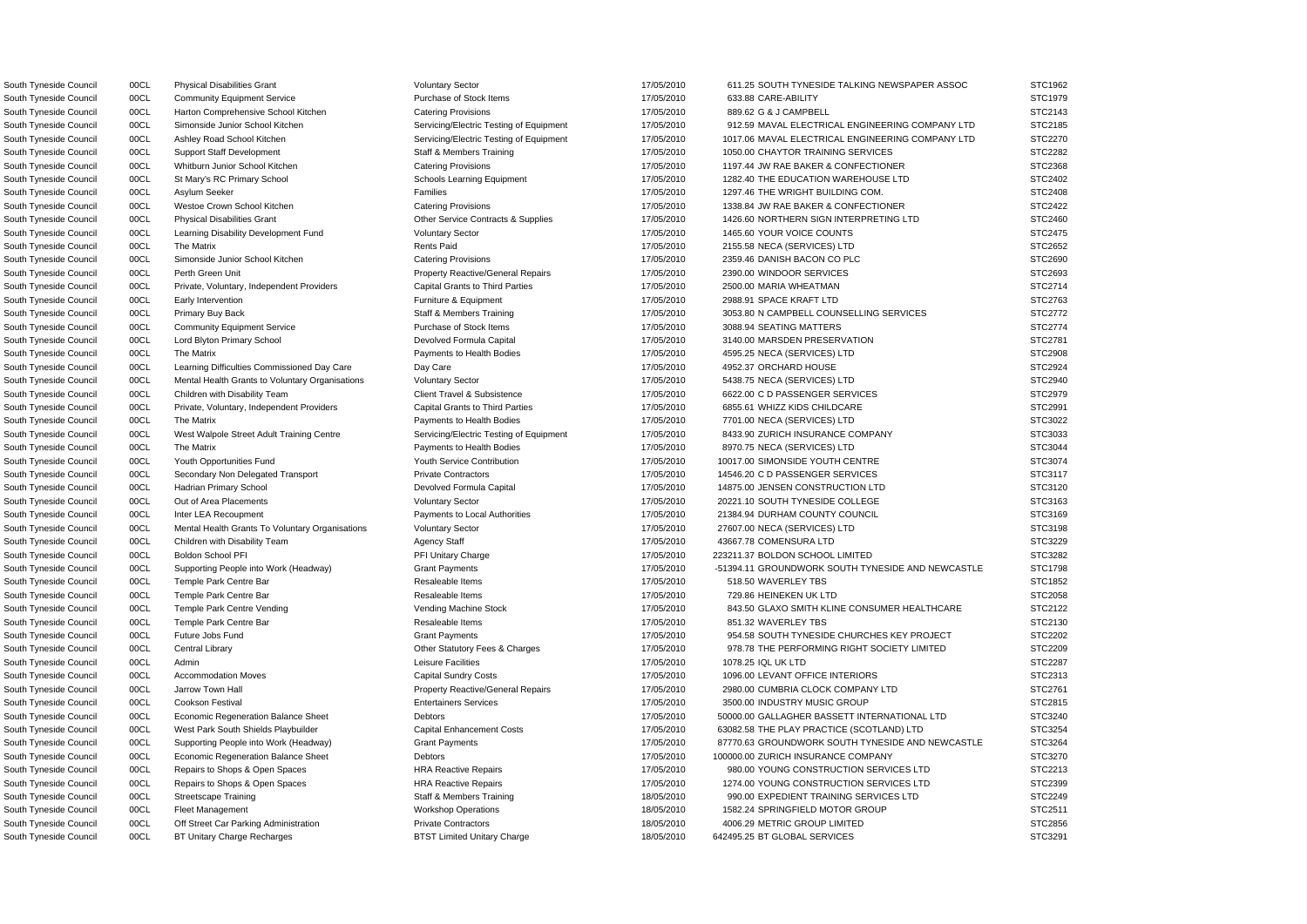South Tyneside Council 00CL Information Team Council 19/05/2010 18/05/2010 7655.81 LOCAL GOVERNMENT ASSOCIATION STC3020 South Tyneside Council 00CL Learning Difficulties Commissioned Residential Care Residential Care Out of Borough 18/05/2010 -5529.20 NORTHUMBERLAND TYNE AND WEAR NHS TRUST STC1805 South Tyneside Council 00CL Thurston Activity Centre External Trainers Services 20000 18/05/2010 500.00 E KINNEAR STC1819 South Tyneside Council 00CL Neighbourhood Services Admin Support Postage Charges 18/05/2010 568.00 NEOPOST FINANCE LIMITED STC1920 South Tyneside Council 00CL Marsden Primary School Computer Equipment and Hardware 18/05/2010 630.00 INFORMATION & DATA NETWORK SUPPLIES LTD STC1977 South Tyneside Council 00CL Learning Difficulties Commissioned Day Care Day Care Day Care 18/05/2010 770.00 KAYDAR STC2084 South Tyneside Council 00CL Community Equipment Service Purchase of Stock Items 18/05/2010 789.00 DAYS HEALTHCARE UK LTD STC2090 South Tyneside Council 00CL Marsden Primary School Computer Equipment and Hardware 18/05/2010 841.00 INFORMATION & DATA NETWORK SUPPLIES LTD STC2121 South Tyneside Council 00CL Central Services Admin Telephone Charges Telephone Charges 18/05/2010 848.03 VIRGIN MEDIA PAYMENTS LTD STC2125 South Tyneside Council 00CL Laygate The May are the Telephone Charges Telephone Charges 18/05/2010 938.33 VIRGIN MEDIA PAYMENTS LTD STC2192 South Tyneside Council 00CL Oakleigh Gardens School Kitchen Catering Provisions Catering Provisions 18/05/2010 960.53 DANISH BACON CO PLC STC2204 South Tyneside Council 00CL Ashley Road School Kitchen Servicing/Electric Testing of Equipment 18/05/2010 1039.11 MAVAL ELECTRICAL ENGINEERING COMPANY LTD STC2277 South Tyneside Council 00CL Learning Difficulties Commissioned Residential Care Residential Care Out of Borough 18/05/2010 1264.42 NORTHUMBERLAND TYNE AND WEAR NHS TRUST STC2392 South Tyneside Council 00CL Learning Difficulties Commissioned Residential Care Residential Care Out of Borough 18/05/2010 1264.42 NORTHUMBERLAND TYNE AND WEAR NHS TRUST STC2391 South Tyneside Council 00CL Learning Difficulties Commissioned Residential Care Voluntary Sector 18/05/2010 1341.00 TEDCO LTD STC2423 South Tyneside Council 00CL Outdoor Education Service Furniture & Equipment 18/05/2010 1476.10 ALLCORD LTD STC2480 South Tyneside Council 00CL Learning Difficulties Commissioned Day Care Day Care Day Care 18/05/2010 1644.84 FLEXIBLE SUPPORT OPTIONS UK (DOMICILIARY) LTD STC2527 South Tyneside Council 00CL Disabled Facilities Grant Capital Grants to Third Parties 18/05/2010 1770.00 HANDICARE (FREELIFT) LTD STC2557 South Tyneside Council 00CL Learning Difficulties Commissioned Day Care Day Care Day Care 18/05/2010 1827.60 FLEXIBLE SUPPORT OPTIONS UK (DOMICILIARY) LTD STC2569 South Tyneside Council 00CL Early Years Panel Crant Payments Grant Payments 18/05/2010 1920.00 THE CHILDCARE PEOPLE STC2593 South Tyneside Council 00CL Early Years Panel STC2594 Grant Payments Crant Payments 18/05/2010 1920.00 THE CHILDCARE PEOPLE STC2594 South Tyneside Council 00CL Learning Difficulties Commissioned Residential Care Residential Care Out of Borough 18/05/2010 2163.92 NORTHUMBERLAND TYNE AND WEAR NHS TRUST STC2656 South Tyneside Council 00CL Learning Difficulties Commissioned Residential Care Residential Care Out of Borough 18/05/2010 2163.92 NORTHUMBERLAND TYNE AND WEAR NHS TRUST STC2655 South Tyneside Council 00CL Small Abatement Works Capital Construction Costs 18/05/2010 2720.00 PYEROY LIMITED STC2736 South Tyneside Council 00CL Commissioned Fostering variables and Voluntary Sector 18/05/2010 2772.77 ST CUTHBERTS CARE STC2742 South Tyneside Council 00CL Albert Elliott School Kitchen Catering Provisions Catering Provisions 18/05/2010 2947.49 DANISH BACON CO PLC STC2758 South Tyneside Council 00CL Small Abatement Works Capital Construction Costs 18/05/2010 2990.00 PYEROY LIMITED STC2764 South Tyneside Council 00CL Ashley Primary School **Agency Staff 19/05/2010** 3225.21 SCHOOLS ADVISORY SERVICE STC2793 South Tyneside Council 00CL Commissioned Fostering Voluntary Sector Voluntary Sector 18/05/2010 3833.40 ORCHARD CARE (NORTH EAST) LTD STC2840 South Tyneside Council 00CL Ashley Primary School Computer Equipment and Hardware 18/05/2010 4000.00 WEBANYWHERE LIMITED STC2855 South Tyneside Council 00CL Commissioned Fostering Voluntary Sector Voluntary Sector 18/05/2010 4033.90 ORCHARD CARE (NORTH EAST) LTD STC2861 South Tyneside Council 00CL Disabled Facilities Grant Capital Grants to Third Parties 18/05/2010 4075.50 K CAMPBELL STC2865 South Tyneside Council 00CL Disabled Facilities Grant Capital Grants to Third Parties 18/05/2010 4112.18 HANDICARE (FREELIFT) LTD STC2871 South Tyneside Council 00CL Marsden Primary School School Schools Learning Equipment 18/05/2010 4518.05 OXFORD UNIVERSITY PRESS STC2903 South Tyneside Council 00CL Marsden Primary School Computer Equipment and Hardware 18/05/2010 4570.00 INFORMATION & DATA NETWORK SUPPLIES LTD STC2907 South Tyneside Council 00CL Learning Difficulties Commissioned Day Care Day Care Day Care 18/05/2010 4721.32 FLEXIBLE SUPPORT OPTIONS UK (DOMICILIARY) LTD STC2918 South Tyneside Council 00CL Learning Difficulties Commissioned Day Care Day Care Day Care 18/05/2010 5450.72 FLEXIBLE SUPPORT OPTIONS UK (DOMICILIARY) LTD STC2941 South Tyneside Council 00CL Learning Difficulties Commissioned Day Care Day Care Day Care 18/05/2010 6699.60 FLEXIBLE SUPPORT OPTIONS UK (DOMICILIARY) LTD STC2983 South Tyneside Council 00CL Marsden Primary School **Furniture & Equipment** 18/05/2010 6730.00 TAYLOR HARKNESS LIMITED STC2984 South Tyneside Council 00CL Learning Difficulties Commissioned Day Care Day Care Day Care 18/05/2010 7065.12 FLEXIBLE SUPPORT OPTIONS UK (DOMICILIARY) LTD STC2995 South Tyneside Council 00CL St Aloysius RC School **Agency Staff 19/05/2010** 7570.50 SCHOOLS ADVISORY SERVICE STC3018 South Tyneside Council 00CL Learning Difficulties Commissioned Residential Care Residential Care Out of Borough 18/05/2010 8995.00 NORTHUMBERLAND TYNE AND WEAR NHS TRUST STC3045 South Tyneside Council 00CL Mental Health Independent Support Team, Carer Support GraPayments to Carers 18/05/2010 10008.82 BLISS-ABILITY STC3073 South Tyneside Council 00CL Learning Difficulties Commissioned Residential Care Residential Care Out of Borough 18/05/2010 10115.33 NORTHUMBERLAND TYNE AND WEAR NHS TRUST STC3076 South Tyneside Council 00CL Learning Difficulties Resettlement Residential Care Supported Living 18/05/2010 10212.50 NORTHUMBERLAND TYNE AND WEAR NHS TRUST STC3080 South Tyneside Council 00CL Learning Difficulties Resettlement Residential Care Supported Living 18/05/2010 10212.50 NORTHUMBERLAND TYNE AND WEAR NHS TRUST STC3079 South Tyneside Council 00CL Learning Difficulties Resettlement Residential Care Supported Living 18/05/2010 10212.50 NORTHUMBERLAND TYNE AND WEAR NHS TRUST STC3078 South Tyneside Council 00CL Learning Difficulties Resettlement Residential Care Supported Living 18/05/2010 10212.50 NORTHUMBERLAND TYNE AND WEAR NHS TRUST STC3077 South Tyneside Council 00CL Ashley Primary School **Agency Staff 19/05/2010** 14985.55 SCHOOLS ADVISORY SERVICE STC3122 South Tyneside Council 00CL Out of Area Placements 18/05/2010 18060.00 ACTIVE ARK STC3152 STC3152 South Tyneside Council 00CL Learning Difficulties Resettlement Residential Care Supported Living 18/05/2010 81700.00 NORTHUMBERLAND TYNE AND WEAR NHS TRUST STC3261 South Tyneside Council 00CL Boldon School ICT Building Schools for the Future Funding Capital Computer Software Intangible Cos 18/05/2010 139041.35 INSPIREDSPACES STAG LIMITED STC3274 South Tyneside Council 00CL Hebburn Comprehensive Building Schools for the Future Capital Construction Costs 18/05/2010 157265.00 INSPIREDSPACES STAG LIMITED STC3277 South Tyneside Council 00CL Hebburn Baths Vending Machine Stock 18/05/2010 521.00 G & J CAMPBELL STC1858 South Tyneside Council 00CL Parks General STC2352 Non Routine Contracted Grounds Maintenance 18/05/2010 1170.00 THE PIPE SURGEON STC2352 South Tyneside Council 00CL Animal Warden costs **Environmental Services** Environmental Services 18/05/2010 2103.00 WEST HALL BOARDING KENNELS AND LIVERY YARD STC2642 South Tyneside Council 00CL Littlehaven Coastal Defence System Capital Advisors & Consultants Fees 18/05/2010 2300.00 BACTEC INTERNATIONAL LTD STC2682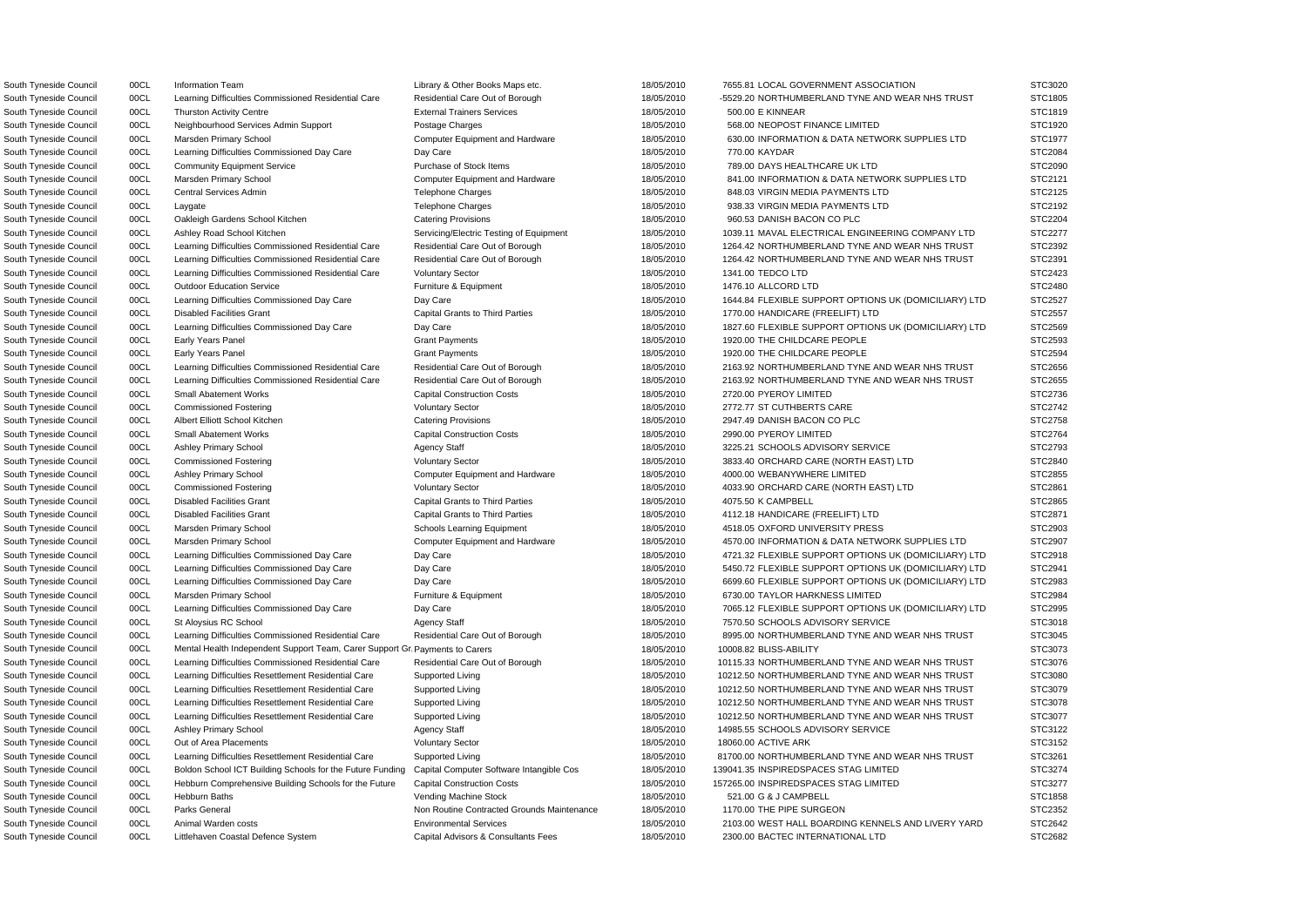South Tyneside Council **2853.00 PYEROY LIMITED** Capital Advisors & Consultants Fees 18/05/2010 2853.00 PYEROY LIMITED South Tyneside Council 00CL Responsive Repairs Cross Area 18/05/2010 7254.69 SOUTH TYNESIDE HOMES South Tyneside Council 00CL Responsive Repairs Cross Area 18/05/2010 20056.16 SOUTH TYNESIDE HOMES South Tyneside Council 00CL Responsive Repairs Cross Area 18/05/2010 21894.43 SOUTH TYNESIDE HOMES South Tyneside Council **1998** OOCL Housing Revenue Account Balance Sheet ST Homes Invoice Holding Account 18/05/2010 147464.64 SOUTH TYNESIDE HOMES South Tyneside Council **1998** OOCL Housing Revenue Account Balance Sheet ST Homes Invoice Holding Account 18/05/2010 242672.66 SOUTH TYNESIDE HOMES South Tyneside Council 00CL Design & Print Team **External Printing Contractors** 19/05/2010 996.00 FIELD PRINT STC2 South Tyneside Council 00CL Alternative Education Service Administration Administration 19/05/2010 558.60 POSITIVE POWER LTD South Tyneside Council 00CL All Saints CE School Kitchen Catering Provisions 19/05/2010 577.60 ROCK FARM DAIRY LTD South Tyneside Council **19/0CL** Early Year's Development Childcare Partnership Printing & Stationery Consumables 19/05/2010 583.43 BAKER ROSS LIMITED South Tyneside Council 00CL St Joseph's RC School Kitchen Catering Provisions Catering Provisions 19/05/2010 786.02 ROCK FARM DAIRY LTD South Tyneside Council **200CL Brinkburn Comprehensive School Kitchen** Catering Provisions 19/05/2010 988.65 ROCK FARM DAIRY LTD South Tyneside Council 00CL Boldon Nursery School Kitchen Catering Provisions 19/05/2010 1093.97 ROCK FARM DAIRY LTD South Tyneside Council 00CL Fostering The Foster Carers Other Fees & Expenses 50ther Fees & Expenses 50ther Fees & Expenses 50ther Fees & Expenses 50ther Fees & Expenses 50ther Fees & Expenses 50ther Fees & Expenses 50ther South Tyneside Council 00CL LEA Music Services **Furniture & Equipment** 19/05/2010 1733.38 DENNIS TODD MUSIC South Tyneside Council 00CL St James RC School Kitchen Catering Provisions Catering Provisions 19/05/2010 2142.02 DANISH BACON CO PLC South Tyneside Council 00CL Community Equipment Service Purchase of Stock Items 19/05/2010 2282.88 HOMECRAFT ROLYAN South Tyneside Council **2953.27 DANISH BACON CO PLC** Catering Provisions **Catering Provisions** 19/05/2010 2953.27 DANISH BACON CO PLC South Tyneside Council 00CL Catering Contract General Telephone Charges 19/05/2010 3956.76 BRITISH TELECOM PLC South Tyneside Council 00CL Hebburn Comp Kitchen Catering Catering Provisions Catering Provisions 6319.39 DANISH BACON CO PLC South Tyneside Council **19/05/2010** OOCL Learning Difficulties Commissioned Nursing Care Nursing Care Out of Borough 19/05/2010 18289.60 INTERACT CARE LTD South Tyneside Council 00CL Asset Management Staff & Members Training 19/05/2010 500.00 CIPFA BUSINESS LTD South Tyneside Council 00CL Hadrian Primary School Property Reactive/General Repairs 19/05/2010 774.10 RING READY 2007 LTD South Tyneside Council 00CL Hadrian Primary School Property Reactive/General Repairs 19/05/2010 1284.35 RING READY 2007 LTD South Tyneside Council **2006** 00CL Jarrow Town Hall Rewire & Fire Reform Upgrade Capital Enhancement Costs 2010 19/05/2010 17295.70 GENTOO GROUP LIMITED South Tyneside Council 00CL South Shields Town Hall Capital Enhancement Costs 19/05/2010 22730.65 GENTOO GROUP LIMITED South Tyneside Council 00CL Sheltered Accommodation General Furniture & Equipment 19/05/2010 4855.00 TSUK INTERIORS LTD South Tyneside Council **19/05/2010** 00CL Housing Revenue Account Balance Sheet ST Homes Invoice Holding Account 19/05/2010 216221.09 SOUTH TYNESIDE HOMES South Tyneside Council **19/05/2010** 00CL Housing Revenue Account Balance Sheet ST Homes Invoice Holding Account 19/05/2010 261725.80 SOUTH TYNESIDE HOMES South Tyneside Council 00CL BT Unitary Charge Recharges BTST Limited Unitary Charge 20/05/2010 4186.00 BT GLOBAL SERVICES

South Tyneside Council 00CL Libraries Admin external results and the Furniture & Equipment 18/05/2010 4800.00 D-TECH INTERNATIONAL South Tyneside Council 00CL Other Physical Disabilities Grant Related Expenditure 18/05/2010 6500.00 JEREMY BENN ASSOCIATES LTD (JBA CONSULTING) South Tyneside Council 00CL Repairs to Shops & Open Spaces HRA Reactive Repairs 18/05/2010 5617.00 GROUNDWORK SOUTH TYNESIDE AND NEWCASTLE South Tyneside Council 00CL Coroners Service Specialist Consultancy 800.00 DR DG DU PLESSIS STC2099 South Tyneside Council 00CL Fleet Management Workshop Operations Morkshop Operations 19/05/2010 1042.98 LONDONDERRY GARAGE LTD South Tyneside Council 00CL Community Equipment Service Purchase of Stock Items 19/05/2010 1144.00 THE HELPING HAND COMPANY (LEDBURY) LTD South Tyneside Council 00CL Various Locations Catering Provisions 19/05/2010 1516.20 J R HOLLAND STC2486 South Tyneside Council **OOCL Contra Contra Contra Catering Provisions** Catering Provisions **Catering Provisions** Catering Provisions **CONTRA CONTRA CONTRA CONTRA CONTRA CONTRA CONTRA CONTRA STC2545** South Tyneside Council 00CL Various Locations Catering Provisions 19/05/2010 1929.88 J R HOLLAND STC2597 South Tyneside Council 00CL Harton Junior School Kitchen Catering Provisions Catering Provisions 2014.70 DANISH BACON CO PLC STC2627 South Tyneside Council 00CL Various Locations Catering Provisions 19/05/2010 2031.31 J R HOLLAND STC2630 South Tyneside Council 00CL Out of Area Placements Voluntary Sector 19/05/2010 18060.00 ACTIVE ARK STC3150 South Tyneside Council 00CL Out of Area Placements variables and Voluntary Sector 19/05/2010 18060.00 ACTIVE ARK STC3151 South Tyneside Council 00CL Market Dock Market Dock Water Feature 19/05/2010 514.33 TMS STC1850 South Tyneside Council 00CL Business Forum Crant Payments Crant Payments Crant Payments 19/05/2010 4704.40 CAHOOTZ LIMITED (BUSINESS MATTERS) South Tyneside Council 00CL Mortimer Children's Centre Schools Maintenance 19/05/2010 9431.00 JENSEN CONSTRUCTION LTD South Tyneside Council 00CL West Park Jarrow Playbuilder Capital Enhancement Costs 19/05/2010 54452.13 G & B CIVIL ENGINEERING LTD South Tyneside Council 00CL Sheridan Road Council Housing New Build Capital Enhancement Costs 19/05/2010 99241.17 FRANK HASLAM MILAN & CO LTD South Tyneside Council 00CL Hedgley Road Council Housing New Build Capital Enhancement Costs 19/05/2010 99990.81 FRANK HASLAM MILAN & CO LTD South Tyneside Council 00CL Brancepeth Rd Council Housing New Build Capital Enhancement Costs 19/05/2010 101667.65 FRANK HASLAM MILAN & CO LTD South Tyneside Council 00CL General Elections South Shields 20/05/2010 522.00 SHAW & SONS LIMITED STC1860 South Tyneside Council 00CL Coroners Service **Mortuary Services** 20/05/2010 817.00 COOPERATIVE FUNERAL SERVICE South Tyneside Council 00CL Coroners Service Coroners Services Coroners Services 20/05/2010 1540.00 NEWCASTLE UPON TYNE HOSPITALS NHS TRUST South Tyneside Council 00CL Coroners Service Coroners Cervice Medical Services Medical Services 20/05/2010 1742.40 S J HAMILTON SPECIALIST REGISTRAR South Tyneside Council 00CL Coroners Service Coroners Services Coroners Services 20/05/2010 2800.00 NEWCASTLE UPON TYNE HOSPITALS NHS TRUST South Tyneside Council 00CL Local Safety Schemes Capital Construction Costs 20/05/2010 4466.00 BALFOUR BEATTY INFRASTRUCTURE SERVICES LTD South Tyneside Council 00CL Local Safety Schemes Capital Construction Costs 20/05/2010 4489.00 BALFOUR BEATTY INFRASTRUCTURE SERVICES LTD STC2899

| ż,<br>I C2920                        |
|--------------------------------------|
| STC2974                              |
| STC2750                              |
| TC2953<br>S.                         |
| TC3009<br>S.                         |
| TC3162<br>S.                         |
|                                      |
| TC3175<br>3.                         |
| TC3275<br>S.                         |
| STC3283                              |
| TC2099<br>S.                         |
| TC2279<br>S.                         |
| TC2255<br>S                          |
| TC1911<br>š<br>ć                     |
| C <sub>193</sub><br>ć<br>š<br>T<br>2 |
| C1937<br>S<br>T                      |
| C2089<br>S                           |
| T                                    |
| C2246<br>ŗ<br>ï<br>T                 |
| C2309<br>؟<br>š<br>T                 |
| TC2340<br>š<br>ć                     |
| TC2465<br>؟<br>š                     |
| 2486<br>S<br>ТC                      |
| TC2545<br>S                          |
| S<br>TC2547                          |
| TC2597<br>S                          |
| TC2627<br>؟<br>š                     |
|                                      |
| TC2630<br>ŗ<br>ï                     |
| TC2646<br>S.                         |
| S.<br>C2680<br>Ī                     |
| C2759<br>S<br>I                      |
|                                      |
| C2847<br>S.<br>I                     |
| C2972<br>S.<br>I                     |
|                                      |
| C3150<br>2.<br>I                     |
| C3151<br>ST                          |
| C3153<br>S.<br>I                     |
| C1817<br>ST                          |
| C <sub>1850</sub><br>ST              |
| STC2085                              |
| STC2403                              |
| STC2917                              |
| STC3059<br>s                         |
| S                                    |
| TC3147                               |
| C3179<br>S<br>Ţ                      |
| TC3245<br>š<br>؟                     |
| TC2921<br>S                          |
| 3267<br>S<br>ТC                      |
| 3268<br>STC                          |
| STC3271                              |
| STC3281                              |
| STC3285                              |
|                                      |
| STC1860                              |
| STC2105                              |
| STC2494                              |
| STC2551                              |
| STC2746                              |
| STC2878                              |
| STC2898                              |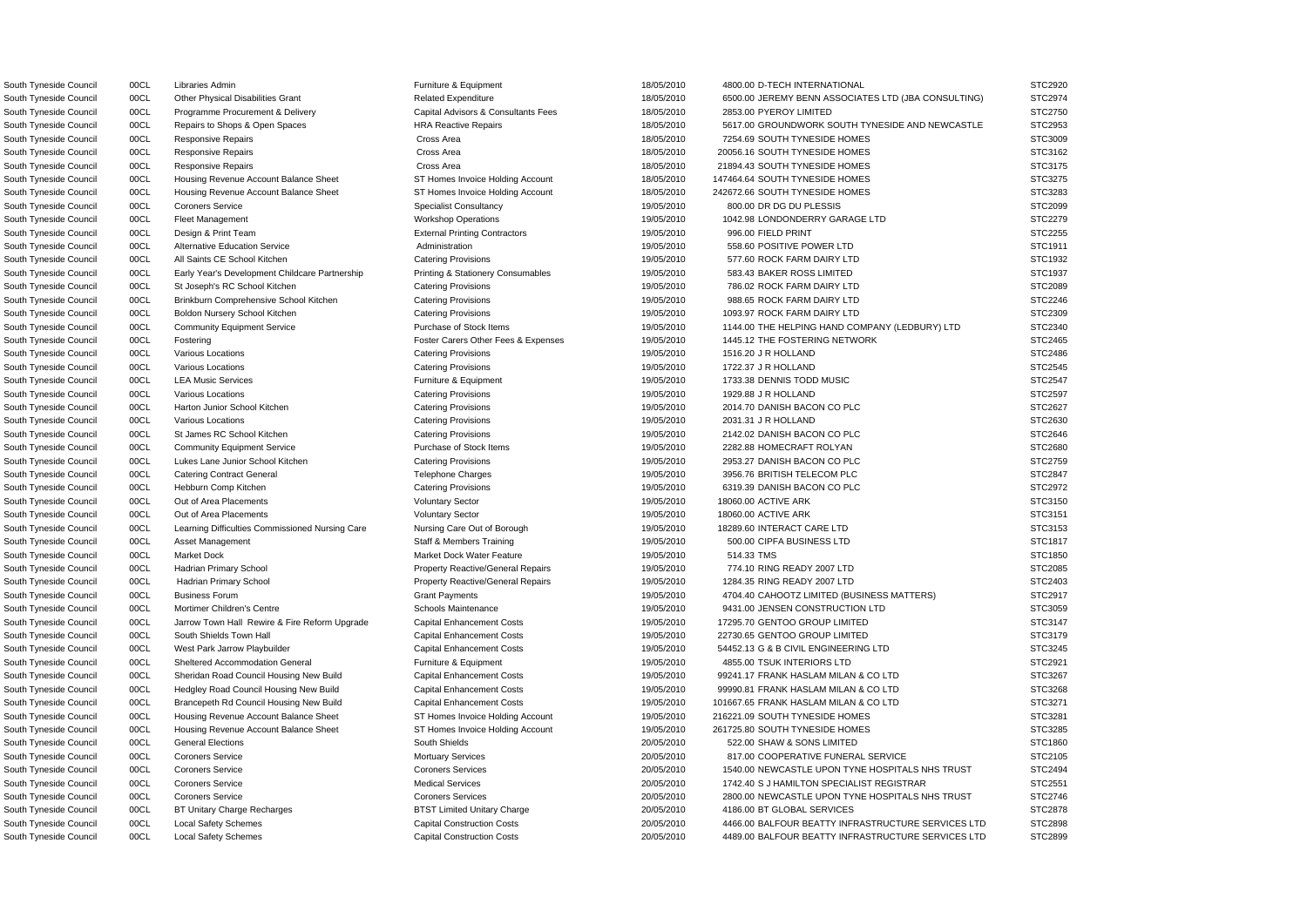South Tyneside Council 00CL Mortimer School Sports Coaching **Instructors Fees** 20/05/2010 525.00 SPORTSCONNECT South Tyneside Council 00CL St Joseph's RC Comprehensive Kitchen Catering Provisions 20/05/2010 529.90 PASTA KING (UK) LTD South Tyneside Council 00CL Personal Community Development Learning Grant Payments 20/05/2010 577.92 E ACHIEVE South Tyneside Council 00CL Personal Community Development Learning Grant Payments 20/05/2010 660.48 E ACHIEVE South Tyneside Council **1998** OOCL Mortimer School Sports Coaching **Instructors Fees** 20/05/2010 820.00 SPORTSCONNECT South Tyneside Council 00CL Community Equipment Service Purchase of Stock Items 20/05/2010 2012.00 CARE-ABILITY South Tyneside Council 00CL Fostering Company Company Company Fees & Charges 20/05/2010 2185.70 OFSTED South Tyneside Council **2000CL** Further Education Adult Learner Responsive Grant Payments **COMIC 2000-2000 2200.00 PP TRAINING LTD** South Tyneside Council 00CL Section 17 Payments **LSC Administration Recharges** 20/05/2010 2225.00 HMCS South Tyneside Council 00CL First Steps Community Development Grant Payments 20/05/2010 20/05/2010 2390.10 E ACHIEVE South Tyneside Council 00CL First Steps Community Development Grant Payments 20/05/2010 2472.51 E ACHIEVE South Tyneside Council **200CL** Mortimer School Sports Coaching **Instructors Fees** 20/05/2010 4180.00 A GIBSON South Tyneside Council 00CL Physical Disabilities Home Care Home Care Home Care 20/05/2010 11727.77 CARE UK HOMECARE South Tyneside Council 00CL Older People Commissioned Home Care Home Care Home Care 20/05/2010 81722.92 CARE UK HOMECARE

South Tyneside Council 00CL Fleet Management Transport Operations Transport Operations 20/05/2010 22947.10 PETROPLUS REFINING TEESSIDE LIMITED South Tyneside Council 00CL Grant Payments **Term Funded Accruals 20/05/2010** -3287.50 City of Sunderland STC1807 South Tyneside Council 00CL First Steps Community Development Grant Payments Council 20/05/2010 520.80 OCEAN ROAD COMMUNITY ASSOCIATION South Tyneside Council 00CL Mortimer School Sports Coaching **Instructors Fees** 20/05/2010 525.00 NEWCASTLE EAGLES BASKETBALL LTD South Tyneside Council 00CL Community Equipment Service Purchase of Stock Items 20/05/2010 730.00 YORKSHIRE CARE EQUIPEMENT South Tyneside Council 00CL Community Equipment Service Purchase of Stock Items 20/05/2010 795.00 YORKSHIRE CARE EQUIPEMENT South Tyneside Council 00CL Commissioned Fostering 2005/2010 20/05/2010 820.00 SWIIS FOSTER CARE LTD South Tyneside Council 00CL Youth Connexions Client Activities Client Activities 20/05/2010 820.00 HORSLEY HILL COMMUNITY ASSOCIATION South Tyneside Council 00CL Commissioned Fostering Voluntary Sector 20/05/2010 901.00 SWIIS FOSTER CARE LTD South Tyneside Council 00CL Commissioned Fostering Voluntary Sector 20/05/2010 911.00 SWIIS FOSTER CARE LTD South Tyneside Council 00CL Commissioned Fostering Commissioned Fostering Voluntary Sector 20/05/2010 911.00 SWIIS FOSTER CARE LTD South Tyneside Council 00CL Commissioned Fostering Voluntary Sector 20/05/2010 911.00 SWIIS FOSTER CARE LTD South Tyneside Council 00CL Commissioned Fostering Voluntary Sector 20/05/2010 911.00 SWIIS FOSTER CARE LTD South Tyneside Council 00CL Community Learning Champions Grant Payments Community Council 20/05/2010 950.00 PRIMROSE COMMUNITY ASSOCIATION South Tyneside Council 00CL Momenta 1 STC2197 Staff & Members Training 20/05/2010 950.00 CITY OF SUNDERLAND STC2197 South Tyneside Council 00CL Wider Family Learning Carries Council Crant Payments Council 20/05/2010 1005.00 BIDDICK HALL & WHITELEAS CHILDRENS CENTRE South Tyneside Council 00CL First Steps Community Development Grant Payments Grant Payments 20/05/2010 1006.38 WILSON ELLIOTT TRAINING & CONSULTANCY LTD South Tyneside Council 00CL Commissioned Fostering Voluntary Sector 20/05/2010 1091.00 SWIIS FOSTER CARE LTD South Tyneside Council 00CL Commissioned Fostering Commissioned Fostering Voluntary Sector 20/05/2010 1091.00 SWIIS FOSTER CARE LTD South Tyneside Council 00CL Commissioned Fostering Commissioned Fostering Voluntary Sector 20/05/2010 1091.00 SWIIS FOSTER CARE LTD South Tyneside Council 00CL Personal Community Development Learning Grant Payments 20/05/2010 1099.50 BIDDICK HALL & WHITELEAS CHILDRENS CENTRE South Tyneside Council 00CL Personal Community Development Learning Grant Payments Council 20/05/2010 1143.25 SOUTH TYNESIDE COLLEGE South Tyneside Council 00CL Commissioned Fostering 20/05/2010 1230.00 SWIIS FOSTER CARE LTD South Tyneside Council oo DCL Corporate Development 2000 Training 20/05/2010 1260.00 City of Sunderland STC2389 South Tyneside Council 00CL Central Services Admin 2000 Postage Charges 20/05/2010 1300.00 POST OFFICE LTD STC2410 South Tyneside Council 00CL Commissioned Fostering 2005/2010 1369.00 SWIIS FOSTER CARE LTD South Tyneside Council 00CL Recruit to Coaching Company Staff & Members Training 20/05/2010 1470.00 THE DURHAM COUNTY FOOTBALL ASSOC LTD South Tyneside Council 00CL Outdoor Education Service Equipment Leasing Costs 20/05/2010 1700.00 CHRYSTAL CONSULTING South Tyneside Council 00CL St Joseph's RC School Kitchen Catering Provisions Catering Provisions 20/05/2010 1920.76 HOPWELLS LTD. STC2595 South Tyneside Council 00CL Personal Community Development Learning Grant Payments 20/05/2010 1964.42 HARTON TECHNOLOGY COLLEGE South Tyneside Council 00CL Skills for Jobs Grant Payments 20/05/2010 2205.00 PP TRAINING LTD STC2664 South Tyneside Council 00CL Section 17 Payments LSC Administration Recharges 20/05/2010 2225.00 HMCS STC2668 South Tyneside Council 00CL Section 17 Payments LSC Administration Recharges 20/05/2010 2225.00 HMCS STC2669 South Tyneside Council 00CL Outreach Worker **Printing & Stationery Consumables** 20/05/2010 3528.80 YORKSHIRE PURCHASING ORGANISATION South Tyneside Council 00CL Mortimer School Sports Coaching **Instructors Fees** 20/05/2010 4000.00 BRITISH JUDO ASSOCIATION South Tyneside Council **2006** 00CL Children with Disability Team Client Travel & Subsistence 20/05/2010 4997.00 C D PASSENGER SERVICES South Tyneside Council 00CL St Wilfrid's College Kitchen Electricity Charges 20/05/2010 6552.94 EDF ENERGY STC2975 South Tyneside Council 00CL Mortimer Community College Electricity Charges 7657.06 EDF ENERGY STC3021 South Tyneside Council 00CL First Steps Community Development Grant Payments Crant Payments 20/05/2010 8225.00 SOUTH TYNESIDE COLLEGE South Tyneside Council 00CL Further Education 16-18 Apprenticeships 20/05/2010 19394.29 CITY OF SUNDERLAND COLLEGE South Tyneside Council 00CL Asbestos Surveys Capital Advisors & Consultants Fees 20/05/2010 503.00 ASSOCIATED OCCUPATIONAL HYGIENE CONSULTANTS South Tyneside Council 00CL Stanhope School Property Reactive/General Repairs 20/05/2010 580.00 SPRINGS ROOFING LTD South Tyneside Council 00CL Asbestos Surveys exception of the Capital Advisors & Consultants Fees 20/05/2010 665.00 ASSOCIATED OCCUPATIONAL HYGIENE CONSULTANTS

| STC1807        |
|----------------|
|                |
| STC1857        |
| STC1863        |
| STC1865        |
| STC1867        |
| STC1933        |
|                |
| STC2004        |
| STC2059        |
| STC2094        |
| STC2110        |
| STC2107        |
| STC2106        |
| STC2159        |
| STC2174        |
| STC2176        |
| STC2179        |
|                |
| STC2180        |
| STC2198        |
| STC2197        |
| STC2267        |
| STC2268        |
| STC2301        |
| STC2302        |
| STC2305        |
| STC2316        |
| STC2338        |
|                |
| STC2378        |
| STC2389        |
| STC2410        |
| STC2437        |
| STC2477        |
| STC2541        |
|                |
| <b>STC2595</b> |
| STC2613        |
|                |
| STC2626        |
| STC2658        |
| STC2662        |
| STC2664        |
| STC2668        |
| STC2669        |
| STC2670<br>ຸ   |
| STC2694        |
| STC2708        |
| STC2817        |
| STC2851        |
| STC2877        |
|                |
| STC2927        |
| STC2975        |
| STC3021        |
| STC3029        |
| STC3096        |
| STC3159        |
| STC3262        |
| STC1832        |
| STC1936        |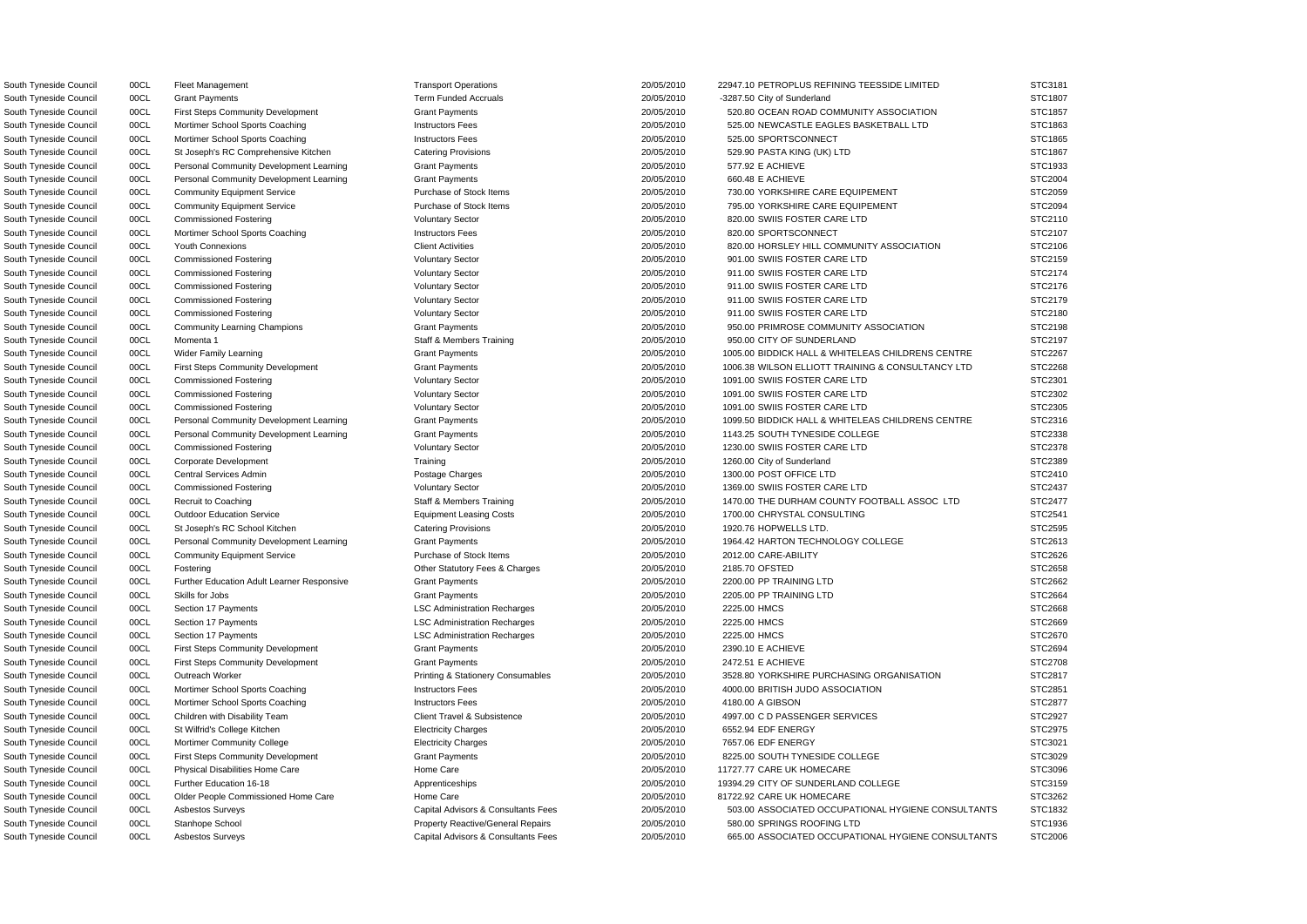South Tyneside Council **2008 OCL COUNCE Horsley Hill Youth Centre** Property Reactive/General Repairs 20/05/2010 1530.00 SPRINGS ROOFING LTD South Tyneside Council **20/0CL** Chuter Ede Children's Centre **Property Reactive/General Repairs** 20/05/2010 1860.00 SPRINGS ROOFING LTD South Tyneside Council 00CL Harton Staithes **Riverside Regeneration** Riverside Regeneration 20/05/2010 2600.00 APEX ACOUSTICS LTD South Tyneside Council 00CL Rentals Non Factory Units Non Factory Units 20/05/2010 4366.88 SOUTH TYNESIDE HOMES South Tyneside Council 00CL Warm Zone South Tyneside Capital Enhancement non Council Property 20/05/2010 4674.74 DYSON INSULATIONS LTD South Tyneside Council 00CL Rentals Council 20/05/2010 24439.04 SOUTH TYNESIDE HOMES South Tyneside Council 00CL Fleet Management Transport Operations Transport Operations 21/05/2010 630.00 GEORGE VARDY HAULAGE South Tyneside Council 00CL Fleet Management Transport Operations Transport Operations 21/05/2010 900.00 GEORGE VARDY HAULAGE South Tyneside Council 00CL Fleet Management Council Council Council Council Council Council Council Council Council Council Council Council Council Council Council Council Council Council Council Council Council Council C South Tyneside Council 00CL Fleet Management Transport Operations Transport Operations 21/05/2010 1680.00 GEORGE VARDY HAULAGE South Tyneside Council 00CL Fleet Management Council Transport Operations 21/05/2010 1680.00 GEORGE VARDY HAULAGE South Tyneside Council 00CL Fleet Management Communications Workshop Operations 21/05/2010 2305.84 TYNESIDE COACHWORKS South Tyneside Council 00CL Fleet Management Transport Operations Transport Operations 21/05/2010 2590.50 GEORGE VARDY HAULAGE South Tyneside Council and DOCL and Legal Services and Advisors Legal Advisors 21/05/2010 2750.00 SHARPE PRITCHARD STC2739.00 SHARPE PRITCHARD STC2739.00 SHARPE PRITCHARD STC2739.00 SHARPE PRITCHARD STC2739.00 SHARPE PRITC South Tyneside Council 00CL Fleet Management Transport Operations Transport Operations 21/05/2010 3150.00 GEORGE VARDY HAULAGE South Tyneside Council 00CL Fleet Management Transport Operations Transport Operations 21/05/2010 3415.00 GEORGE VARDY HAULAGE South Tyneside Council 00CL Jarrow Cemetery example and the Equipment Furniture & Equipment 21/05/2010 7070.00 DYNAVOX SYSTEMS LTD South Tyneside Council 00CL Learning Difficulties Commissioned Day Care Day Care Day Care 21/05/2010 598.24 MENCAP South Tyneside Council 00CL Learning Difficulties Commissioned Day Care Day Care Day Care 21/05/2010 598.24 MENCAP South Tyneside Council **21/05/2010** 00CL St Wilfrid's RC Comprehensive School Kitchen Catering Provisions 21/05/2010 826.23 R MANNERS AND SONS LTD South Tyneside Council 00CL Community Equipment Service Purchase of Stock Items 21/05/2010 995.44 HOMECRAFT ROLYAN South Tyneside Council **2008** 2008 Learning Difficulties Resettlement Residential Care Supported Living 2008/200 21/05/2010 1074.72 MENCAP South Tyneside Council **2008** 2008 Learning Difficulties Resettlement Residential Care Supported Living 2008/200 21/05/2010 1074.72 MENCAP

South Tyneside Council 00CL Connecting Communities Grant Crant Payments Grant Payments 20/05/2010 700.00 HEDWORTH RESIDENTS ASSOCIATION STC2039 South Tyneside Council council onclude Special Events Furniture A Equipment Furniture & Equipment 20/05/2010 1460.00 ALAN FAIRBAIRN STC2470 South Tyneside Council 00CL Asbestos Surveys Capital Advisors & Consultants Fees 20/05/2010 2104.90 ASSOCIATED OCCUPATIONAL HYGIENE CONSULTANTS South Tyneside Council 00CL Homelessness **Bed & Breakfast Accommodation** 20/05/2010 2541.18 PLACES FOR PEOPLE INDIVIDUAL SUPPORT South Tyneside Council 00CL Brinkburn Comprehensive School Pool Capital Enhancement Costs 20/05/2010 13350.53 TOLENT CONSTRUCTION LTD South Tyneside Council 00CL Horsley Estate & Communal Areas Cleaning Non Contract Maintenance of Land 20/05/2010 636.15 RENTOKIL PEST CONTROL UK South Tyneside Council 00CL Fleet Management Transport Operations Transport Operations 21/05/2010 550.00 PHOENIX VEHICLE HIRE T/A WCR VEHICLE HIRE LTD South Tyneside Council 00CL Fleet Management Transport Operations Transport Operations 21/05/2010 550.00 PHOENIX VEHICLE HIRE T/A WCR VEHICLE HIRE LTD South Tyneside Council 00CL Fleet Management Transport Operations Transport Operations 21/05/2010 740.00 JOHN NIXON LIMITED STC2068 South Tyneside Council 00CL Fleet Management 2000 21/05/2010 21/05/2010 1000.00 PHOENIX VEHICLE HIRE T/A WCR VEHICLE HIRE LTD South Tyneside Council 00CL Fleet Management 2000 2000 21/05/2010 21/05/2010 21/05/2010 1000.00 PHOENIX VEHICLE HIRE T/A WCR VEHICLE HIRE LTD South Tyneside Council 00CL Fleet Management Transport Operations Transport Operations 21/05/2010 1630.00 WVH VEHICLE HIRE LIMITED South Tyneside Council 00CL Off Street Car Parking Administration Private Contractors 21/05/2010 2465.00 BRITISH PARKING ASSOCIATION South Tyneside Council 00CL Design & Print Team External Printing Contractors 795.00 NB GROUP STC2092 South Tyneside Council **200CL Special Educational Needs Transport** School Travel Contracts 21/05/2010 512.25 SOUTH TYNESIDE TAXIS AGENCY South Tyneside Council 00CL Dunn St School Kitchen Catering Provisions Catering Provisions 21/05/2010 523.15 R MANNERS AND SONS LTD South Tyneside Council 00CL Boldon Nursery Kitchen Catering Provisions Catering Provisions 21/05/2010 531.15 R MANNERS AND SONS LTD South Tyneside Council 00CL John Wright Centre Client Centre Client Travel & Subsistence 21/05/2010 540.00 SOUTH TYNESIDE TAXIS AGENCY South Tyneside Council 00CL Home to College Transport School Travel Contracts 21/05/2010 545.00 SOUTH TYNESIDE TAXIS AGENCY South Tyneside Council 00CL Father James Walsh Centre Client Travel & Subsistence 21/05/2010 588.45 SOUTH TYNESIDE TAXIS AGENCY South Tyneside Council 00CL Youth Inclusion Programme Course Instruction Fees 21/05/2010 630.00 CITY OF SUNDERLAND COLLEGE South Tyneside Council and DOCL Asylum Seekers **Families** Families Families 21/05/2010 647.90 THE WRIGHT BUILDING COM. South Tyneside Council 00CL Special Educational Needs Transport School Travel Contracts 21/05/2010 667.20 SOUTH TYNESIDE TAXIS AGENCY South Tyneside Council 00CL Albert Elliott School Kitchen Servicing/Electric Testing of Equipment 21/05/2010 678.05 MAVAL ELECTRICAL ENGINEERING COMPANY LTD South Tyneside Council 00CL Special Educational Needs Transport School Travel Contracts 21/05/2010 714.00 SOUTH TYNESIDE TAXIS AGENCY South Tyneside Council 00CL Hampden Street Day Care Centre Client Travel & Subsistence 21/05/2010 736.60 SOUTH TYNESIDE TAXIS AGENCY South Tyneside Council 00CL St Oswald's RC School Kitchen Catering Provisions 21/05/2010 766.78 R MANNERS AND SONS LTD South Tyneside Council 00CL Laygate Council and the state of the Telephone Charges Charges 21/05/2010 881.70 VIRGIN MEDIA PAYMENTS LTD South Tyneside Council 00CL Maintenance of Land **Property Reactive/General Repairs** 21/05/2010 940.00 JENSEN CONSTRUCTION LTD South Tyneside Council 00CL Youth Choice & The Guaranteed Apprentice Grant Payments 21/05/2010 958.00 SIMONSIDE YOUTH CENTRE South Tyneside Council **2008 00CL** Special Educational Needs Transport School Travel Contracts 21/05/2010 1106.70 SOUTH TYNESIDE TAXIS AGENCY South Tyneside Council 00CL School Improvement Partners **Private Contractors** Private Contractors 21/05/2010 1333.00 CHURCHILL COMMUNITY COLLEGE South Tyneside Council 00CL Learning Difficulties Commissioned Day Care Day Care Day Care 21/05/2010 1385.93 FLEXIBLE SUPPORT OPTIONS UK (DOMICILIARY) LTD South Tyneside Council 00CL Section 17 Payments (East) Legal Advisors Legal Advisors 21/05/2010 1410.00 REDACTED PERSONAL INFORMATION STC245

| STC2470 |
|---------|
| STC2491 |
|         |
| STC2576 |
| STC2643 |
| STC2721 |
| STC2725 |
| STC2892 |
| STC2913 |
|         |
| STC3109 |
| STC3189 |
| STC1980 |
| STC1907 |
| STC1908 |
| STC1976 |
|         |
| STC2068 |
| STC2153 |
| STC2261 |
| STC2262 |
| STC2339 |
| STC2525 |
| STC2537 |
|         |
| STC2538 |
| STC2683 |
| STC2707 |
| STC2724 |
| STC2739 |
| STC2783 |
| STC2808 |
|         |
| STC2996 |
| STC2092 |
| STC1845 |
| STC1862 |
| STC1882 |
| STC1891 |
| STC1898 |
| STC1943 |
|         |
| STC1956 |
| STC1955 |
| STC1974 |
| STC1995 |
| STC2010 |
| STC2020 |
| STC2050 |
| STC2063 |
|         |
| STC2082 |
| STC2115 |
| STC2141 |
| STC2193 |
| STC2203 |
| STC2253 |
| STC2285 |
|         |
| STC2286 |
| STC2321 |
| STC2420 |
| STC2451 |
| STC2457 |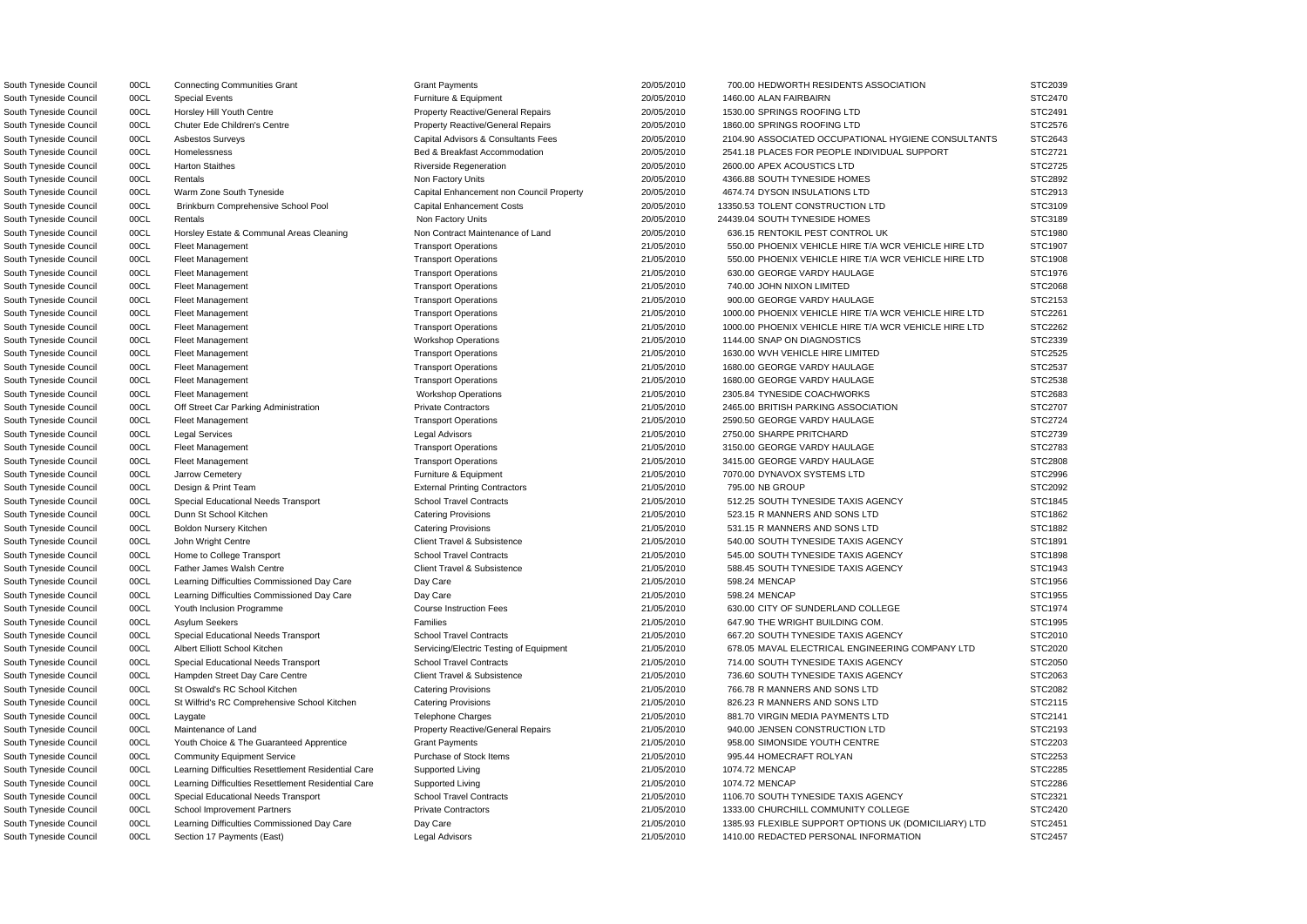South Tyneside Council 00CL Learner Support Crant Payments Crant Payments 21/05/2010 1432.45 J B SKILLCARE LTD STC2461 South Tyneside Council 00CL Home to College Transport School Travel Contracts 21/05/2010 1460.00 SOUTH TYNESIDE TAXIS AGENCY STC2473 South Tyneside Council 00CL Disabled Facilities Grant Capital Grants to Third Parties 21/05/2010 1595.82 HANDICARE (FREELIFT) LTD STC2516 South Tyneside Council 00CL Learning Difficulties Resettlement Residential Care Supported Living 21/05/2010 1604.08 MENCAP STC2519 STC2519 South Tyneside Council 00CL Learning Difficulties Resettlement Residential Care Supported Living 21/05/2010 1604.08 MENCAP STC2520 South Tyneside Council 00CL Community Equipment Service Purchase of Stock Items 21/05/2010 1797.00 NOTTINGHAM REHAB SUPPLIES STC2563 South Tyneside Council 00CL Community Learning Disabilities Team Client Travel & Subsistence 21/05/2010 1896.90 SOUTH TYNESIDE TAXIS AGENCY STC2587 South Tyneside Council 00CL Mortimer Comprehensive School Kitchen Catering Provisions 21/05/2010 1900.72 HOPWELLS LTD. STC2590 South Tyneside Council 00CL Physical Disabilities Home Care Home Care Home Care 21/05/2010 2184.39 KAY CARE SERVICES LTD STC2657 South Tyneside Council 00CL Learning Difficulties Resettlement Residential Care Supported Living 2010 21/05/2010 2339.40 MENCAP STC2685 South Tyneside Council 00CL Learning Difficulties Resettlement Residential Care Supported Living 201/05/2010 2339.40 MENCAP STC2686 South Tyneside Council 00CL Boldon Nursery School Kitchen Catering Provisions Catering Provisions 21/05/2010 2433.74 HOPWELLS LTD. STC2703 South Tyneside Council 00CL Marsden Primary School **Furniture & Equipment** 21/05/2010 2480.00 TAYLOR HARKNESS LIMITED STC2710 South Tyneside Council 00CL All Saints CE School Kitchen Catering Provisions Catering Provisions 21/05/2010 2732.75 HOPWELLS LTD. STC2737 South Tyneside Council 00CL Special Educational Needs Transport School Travel Contracts 21/05/2010 3181.90 SOUTH TYNESIDE TAXIS AGENCY STC2788 South Tyneside Council 00CL Building Services Rents Paid 21/05/2010 3376.96 PORTAKABIN LIMITED STC2802 South Tyneside Council 00CL Home & Hospital Tuition **Agency Staff 2006** 21/05/2010 3393.03 NEWCASTLE CITY COUNCIL STC2805 South Tyneside Council 00CL Disabled Facilities Grant Capital Grants to Third Parties 21/05/2010 3640.11 HANDICARE (FREELIFT) LTD STC2824 South Tyneside Council 00CL Disabled Facilities Grant Capital Grants to Third Parties 21/05/2010 3723.22 K CAMPBELL STC2835 South Tyneside Council 00CL Special Educational Needs Transport School Travel Contracts 21/05/2010 3778.80 SOUTH TYNESIDE TAXIS AGENCY STC2837 South Tyneside Council 00CL Transforming our Primary Schools Technical Services 21/05/2010 3878.20 ELLIOTT GROUP LIMITED STC2844 South Tyneside Council 00CL Learning Difficulties Commissioned Residential Care Residential Care Out of Borough 21/05/2010 5452.00 ROYAL MENCAP SOCIETY STC2943 South Tyneside Council 00CL Disabled Facilities Grant Capital Grants to Third Parties 21/05/2010 5481.20 F LOWES STC2944 South Tyneside Council 00CL Adult & Community Learning Group Central Costs Software Stoware 21/05/2010 5547.90 SERVICE BIRMINGHAM LTD STC2947 South Tyneside Council 00CL Marsden Primary School Furniture & Equipment Primary Structure & Equipment 21/05/2010 9755.00 TAYLOR HARKNESS LIMITED STC3065 South Tyneside Council 00CL Learning Difficulties Commissioned Home Care Home Care Home Care 21/05/2010 10252.87 KAY CARE SERVICES LTD STC3081 South Tyneside Council 00CL Bisley Drive Short Breaks Residential Care Respite In Borough 21/05/2010 29942.36 REAL LIFE OPTIONS STC3201 South Tyneside Council 00CL Connexions, Children & Young People Payments to Local Authorities 21/05/2010 58508.00 CITY OF SUNDERLAND STC3247 South Tyneside Council 00CL Valley View School & Nursery **Property Reactive/General Repairs** 21/05/2010 513.00 SPRINGS ROOFING LTD STC1849 South Tyneside Council 00CL Monkton Stadium Case of the Vending Machine Stock 21/05/2010 515.61 M & M VALUE LIMITED STC1851 South Tyneside Council 00CL Temple Park Centre Vending variable vending Machine Stock 21/05/2010 530.00 BUNZL VENDING SERVICES LIMITED STC1868 South Tyneside Council 00CL Fire Reform Act Portfolio Works Capital Enhancement Costs 21/05/2010 579.75 THE PIPE SURGEON STC1935 South Tyneside Council 00CL Future Jobs Fund Grant Payments 21/05/2010 668.96 AGE CONCERN STC2014 South Tyneside Council 00CL Future Jobs Fund Grant Payments 21/05/2010 668.96 AGE CONCERN STC2015 South Tyneside Council 00CL Hebburn Baths **Furniture & Equipment** Furniture & Equipment 21/05/2010 698.10 GM PACKAGING (UK) LIMITED STC2037 South Tyneside Council 00CL Future Jobs Fund Grant Payments 21/05/2010 721.85 AGE CONCERN STC2057 South Tyneside Council 00CL Economic Regeneration Balance Sheet Debtors Debtors 21/05/2010 739.13 EXPERIENTIAL (NE) LTD SPORTSRECYCLER STC2066 South Tyneside Council 00CL Temple Park Centre Bar Resaleable Items 21/05/2010 740.12 COCA-COLA ENTERPRISES LTD STC2069 South Tyneside Council 00CL Temple Park Centre Vending verbation of Vending Machine Stock 21/05/2010 963.24 G & J CAMPBELL STC2205 South Tyneside Council and DOCL South Shields Community School School Schools Maintenance 21/05/2010 1016.25 THE PIPE SURGEON STC2269 South Tyneside Council 00CL Economic Regeneration Balance Sheet Creditors South Tyneside Credit Union 21/05/2010 1272.00 SOUTH TYNESIDE CREDIT UNION STC2396 South Tyneside Council 00CL West Boldon Primary School Water & Sewerage Charges 21/05/2010 1992.00 MCKINNON & CLARKE STC2618 South Tyneside Council 00CL Tourism STC2676 Newspapers & Periodicals 21/05/2010 2251.50 POTTS PRINTERS LTD STC2676 South Tyneside Council 00CL Laygate Schools Maintenance Schools Maintenance 21/05/2010 2478.29 WEARSIDE FENCING LIMITED STC2709 South Tyneside Council oo DCL Energy Efficiency Improvements Capital Enhancement Costs 21/05/2010 3349.50 LOW ENERGY LIGHTING SOLUTIONS LTD STC2799 South Tyneside Council 00CL Economic Regeneration Balance Sheet Combined Liability Insurance Provision 21/05/2010 3660.00 CRUTES LAW FIRM STC2826 South Tyneside Council 00CL South Shields Community School Schools Maintenance 201/05/2010 3790.32 WILLOWCRETE MANUFACTURING CO LTD STC2838 South Tyneside Council 00CL Whitburn Village Primary School Property Reactive/General Repairs 21/05/2010 6741.92 S DAVISON (ELECTRICAL)LTD STC2985 South Tyneside Council 00CL Factory Units **Property Reactive/General Repairs** 21/05/2010 7332.00 JENSEN CONSTRUCTION LTD STC3013 South Tyneside Council 00CL Warm Zone South Tyneside Capital Enhancement Non Council Property 21/05/2010 15648.12 WARM UP WEARSIDE STC3134 South Tyneside Council 00CL Asset Management Furniture & Equipment Furniture & Equipment 21/05/2010 15824.69 WEARSIDE FENCING LIMITED STC3136 South Tyneside Council **1998 Council** Council Economic Regeneration Balance Sheet Creditors Child Care Salary Sacrifice 21/05/2010 23901.62 RSM TENON STC3186 South Tyneside Council 00CL Rescue and Resilience Reserve Grant Payments (Job Creation) 21/05/2010 100000.00 HARPER CO STC3269 South Tyneside Council 00CL Sheltered Accommodation Sundries Capital Enhancement Costs 21/05/2010 803.74 FWA (SYSTEMS) LTD STC2103 South Tyneside Council 00CL Cemeteries and Crematoria Security of Assets/Alarms Maintenance 24/05/2010 502.04 DELTA ONE SECURITY LTD STC1829 South Tyneside Council 00CL Anti Social Behaviour **Promotional Activities** Promotional Activities 24/05/2010 650.00 SOCIAL LANDLORDS CRIME & NUISANCE GROUP STC1997 South Tyneside Council 00CL Coroners Service Coroners Services Coroners Services 24/05/2010 700.00 NEWCASTLE UPON TYNE HOSPITALS NHS TRUST STC2040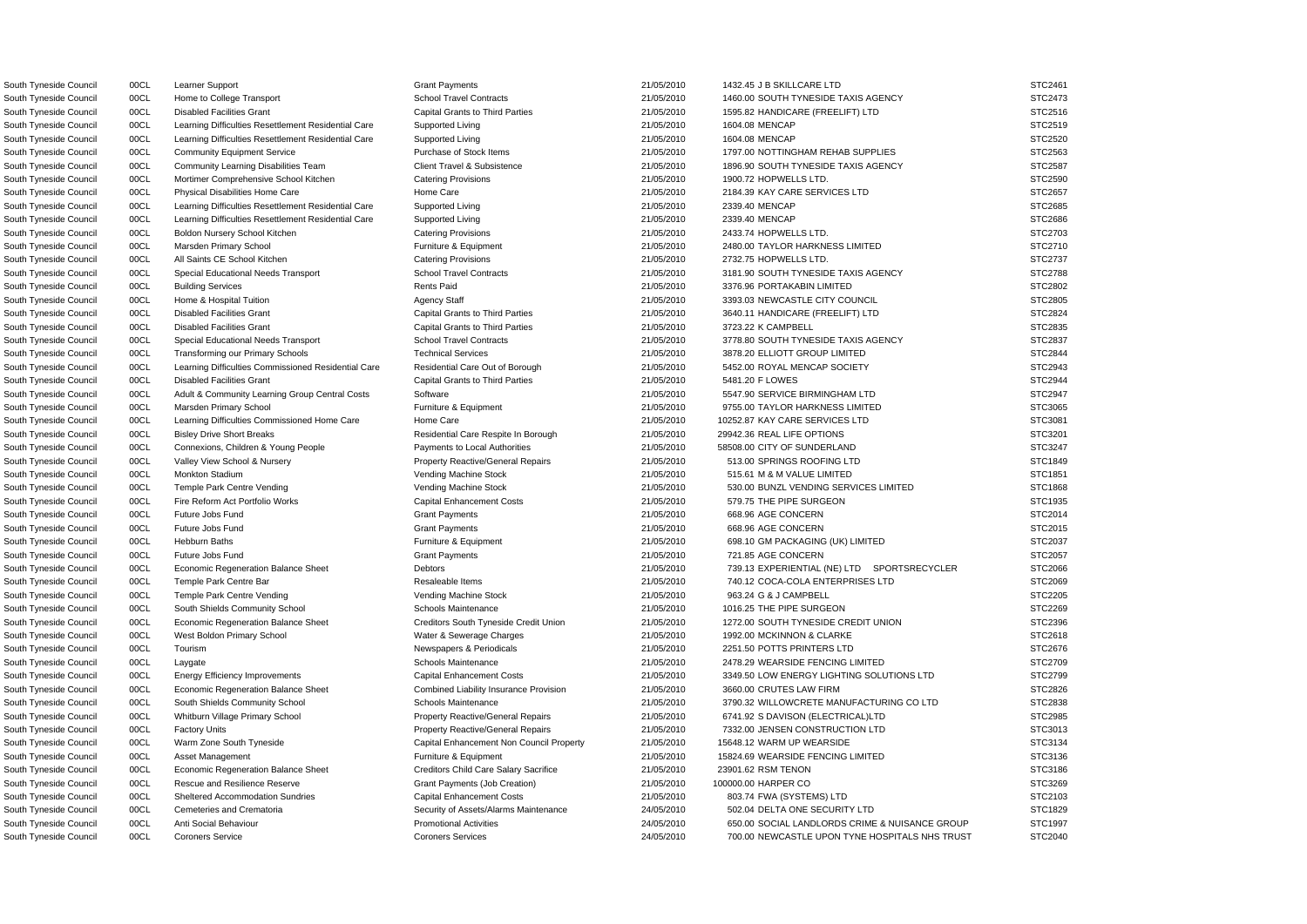South Tyneside Council 00CL Design & Print Team Servicing/Electric Testing of Equipment 24/05/2010 -12304.32 OCE (UK) LTD South Tyneside Council 00CL Design & Print Team Servicing/Electric Testing of Equipment 24/05/2010 12304.32 OCE (UK) LTD South Tyneside Council 00CL Connolly House Servicing/Electric Testing of Equipment 24/05/2010 654.13 P & N ASSOCIATES LTD. South Tyneside Council and COCL and Further Education Adult Learner Responsive Grant Payments 2000 2000 24/05/2010 720.00 OCR South Tyneside Council 00CL First Steps Community Development Grant Payments 24/05/2010 800.00 B SKILL LIMITED South Tyneside Council 00CL Commissioned Fostering Commissioned Fostering Voluntary Sector 24/05/2010 820.00 SWIIS FOSTER CARE LTD South Tyneside Council 00CL Commissioned Fostering Voluntary Sector 24/05/2010 911.00 SWIIS FOSTER CARE LTD South Tyneside Council 00CL Commissioned Fostering Commissioned Fostering Voluntary Sector 24/05/2010 911.00 SWIIS FOSTER CARE LTD South Tyneside Council 00CL Commissioned Fostering Voluntary Sector 24/05/2010 911.00 SWIIS FOSTER CARE LTD South Tyneside Council 00CL Commissioned Fostering Voluntary Sector 24/05/2010 911.00 SWIIS FOSTER CARE LTD South Tyneside Council 00CL Community Equipment Service Purchase of Stock Items 24/05/2010 930.00 DAYS HEALTHCARE UK LTD South Tyneside Council 00CL Community Equipment Service Purchase of Stock Items 24/05/2010 966.40 DAYS HEALTHCARE UK LTD South Tyneside Council 00CL School Improvement Team Legal Advisors Legal Advisors 24/05/2010 980.00 DICKINSON DEES LAW FIRM South Tyneside Council 00CL Community Equipment Service Purchase of Stock Items 24/05/2010 1028.00 CARE-ABILITY South Tyneside Council 00CL Commissioned Fostering COUNTERY Voluntary Sector 24/05/2010 1091.00 SWIIS FOSTER CARE LTD South Tyneside Council 00CL Commissioned Fostering Voluntary Sector 24/05/2010 1091.00 SWIIS FOSTER CARE LTD South Tyneside Council 00CL Commissioned Fostering Voluntary Sector 24/05/2010 1091.00 SWIIS FOSTER CARE LTD South Tyneside Council 00CL Learning Disability Development Fund Voluntary Sector 24/05/2010 1191.60 YOUR VOICE COUNTS South Tyneside Council 00CL Commissioned Fostering Voluntary Sector 24/05/2010 1230.00 SWIIS FOSTER CARE LTD South Tyneside Council 00CL Commissioned Fostering Commissioned Fostering Voluntary Sector 24/05/2010 1287.00 SWIIS FOSTER CARE LTD South Tyneside Council 00CL Commissioned Fostering Voluntary Sector 24/05/2010 1369.00 SWIIS FOSTER CARE LTD South Tyneside Council **2070.18 HOPWELLS LTD.** South Tyneside Council 2070.18 HOPWELLS LTD. 2070.18 HOPWELLS LTD. South Tyneside Council 00CL St Wilfrid's RC College Kitchen Catering Provisions 24/05/2010 2150.87 DANISH BACON CO PLC South Tyneside Council 00CL Target Primary Strategy **Private Contractors** Private Contractors 24/05/2010 5576.25 NORTH TYNESIDE COUNCIL South Tyneside Council 00CL Brinkburn Comp Kitchen Catering Catering Provisions 24/05/2010 5827.81 DANISH BACON CO PLC South Tyneside Council 00CL Children with Disability Team Client Travel & Subsistence 24/05/2010 6157.00 C D PASSENGER SERVICES South Tyneside Council 00CL St Oswald's RC Primary Teachers Insurance Teachers Insurance 24/05/2010 8000.00 CAPITA SPECIALIST INSURANCE SOLUTIONS LTD STC3026

South Tyneside Council 00CL Fleet Management Transport Operations Transport Operations 24/05/2010 1000.00 PHOENIX VEHICLE HIRE T/A WCR VEHICLE HIRE LTD South Tyneside Council **24/05/2010** 00CL Learning Difficulties Resettlement Residential Care Supported Living 24/05/2010 867.32 SAINT JOHN OF GOD CARE SERVICES South Tyneside Council 00CL Commissioned Fostering values and Voluntary Sector 24/05/2010 901.00 SWIIS FOSTER CARE LTD STC2160 South Tyneside Council oncl book Learning Difficulties Resettlement Residential Care Supported Living 24/05/2010 986.04 SAINT JOHN OF GOD CARE SERVICES South Tyneside Council oncluiting Difficulties Resettlement Residential Care Supported Living 24/05/2010 986.04 SAINT JOHN OF GOD CARE SERVICES South Tyneside Council 00CL Learning Difficulties Resettlement Residential Care Supported Living 24/05/2010 986.04 SAINT JOHN OF GOD CARE SERVICES South Tyneside Council **24/05/2010** 00CL Learning Difficulties Resettlement Residential Care Supported Living 24/05/2010 986.04 SAINT JOHN OF GOD CARE SERVICES South Tyneside Council **24/05/2010** 00CL Learning Difficulties Resettlement Residential Care Supported Living 24/05/2010 986.04 SAINT JOHN OF GOD CARE SERVICES South Tyneside Council 00CL Learning Difficulties Resettlement Residential Care Supported Living 24/05/2010 986.04 SAINT JOHN OF GOD CARE SERVICES South Tyneside Council **24/05/2010** OOCL Learning Difficulties Resettlement Residential Care Supported Living 24/05/2010 986.04 SAINT JOHN OF GOD CARE SERVICES South Tyneside Council **24/05/2010** 00CL Learning Difficulties Resettlement Residential Care Supported Living 24/05/2010 986.04 SAINT JOHN OF GOD CARE SERVICES South Tyneside Council 00CL Learning Difficulties Resettlement Residential Care Supported Living 24/05/2010 986.04 SAINT JOHN OF GOD CARE SERVICES South Tyneside Council 00CL Learning Difficulties Resettlement Residential Care Supported Living 24/05/2010 986.04 SAINT JOHN OF GOD CARE SERVICES South Tyneside Council **24/05/2010** 00CL Learning Difficulties Resettlement Residential Care Supported Living 24/05/2010 986.04 SAINT JOHN OF GOD CARE SERVICES South Tyneside Council 00CL Learning Difficulties Resettlement Residential Care Supported Living 24/05/2010 986.04 SAINT JOHN OF GOD CARE SERVICES South Tyneside Council **24/05/2010** 00CL Learning Difficulties Resettlement Residential Care Supported Living 24/05/2010 986.04 SAINT JOHN OF GOD CARE SERVICES South Tyneside Council 00CL Learning Difficulties Resettlement Residential Care Supported Living 24/05/2010 986.04 SAINT JOHN OF GOD CARE SERVICES South Tyneside Council **24/05/2010** 00CL Learning Difficulties Resettlement Residential Care Supported Living 24/05/2010 986.04 SAINT JOHN OF GOD CARE SERVICES South Tyneside Council 00CL Adoption Subscriptions 24/05/2010 1139.00 ADOPTION UK STC2336 South Tyneside Council 00CL Community Equipment Service Purchase of Stock Items 24/05/2010 1305.00 JENX LTD STC2413 South Tyneside Council 00CL Learning Difficulties Resettlement Residential Care Supported Living 24/05/2010 1476.00 SAINT JOHN OF GOD CARE SERVICES South Tyneside Council 00CL Perth Green House Cases Charges Charges Charges 24/05/2010 1647.24 UNITED UTILITIES OPERATIONS LTD South Tyneside Council 00CL Sports Coaching Instructors Fees 24/05/2010 1700.00 ELITE I.D STC2543 South Tyneside Council 00CL School Improvement Partners Private Contractors 24/05/2010 2908.11 J PRESTON STC2753 South Tyneside Council oo DCL Adult Services State Staff Development Staff Development 24/05/2010 3150.00 SCILS STC2784 South Tyneside Council 00CL School Improvement Partners Private Contractors Private Contractors 24/05/2010 3386.45 GATESHEAD MBC STC2804 South Tyneside Council 00CL School Improvement Partners Private Contractors Private Contractors 24/05/2010 3600.00 MORTIMER PRIMARY SCHOOL South Tyneside Council 00CL Making Good Progress **Private Contractors 24/05/2010** 4750.00 J MARSHALL STC2919 STC2919 South Tyneside Council 00CL Section 17 Payments LSC Administration Recharges 5700.00 HMCS STC2956 South Tyneside Council 00CL Lord Blyton Primary School Teachers Insurance 24/05/2010 7293.54 CAPITA SPECIALIST INSURANCE SOLUTIONS LTD

| S<br>TC2260          |
|----------------------|
| STC1800              |
| TC3102<br>S.         |
| STC2000              |
| TC2055<br>3.         |
| TC2098<br>3          |
| STC2111              |
| STC2134              |
|                      |
| STC2160              |
| STC2173              |
| 21<br>STC<br>75<br>s |
| 21<br>77<br>ຸ<br>SТC |
| TC2178<br>S          |
| TC2191<br>ຸ<br>š     |
| TC2206<br>S          |
| TC2211<br>؟<br>š     |
| TC2231<br>š          |
| TC2232<br>š          |
| 2233<br>STC          |
| STC<br>2234          |
| S<br>TC2235          |
| STC2236              |
|                      |
| STC2237              |
| TC2239<br>؟<br>3.    |
| TC2240<br>S.         |
| TC2241<br>S.         |
| C2242<br>S<br>Ţ      |
| S.<br>C2243<br>T     |
| S.<br>C2244<br>T     |
| C2245<br>S.<br>T     |
| C2238<br>S.<br>Ī     |
| STC2273              |
| STC2303              |
| C2304<br>ST          |
| C2306<br>ST          |
| <b>STC2336</b><br>؟  |
| STC2360              |
| STC2379              |
| STC2404              |
| STC2413              |
| STC2438              |
| TC2479<br>ξ<br>š     |
| STC2528              |
| STC2543              |
| STC2638              |
| STC2650              |
| STC2753              |
| STC2784              |
| STC2804              |
| STC2823              |
|                      |
| STC2919              |
| STC2950              |
| STC2956              |
| STC2961              |
| STC2967              |
| STC3011              |
| <b>STC3026</b>       |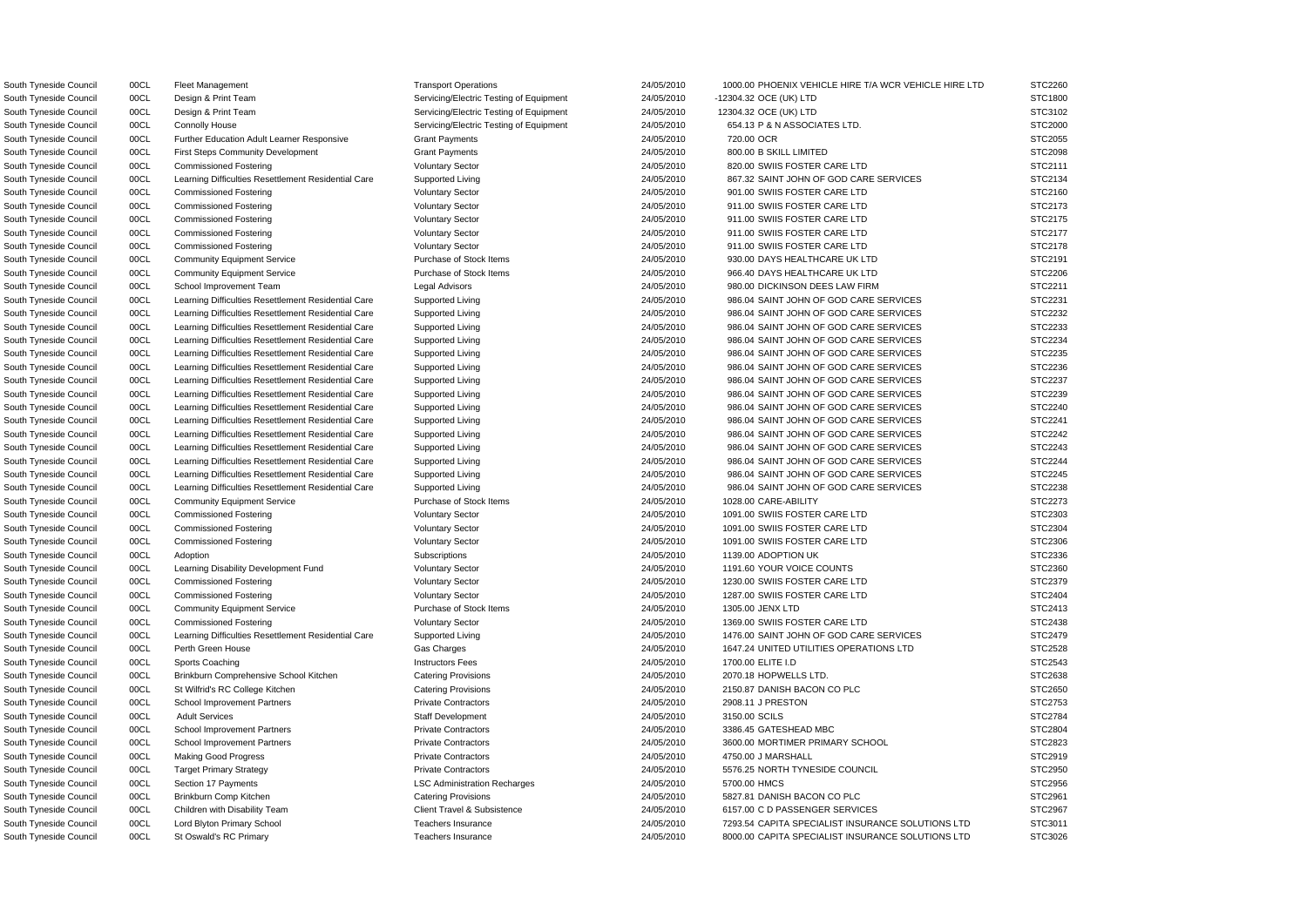South Tyneside Council 00CL Children with Disability Team Agency Staff 24/05/2010 38770.64 COMENSURA LTD

South Tyneside Council 00CL Design & Print Team Servicing/Electric Testing of Equipment 25/05/2010 831.00 NB GROUP South Tyneside Council 00CL Design & Print Team **External Printing Contractors** 25/05/2010 997.00 FIELD PRINT South Tyneside Council 00CL Community Equipment Service Purchase of Stock Items 25/05/2010 1574.00 JENX LTD

South Tyneside Council 00CL Westoe Crown Primary School Property Planned Maintenance 24/05/2010 560.00 SCHNEIDER ELECTRIC BUILDINGS UK LTD South Tyneside Council 00CL Accommodation Moves Capital Sundry Costs 24/05/2010 616.00 TEACRATE PLC STC1966 South Tyneside Council 00CL Hebburn Baths **Property Reactive/General Repairs** 24/05/2010 627.90 WINDOOR SERVICES South Tyneside Council 00CL Accommodation Moves Capital Sundry Costs 24/05/2010 660.00 HARKERS REMOVERS AND STORERS LTD South Tyneside Council 00CL Libraries Admin Newspapers & Periodicals 24/05/2010 847.34 R CRAWFORD STC2124 South Tyneside Council 00CL Sea View Primary School Property Planned Maintenance 24/05/2010 1120.00 SCHNEIDER ELECTRIC BUILDINGS UK LTD South Tyneside Council 00CL Accommodation Moves Capital Sundry Costs 24/05/2010 1320.00 HARKERS REMOVERS AND STORERS LTD South Tyneside Council 00CL Market Dock Cleaning Charges Cleaning Charges 24/05/2010 1400.00 GLEN PEST CONTROL SERVICES South Tyneside Council 00CL South Shields Town Hall Property Reactive/General Repairs 24/05/2010 1746.00 JENSEN CONSTRUCTION LTD South Tyneside Council 00CL Future Jobs Fund 24/05/2010 2500.00 APNA GHAR STC2712 South Tyneside Council 00CL Warm Zone South Tyneside Capital Enhancement non Council Property 24/05/2010 5328.15 DYSON INSULATIONS LTD South Tyneside Council 00CL Warm Zone South Tyneside Capital Enhancement non Council Property 24/05/2010 5574.71 DYSON INSULATIONS LTD South Tyneside Council 00CL Playground Inspection & Maintenance Property Reactive/General Repairs 24/05/2010 11375.00 PLAYDALE PLAYGROUNDS LTD South Tyneside Council 00CL Playground Inspection & Maintenance Property Reactive/General Repairs 24/05/2010 18372.00 PLAYDALE PLAYGROUNDS LTD South Tyneside Council 00CL Warm Zone South Tyneside Capital Enhancement non Council Property 24/05/2010 44126.20 DYSON INSULATIONS LTD South Tyneside Council 00CL Voids Capital Funding from Government Grants 24/05/2010 544.54 ICI DULUX DECORATOR CENTRES South Tyneside Council 00CL Investment Property extending the Expenses Recoverable From Tenants 24/05/2010 1468.75 SAVILLS COMMERCIAL South Tyneside Council 00CL Fleet Management 2000 2000 25/05/2010 25/05/2010 550.00 PHOENIX VEHICLE HIRE T/A WCR VEHICLE HIRE LTD South Tyneside Council 00CL Brew Trading Waste Recycling Cuber Service Contracts & Supplies 25/05/2010 600.00 GROUNDWORK SOUTH TYNESIDE AND NEWCASTLE South Tyneside Council 00CL Staff Disability Equipment Furniture & Equipment Purniture & Equipment 25/05/2010 668.95 BACK CARE SOLUTIONS LTD South Tyneside Council 00CL Waste Disposal Contractors Traded Services Sub Contractors 25/05/2010 765.80 G OBRIEN AND SONS (NATIONWIDE DEMOLITION CON South Tyneside Council 00CL Brew Trading Waste Recycling Cuber Service Contracts & Supplies 25/05/2010 900.00 GROUNDWORK SOUTH TYNESIDE AND NEWCASTLE South Tyneside Council 00CL Brew Trading Waste Recycling Finance Recharges Finance Recharges 25/05/2010 1000.00 GROUNDWORK SOUTH TYNESIDE AND NEWCASTLE South Tyneside Council and Document Unclassified Roads Maintenance and Capital Construction Costs 25/05/2010 1531.49 NORTHUMBRIAN ROADS LTD South Tyneside Council **2008 Council** COCL Engineering Works Highways **Traded Services Sub Contractors** 25/05/2010 1653.39 THOMPSONS OF PRUDHOE LIMITED South Tyneside Council 00CL Brew Trading Waste Recycling Cuber Service Contracts & Supplies 25/05/2010 2400.00 GROUNDWORK SOUTH TYNESIDE AND NEWCASTLE South Tyneside Council 00CL Customer Service Centre South Shields Capital Enhancement Costs 25/05/2010 3465.15 SWANDENE SPECIALIST CONTRACT INTERIORS South Tyneside Council 00CL Kerbside Collection **Contact Collection** Kerb It 25/05/2010 3676.50 GROUNDWORK SOUTH TYNESIDE AND NEWCASTLE South Tyneside Council 00CL Waste Disposal Waste Disposal Waste Disposal Contract 25/05/2010 4453.40 G OBRIEN AND SONS (NATIONWIDE DEMOLITION CON South Tyneside Council 00CL Area Based Grant Recycling Personalisation Services Other Government Grants 25/05/2010 4502.04 GROUNDWORK SOUTH TYNESIDE AND NEWCASTLE South Tyneside Council 00CL Admin Support Postage Charges 25/05/2010 5000.00 NEOPOST STC2928 South Tyneside Council and Document Unclassified Roads Maintenance and Capital Construction Costs 25/05/2010 5733.55 NORTHUMBRIAN ROADS LTD South Tyneside Council **2008** 00CL Unclassified Roads Maintenance **Capital Construction Costs** 25/05/2010 7922.62 NORTHUMBRIAN ROADS LTD South Tyneside Council 00CL Kerbside Collection **Collection** Kerb It 25/05/2010 8731.45 PREMIER WASTE MANAGEMENT LTD South Tyneside Council 00CL Kerbside Collection **Collection** Kerb It 25/05/2010 23100.95 PREMIER WASTE MANAGEMENT LTD South Tyneside Council 00CL Kerbside Collection **Metal 25/05/2010** 31538.89 PREMIER WASTE MANAGEMENT LTD South Tyneside Council 00CL Private, Voluntary, Independent Providers Grant Payments Grant Payments 25/05/2010 16965.00 SOUTH TYNESIDE COUNCIL FOR VOLUNTARY SERVIC South Tyneside Council 00CL Private, Voluntary, Independent Providers Grant Payments Crant Payments 25/05/2010 26780.00 SOUTH TYNESIDE CITIZENS ADVICE BUREAU South Tyneside Council 00CL Thurston Activity Centre External Trainers Services 25/05/2010 500.00 MIKE MARGESON STC1823 South Tyneside Council 00CL Mobile Youth Facility Client Activities Client Activities Council 25/05/2010 900.00 EXECUTIVE CATERING & COACH SERVICES South Tyneside Council 00CL Community Equipment Service Purchase of Stock Items 25/05/2010 1271.00 JENX LTD STC2394 South Tyneside Council 00CL National Literacy & Numeracy Private Contractors 25/05/2010 1652.50 WORLDBEATERS MUSIC South Tyneside Council 00CL Childminder Network **Printing & Stationery Consumables** 25/05/2010 2632.50 YORKSHIRE PURCHASING ORGANISATION South Tyneside Council 00CL Commissioned Fostering Voluntary Sector 25/05/2010 3434.80 FOSTERING PEOPLE LTD South Tyneside Council 00CL Commissioned Fostering Voluntary Sector 25/05/2010 3573.00 ORCHARD CARE (NORTH EAST) LTD South Tyneside Council 00CL Commissioned Fostering voluntary Sector Voluntary Sector 25/05/2010 3692.10 ORCHARD CARE (NORTH EAST) LTD South Tyneside Council 00CL Commissioned Fostering Voluntary Sector Voluntary Sector 25/05/2010 3902.40 ORCHARD CARE (NORTH EAST) LTD South Tyneside Council 00CL Commissioned Fostering Voluntary Sector 25/05/2010 3961.18 ORCHARD CARE (NORTH EAST) LTD South Tyneside Council 00CL Commissioned Fostering Voluntary Sector 25/05/2010 3984.00 FOSTER CARE ASSOCIATES LIMITED South Tyneside Council 00CL Commissioned Fostering Voluntary Sector 25/05/2010 3984.00 FOSTER CARE ASSOCIATES LIMITED South Tyneside Council 00CL Commissioned Fostering Voluntary Sector 25/05/2010 4025.70 FOSTER CARE ASSOCIATES LIMITED South Tyneside Council 00CL Commissioned Fostering 25/05/2010 4025.70 FOSTER CARE ASSOCIATES LIMITED South Tyneside Council 00CL Commissioned Fostering Voluntary Sector 25/05/2010 4032.48 ORCHARD CARE (NORTH EAST) LTD

|                        | STC3219        |
|------------------------|----------------|
|                        | STC1912        |
|                        | STC1966        |
|                        | STC1973        |
|                        | STC2003        |
|                        | STC2124        |
|                        |                |
|                        | STC2327        |
|                        | STC2415        |
|                        | STC2454        |
|                        | STC2554        |
|                        | STC2712        |
|                        | STC2934        |
|                        | STC2949        |
|                        | STC3092        |
|                        | STC3154        |
|                        |                |
|                        | STC3230        |
|                        | STC1895        |
|                        | STP14          |
|                        | STC1905        |
|                        | STC1957        |
|                        | STC2013        |
| <b>NTRACTO STC2081</b> |                |
|                        | STC2154        |
|                        |                |
|                        | STC2258        |
|                        | STC2492        |
|                        | STC2532        |
|                        | STC2698        |
|                        | STC2811        |
|                        | STC2828        |
| NTRACTO STC2896        |                |
|                        | STC2901        |
|                        | STC2928        |
|                        |                |
|                        | STC2957        |
|                        | STC3025        |
|                        | STC3040        |
|                        | STC3183        |
|                        | <b>STC3205</b> |
|                        | STC2118        |
|                        | STC2256        |
| СE                     | STC3144        |
|                        | STC3197        |
|                        | STC1823        |
|                        | STC2152        |
|                        |                |
|                        | STC2394        |
|                        | STC2506        |
|                        | STC2531        |
|                        | STC2726        |
|                        | STC2809        |
|                        | STC2819        |
|                        | STC2832        |
|                        | STC2846        |
|                        | STC2848        |
|                        |                |
|                        | STC2849        |
|                        | STC2850        |
|                        | STC2857        |
|                        | STC2858        |
|                        | STC2859        |
|                        |                |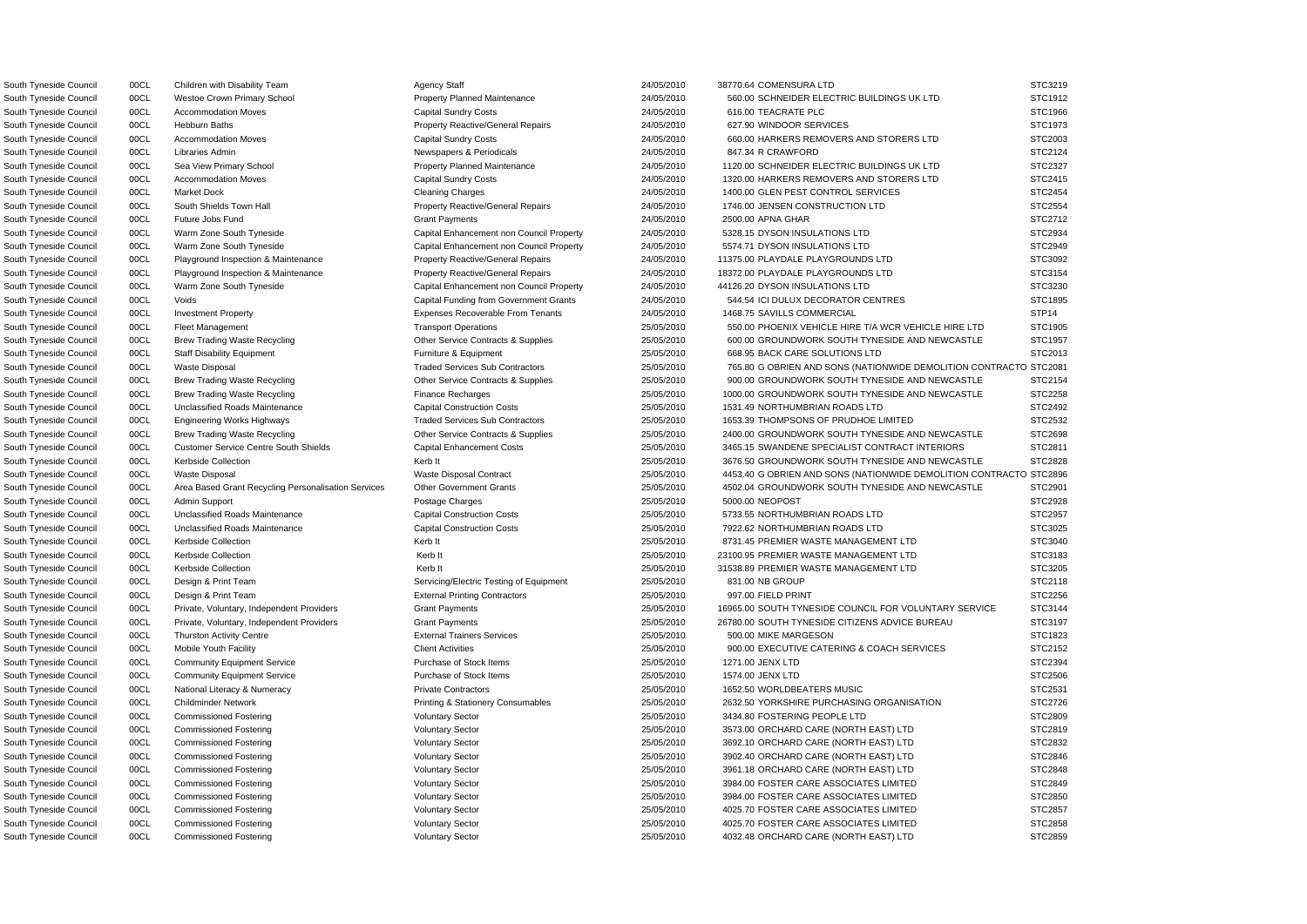South Tyneside Council 00CL Harton Technology College Schools Maintenance 25/05/2010 7041.48 COOL BREEZE LTD South Tyneside Council **200CL** External Audit Costs **External Audit Charges** 26/05/2010 1133.00 AUDIT COMMISSION South Tyneside Council **OOCL** Scheme under £10k Miscellaneous Capital Enhancement Costs 26/05/2010 50560.00 YOTTA LIMITED South Tyneside Council **200CL** Families Information Service **Private Contractors - General Consultancy** 26/05/2010 586.98 BOUNTY (UK) LTD South Tyneside Council 00CL Community Equipment Service Purchase of Stock Items 26/05/2010 749.44 MOUNTWAY LTD

OSouth Tyneside Council 00CL Contributions and Pensions Administration Subscriptions 25/05/2010 REDACTED - C REDACTED - COMMERCIALLY SENSITIVE STP10 OSouth Tyneside Council 00CL Contributions and Pensions Administration Subscriptions 25/05/2010 REDACTED - C REDACTED - COMMERCIALLY SENSITIVE STP11 South Tyneside Council 00CL Commissioned Fostering Voluntary Sector Voluntary Sector 25/05/2010 4067.10 FOSTER CARE ASSOCIATES LIMITED South Tyneside Council 00CL Commissioned Fostering Voluntary Sector 25/05/2010 4108.50 FOSTER CARE ASSOCIATES LIMITED South Tyneside Council 00CL Commissioned Fostering Purchase of Stock Items 25/05/2010 4108.50 FOSTER CARE ASSOCIATES LIMITED South Tyneside Council 00CL Commissioned Fostering Voluntary Sector 25/05/2010 4108.50 FOSTER CARE ASSOCIATES LIMITED South Tyneside Council 00CL Commissioned Fostering Voluntary Sector 25/05/2010 4168.36 ORCHARD CARE (NORTH EAST) LTD South Tyneside Council 00CL Commissioned Fostering Voluntary Sector 25/05/2010 4228.09 ORCHARD CARE (NORTH EAST) LTD South Tyneside Council 00CL Commissioned Fostering Voluntary Sector 25/05/2010 5594.29 ORCHARD CARE (NORTH EAST) LTD South Tyneside Council 00CL Commissioned Fostering Voluntary Sector 25/05/2010 5754.30 FOSTER CARE ASSOCIATES LIMITED South Tyneside Council 00CL Commissioned Fostering Voluntary Sector 25/05/2010 5892.60 FOSTER CARE ASSOCIATES LIMITED South Tyneside Council 00CL Commissioned Fostering Voluntary Sector 25/05/2010 8705.99 ORCHARD CARE (NORTH EAST) LTD South Tyneside Council 00CL Commissioned Fostering Voluntary Sector 25/05/2010 9144.00 ORCHARD CARE (NORTH EAST) LTD South Tyneside Council 00CL Commissioned Fostering Voluntary Sector 25/05/2010 9448.80 ORCHARD CARE (NORTH EAST) LTD South Tyneside Council 00CL Hadrian Primary School **Teachers Insurance** 25/05/2010 9850.75 SCHOOLS ADVISORY SERVICE South Tyneside Council 00CL Supporting People into Work (Headway) Grant Payments 25/05/2010 -6393.51 GROUNDWORK SOUTH TYNESIDE AND NEWCASTLE South Tyneside Council 00CL Murtagh Diamond House Demolition Current Capital Demolition Costs 25/05/2010 697.00 UNITED UTILITIES OPERATIONS LTD South Tyneside Council 00CL Telecare and Community Alarms (16 Barrington Street) Property Planned Maintenance 25/05/2010 1217.00 RING READY 2007 LTD South Tyneside Council 00CL Greenfields School Capital Enhancement Costs 25/05/2010 2147.34 GENTOO GROUP LIMITED South Tyneside Council 00CL Manufacturing Forum Crant Payments Crant Payments 25/05/2010 2916.00 SOUTH TYNESIDE MANUFACTURING FORUM South Tyneside Council 00CL Mortimer Primary School Property Reactive/General Repairs 25/05/2010 4600.00 SPRINGS ROOFING LTD South Tyneside Council **200CL** Landreth House(Fire Reform)H&S Works Capital Enhancement Costs 25/05/2010 21500.00 JENSEN CONSTRUCTION LTD South Tyneside Council 00CL Landreth House(Fire Reform)Health & Safety Works Capital Enhancement Costs 25/05/2010 26254.46 JENSEN CONSTRUCTION LTD South Tyneside Council 00CL Sheltered Accommodation General Security of Assets/Alarms Mainten 25/05/2010 551.48 DELTA ONE SECURITY LTD South Tyneside Council 00CL Jarrow/Hebburn Concierge Servicing/Electric Testing of Equipment 25/05/2010 622.01 DELTA ONE SECURITY LTD South Tyneside Council 00CL Sheltered Accommodation General Furniture & Equipment 25/05/2010 1900.00 P & N ASSOCIATES LTD. STC2589 South Tyneside Council 00CL Jarrow/Hebburn Concierge Property Reactive/General Repairs 25/05/2010 2394.00 GOLDSHIELD ELECTRONIC SECURITY South Tyneside Council 00CL Fleet Management Transport Operations Transport Operations 26/05/2010 550.00 PHOENIX VEHICLE HIRE T/A WCR VEHICLE HIRE LTD South Tyneside Council 00CL Fleet Management Transport Operations Transport Operations 26/05/2010 575.72 SHB HIRE LTD STC1929 South Tyneside Council COCL Fleet Management Transport Operations Transport Operations 26/05/2010 612.86 SHB HIRE LTD STC1964 South Tyneside Council 00CL Fleet Management COUNTER STEET MANAGEMENT Workshop Operations 26/05/2010 630.00 DEPENDABLE BODIES LTD South Tyneside Council 00CL Fleet Management 2000 2000 26/05/2010 1000.00 PHOENIX VEHICLE HIRE T/A WCR VEHICLE HIRE LTD South Tyneside Council 00CL Coroners Service **Cometable 26/05/2010** 1195.83 NEWCASTLE UPON TYNE HOSPITALS NHS TRUST South Tyneside Council 00CL Fleet Management CHE COUNCIL Workshop Operations 26/05/2010 1386.75 TYRESERVICES GB LTD South Tyneside Council 00CL Disabled Car Parking Facilities Capital Enhancement Costs 26/05/2010 2238.14 NORTHUMBRIAN ROADS LTD South Tyneside Council 00CL Waste Disposal 2008/2010 8316.70 G OBRIEN AND SONS (NATIONWIDE DEMOLITION CONTRACTO STC3031 CONTRACTO STC3031 CONTRACTO STC3031 CONTRACTO STC316.70 G OBRIEN AND SONS (NATIONWIDE DEMOLITION CONTR South Tyneside Council 00CL Replacement Vehicles and Plant Hire Capital Equipment Purchases 26/05/2010 10750.00 PREMIER WASTE MANAGEMENT LTD South Tyneside Council **2008** 00CL Replacement Vehicles and Plant Hire Capital Equipment Purchases 26/05/2010 10750.00 PREMIER WASTE MANAGEMENT LTD South Tyneside Council 00CL Fleet Management Transport Operations Transport Operations 26/05/2010 22125.40 PETROPLUS REFINING TEESSIDE LIMITED South Tyneside Council 00CL Design & Print Team External Printing Contractors 26/05/2010 2160.00 NB GROUP STC2653 South Tyneside Council 00CL Section 17 Payments (Central) Grant Payments Grant Payments 26/05/2010 509.92 ASHFIELD NURSERY & EARLY LEARNING CENTRE LTD South Tyneside Council 00CL Star Centre Shared Costs **Property Reactive/General Repairs** 26/05/2010 546.50 RING READY 2007 LTD South Tyneside Council 00CL Adult Services Staff Advertising 26/05/2010 568.49 PEARSONS STC1923 South Tyneside Council 00CL Adult Services Staff Advertising 26/05/2010 568.49 PEARSONS STC1924 South Tyneside Council 00CL Section 17 Payments (Central) Grant Payments Grant Payments 26/05/2010 620.05 ASHFIELD NURSERY & EARLY LEARNING CENTRE LTD South Tyneside Council 00CL Early Years Panel Cannon Crant Payments Council 26/05/2010 679.62 HORSLEY HILL CHILDRENS CENTRE South Tyneside Council 00CL Early Years Panel Cannoll Crant Payments Council 26/05/2010 679.62 HORSLEY HILL CHILDRENS CENTRE South Tyneside Council 00CL Children's Assessment Team 2 Staff Advertising 26/05/2010 795.42 PEARSONS STC2095 South Tyneside Council 00CL Adult Services Staff Advertising 26/05/2010 795.75 PEARSONS STC2096 South Tyneside Council 00CL Community Equipment Service Purchase of Stock Items 26/05/2010 981.00 NOTTINGHAM REHAB SUPPLIES South Tyneside Council 00CL Community Equipment Service Purchase of Stock Items 26/05/2010 1145.00 CARE-ABILITY STC2341 South Tyneside Council 00CL School Improvement Partners Private Contractors 26/05/2010 1336.78 ST MATTHEWS PRIMARY SCHOOL

|                        | STC2863             |
|------------------------|---------------------|
|                        | STC2868             |
|                        | STC2869             |
|                        | STC2870             |
|                        | STC2876             |
|                        | STC2882             |
|                        | STC2952             |
|                        | STC2959             |
|                        | STC2962             |
|                        | STC3038             |
|                        | STC3048             |
|                        | STC3060             |
|                        | STC3067             |
|                        | STC1803             |
|                        | STC2036             |
|                        |                     |
|                        | STC2373             |
|                        | STC2649             |
|                        | STC2754             |
|                        | STC2909             |
|                        | STC2994             |
|                        | STC3172             |
|                        | STC3196             |
|                        | STC1909             |
|                        | STC1969             |
|                        | STC2589             |
|                        | STC2696             |
|                        | STP <sub>10</sub>   |
|                        | STP11               |
|                        | STC1906             |
|                        | STC1929             |
|                        | STC1964             |
|                        | STC1975             |
|                        | STC2263             |
|                        | STC2331             |
|                        | STC2367             |
|                        | STC2452             |
|                        | :2674<br><b>STC</b> |
| <b>NTRACTO STC3031</b> |                     |
|                        | STC3084             |
|                        | STC3085             |
|                        | STC3177             |
|                        | STC3241             |
|                        | STC2653             |
| D                      | STC1839             |
|                        | STC1901             |
|                        | STC1923             |
|                        | STC1924             |
|                        |                     |
|                        | STC1940             |
| ₽                      | STC1968             |
|                        | STC2021             |
|                        | STC2022             |
|                        | STC2075             |
|                        | STC2095             |
|                        | STC2096             |
|                        | STC2214             |
|                        | STC2341             |
|                        | STC2421             |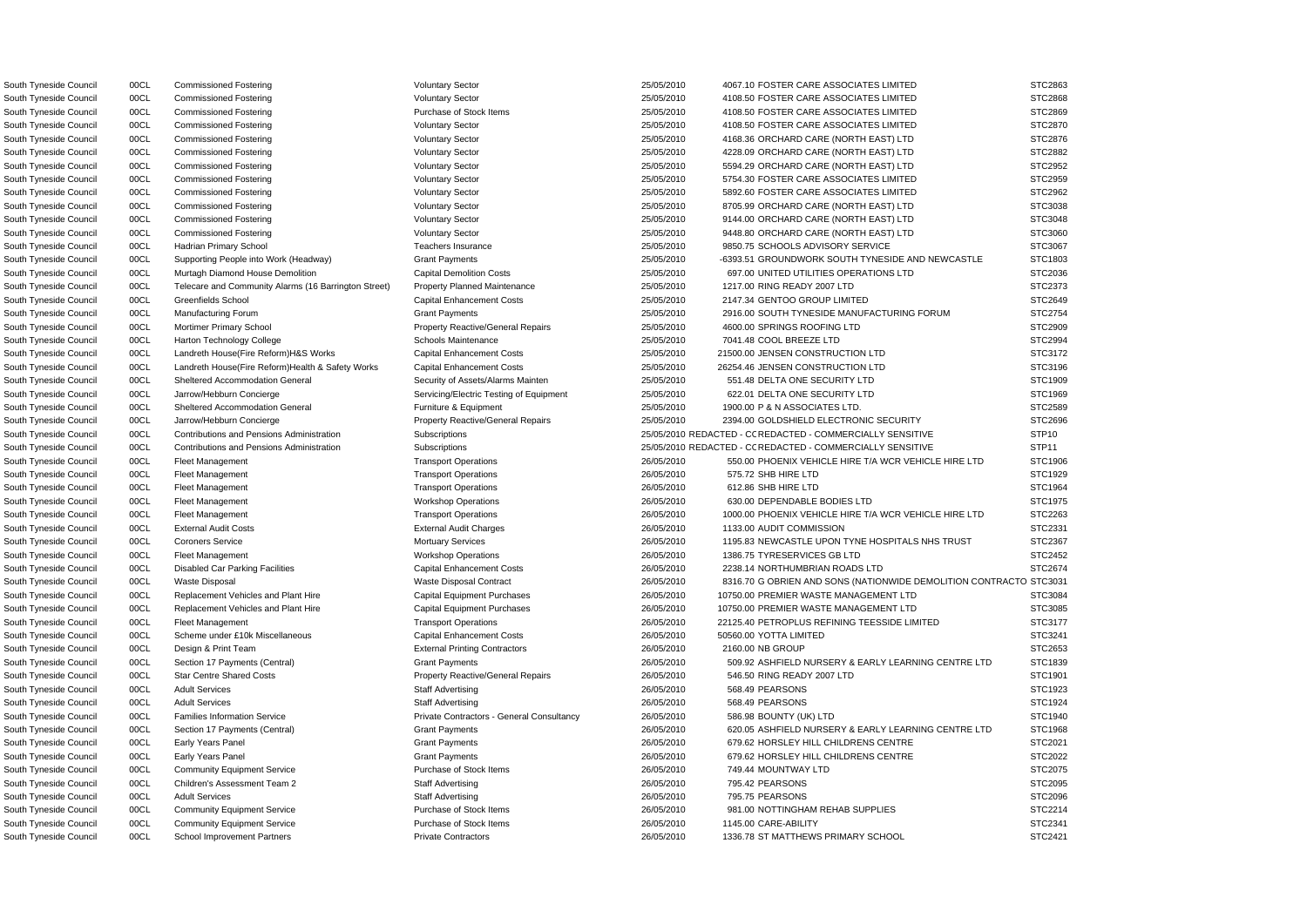South Tyneside Council 00CL National Literacy & Numeracy Private Contractors 26/05/2010 1350.00 YVONNE WARING STC2428 South Tyneside Council 00CL National Literacy & Numeracy Private Contractors 26/05/2010 1350.00 YVONNE WARING STC2429 South Tyneside Council 00CL Community Equipment Service Purchase of Stock Items 26/05/2010 1415.00 HEARING PRODUCTS INTERNATIONAL LTD STC2459 South Tyneside Council 00CL Hadrian School Kitchen Catering Provisions Catering Provisions 26/05/2010 1576.11 DANISH BACON CO PLC STC2508 South Tyneside Council 00CL Monkton School Kitchen Catering Provisions Catering Provisions 26/05/2010 1997.82 DANISH BACON CO PLC STC2620 South Tyneside Council 00CL St Oswald's RC School Kitchen Catering Provisions 26/05/2010 2004.88 DANISH BACON CO PLC STC2623 South Tyneside Council 00CL Section 17 Payments LSC Administration Recharges 26/05/2010 2225.00 HMCS STC2671 South Tyneside Council 00CL Section 17 Payments LSC Administration Recharges 26/05/2010 2225.00 HMCS STC2672 STC2672 South Tyneside Council 00CL Section 17 Payments Carries LSC Administration Recharges 26/05/2010 2225.00 HMCS STC2673 South Tyneside Council 00CL Boldon Nursery School Kitchen Catering Provisions 26/05/2010 2356.72 DANISH BACON CO PLC STC2689 South Tyneside Council 00CL Community Equipment Service Purchase of Stock Items 26/05/2010 2400.00 CARE-ABILITY STC2697 South Tyneside Council 00CL Special Educational Needs Transport School Travel Contracts 26/05/2010 2432.00 C.J. CONTRACT HIRE STC2702 South Tyneside Council 00CL School Improvement Partners Private Contractors Private Contractors 26/05/2010 3142.11 ST GREGORYS RC School STC2782 South Tyneside Council 00CL Special Educational Needs Transport School Travel Contracts 26/05/2010 4071.60 C.J. CONTRACT HIRE STC2864 South Tyneside Council 00CL Special Educational Needs Transport School Travel Contracts 26/05/2010 4230.00 C.J. CONTRACT HIRE STC2883 South Tyneside Council 00CL Adult Services States Staff & Member Training 26/05/2010 6650.00 UNIVERSITY OF NORTHUMBRIA AT NEWCASTLE STC2980 South Tyneside Council 00CL Hedworthfield Primary Teachers Insurance Teachers Insurance 26/05/2010 6672.86 CAPITA SPECIALIST INSURANCE SOLUTIONS LTD STC2982 South Tyneside Council 00CL Harnessing Technology Capital Computer Software 26/05/2010 7180.80 NORTHERN GRID FOR LEARNING STC3003 South Tyneside Council 00CL The Children's Fund Crant Payments Crant Payments 26/05/2010 12650.00 SPECIAL NEEDS INTEGRATED PLAY SCHEME STC3105 South Tyneside Council 00CL Harnessing Technology Capital Computer Software Intangible Costs 26/05/2010 21890.00 NORTHERN GRID FOR LEARNING STC3174 South Tyneside Council 00CL Harnessing Technology Capital Computer Software Intangible Cos 26/05/2010 25731.29 NORTHERN GRID FOR LEARNING STC3195 South Tyneside Council 00CL Harnessing Technology Capital Computer Software Intangible Cos 26/05/2010 84037.00 NORTHERN GRID FOR LEARNING STC3263 South Tyneside Council 00CL Harnessing Technology Capital Computer Software Intangible Cos 26/05/2010 112919.00 NORTHERN GRID FOR LEARNING STC3272 South Tyneside Council 00CL Harnessing Technology Capital Computer Software Intangible Cos 26/05/2010 244895.53 NORTHERN GRID FOR LEARNING STC3284 South Tyneside Council 00CL Future Jobs Fund Crant Payments Crant Payments 26/05/2010 951.00 TRINITY HOUSE SOCIAL CENTRE STC2200 South Tyneside Council and DOCL Business Mentoring Comment Contracts & Supplies 26/05/2010 980.00 1 STEP AHEAD STC2210 South Tyneside Council 00CL Harton Technology College Property Reactive/General Repairs 26/05/2010 991.39 G.T. CONTRACTS LTD STC2250 South Tyneside Council 00CL Business Mentoring Comment Contracts & Supplies 26/05/2010 1000.00 QUAYSIDE CLEANING MAINTENANCE STC2265 South Tyneside Council 00CL Factory Units Security of Assets/Alarms Mainten 26/05/2010 1094.40 DELTA ONE SECURITY LTD STC2312 South Tyneside Council 00CL Foreshores **Beach Maintenance Contracts** 26/05/2010 1120.65 DELTA ONE SECURITY LTD STC2328 South Tyneside Council 00CL Business Mentoring Comment Contracts & Supplies 26/05/2010 1195.00 COMSTAL STC2364 South Tyneside Council 00CL Whitburn Village Primary School Property Reactive/General Repairs 26/05/2010 1558.48 G.T. CONTRACTS LTD STC2501 South Tyneside Council **2008** 2008 Developments Centre Property Reactive/General Repairs 26/05/2010 1630.65 RING READY 2007 LTD STC2526 South Tyneside Council 00CL Electricity at Work **Front Line Build Major Works** 26/05/2010 1676.95 RING READY 2007 LTD STC2536 South Tyneside Council 00CL East Boldon School **Property Reactive/General Repairs** 26/05/2010 1734.60 YOUNG CONSTRUCTION SERVICES LTD STC2548 South Tyneside Council 00CL School Pools General School Travel Contracts 26/05/2010 2028.00 COACHLINERS OF TYNESIDE STC2629 South Tyneside Council 00CL Local Procurement **Private Contractors** Private Contractors 26/05/2010 2120.00 WAYNE HAYES CONSULTANCY LTD STC2644 South Tyneside Council 00CL Future Jobs Fund Crant Payments Grant Payments 26/05/2010 3120.00 SPEC SAVERS (SOUTH SHIELDS) STC2778 South Tyneside Council 00CL Whitburn Village Primary School Schools Maintenance 26/05/2010 5584.00 OPTIMUM STC2951 South Tyneside Council and DOCL Ashley Primary School Property Planned Maintenance 26/05/2010 9200.00 AQUAJET DRAINAGE STC3049 South Tyneside Council 00CL Playground Inspection & Maintenance Property Reactive/General Repairs 26/05/2010 14688.00 PLAYDALE PLAYGROUNDS LTD STC3118 South Tyneside Council 00CL Programme Procurement & Delivery Capital In House Salaries 26/05/2010 -113141.64 SOUTH TYNESIDE HOMES STC1797 South Tyneside Council 00CL Sheltered Accommodation Sundries Capital Sundry Costs 26/05/2010 -2699.85 SOUTH TYNESIDE HOMES STC1809 South Tyneside Council 00CL Charlotte Estate & Communal Areas Cleaning Non Routine Contracted Grounds Maintenance 26/05/2010 690.00 GO-FLOW DRAINAGE STC2033 South Tyneside Council 00CL Homelessness **Furniture & Equipment** Furniture & Equipment 26/05/2010 1446.64 ARGOS BUSINESS SOLUTIONS STC2466 South Tyneside Council 00CL Borough Wide Repairs to Shops Property Reactive/General Repairs 26/05/2010 2046.18 AIKEN FLOORING CONTRACTS LTD STC2632 South Tyneside Council 00CL HRA Client Monitoring Team HRA Reactive Repairs 26/05/2010 42352.05 SOUTH TYNESIDE HOMES STC3227 South Tyneside Council 00CL Glenthorpe Sheltered Enhancement HRA Capital 26/05/2010 44238.24 MJN COLSTON STC3231 South Tyneside Council council and Duck Housing Revenue Account Balance Sheet ST Homes Invoice Holding Account 26/05/2010 360483.29 SOUTH TYNESIDE HOMES STC3290 South Tyneside Council council and Document Engineering Works Highways Traded Services Sub Contractors 27/05/2010 565.04 NORTH EAST CONCRETE LIMITED STC1917 South Tyneside Council council and DOCL Engineering Works Highways Traded Services Sub Contractors 27/05/2010 606.80 NORTH EAST CONCRETE LIMITED STC1961 South Tyneside Council 00CL Fleet Management Council Council Council Council Council Council Council Council STC1984 South Tyneside Council 00CL Fleet Management 2TC1985 7 Transport Operations 27/05/2010 642.86 WERNICK HIRE LIMITED STC1985 South Tyneside Council 00CL Fleet Management Council Transport Operations 27/05/2010 642.86 WERNICK HIRE LIMITED STC1986 South Tyneside Council 00CL Fleet Management Council Council Council Council Council Council Council Council STC1987 South Tyneside Council 00CL Fleet Management Council Transport Operations 27/05/2010 642.86 WERNICK HIRE LIMITED STC1988 South Tyneside Council 00CL Fleet Management Council Transport Operations 27/05/2010 642.86 WERNICK HIRE LIMITED STC1989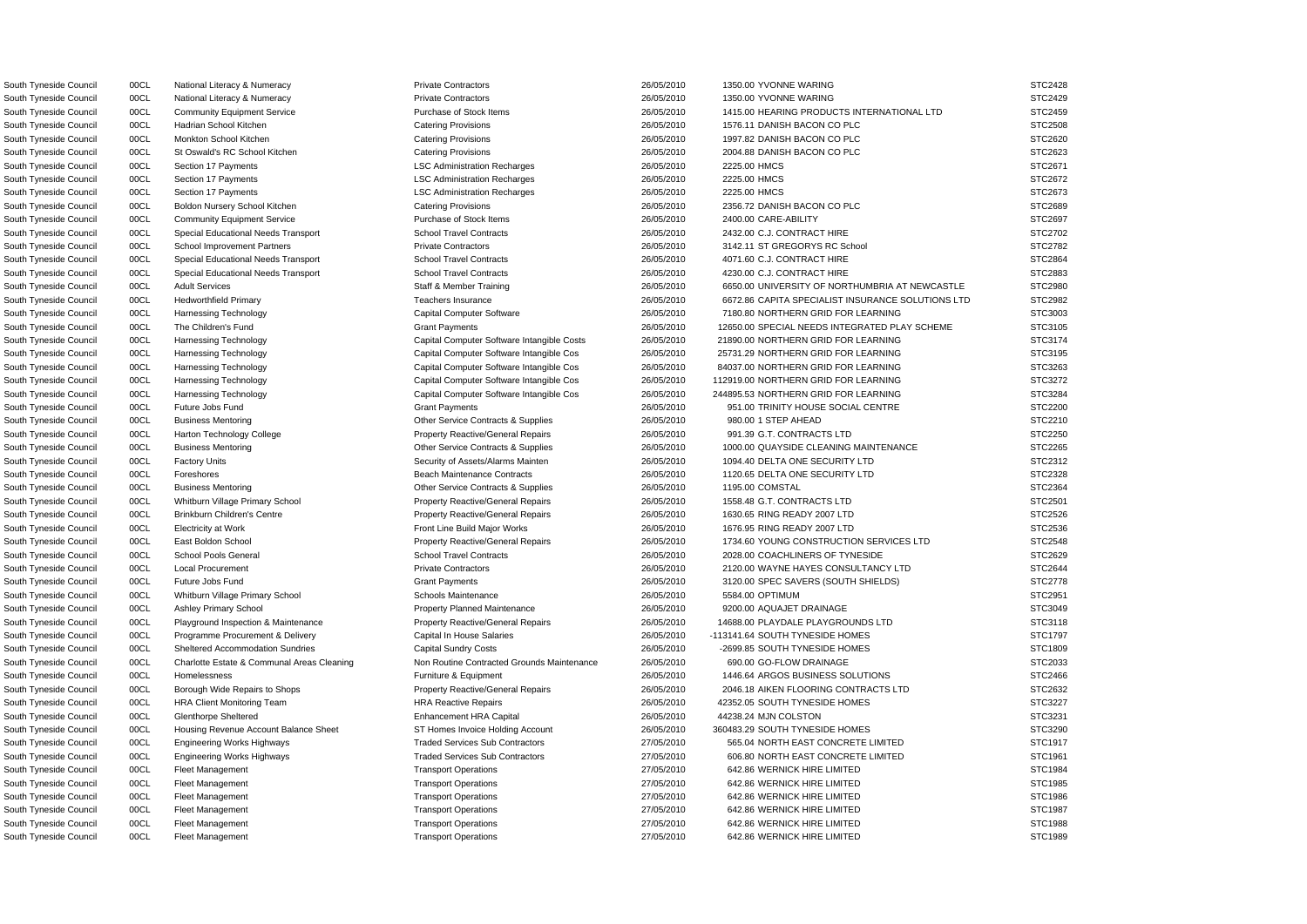South Tyneside Council 00CL Fleet Management Council STC1990 Transport Operations 27/05/2010 642.86 WERNICK HIRE LIMITED STC1990 South Tyneside Council 00CL Fleet Management Council Council Council Council Council Council Council Council STC1991 South Tyneside Council 00CL Fleet Management Transport Operations Transport Operations 27/05/2010 642.86 WERNICK HIRE LIMITED STC1992 South Tyneside Council 00CL Fleet Management Council Transport Operations 27/05/2010 642.86 WERNICK HIRE LIMITED STC1993 South Tyneside Council 00CL Fleet Management COUNTED Transport Operations 27/05/2010 685.71 WERNICK HIRE LIMITED STC2026 South Tyneside Council 00CL Fleet Management Transport Operations Transport Operations 27/05/2010 685.71 WERNICK HIRE LIMITED STC2027 South Tyneside Council 00CL Fleet Management Council Transport Operations 27/05/2010 685.71 WERNICK HIRE LIMITED STC2028 South Tyneside Council 00CL Fleet Management COUNTED Transport Operations 27/05/2010 685.71 WERNICK HIRE LIMITED STC2029 South Tyneside Council 00CL Fleet Management COUNTED Transport Operations 27/05/2010 685.71 WERNICK HIRE LIMITED STC2030 South Tyneside Council 00CL Waste Disposal Contractors Traded Services Sub Contractors 27/05/2010 810.00 REIVERS REPROCESSING LIMITED STC2104 South Tyneside Council 00CL Civic Events Civic Ball Civic Ball 27/05/2010 1403.98 LANCHESTER CELLARS LTD STC2455 South Tyneside Council 00CL Fleet Management COUNTER Transport Operations 27/05/2010 1865.00 DAWSON RENTALS SWEEPERS STC2577 South Tyneside Council 00CL Fleet Management COUNTER Transport Operations 27/05/2010 1865.00 DAWSON RENTALS SWEEPERS STC2578 South Tyneside Council 00CL Fleet Management COUNTER Transport Operations 27/05/2010 1865.00 DAWSON RENTALS SWEEPERS STC2579 South Tyneside Council 00CL Fleet Management COUNTER Transport Operations 27/05/2010 1865.00 DAWSON RENTALS SWEEPERS STC2580 South Tyneside Council 00CL Fleet Management 2000 2000 27/05/2010 27/05/2010 1865.00 DAWSON RENTALS SWEEPERS STC2581 South Tyneside Council 00CL Corporate Invest to Save Private Contractors - General Consultancy 27/05/2010 91000.00 KPMG LLP STC3265 South Tyneside Council 00CL Thurston Activity Centre **External Trainers Services** 27/05/2010 500.00 L DOWNIE STC1822 South Tyneside Council 00CL Monkton Junior School Kitchen Catering Provisions Catering Provisions 27/05/2010 501.45 R MANNERS AND SONS LTD STC1826 South Tyneside Council 00CL St Peter & Paul RC Junior School Kitchen Catering Provisions 27/05/2010 501.55 R MANNERS AND SONS LTD STC1827 South Tyneside Council 00CL Learning Difficulties Commissioned Residential Care Residential Care Respite Out of Borough 27/05/2010 509.95 AQUILA WAY STC1840 South Tyneside Council 00CL Hedworth Lane School Kitchen Catering Provisions Catering Provisions 27/05/2010 519.95 R MANNERS AND SONS LTD STC1854 South Tyneside Council 00CL Boldon Nursery School Kitchen Catering Provisions Catering Provisions 27/05/2010 589.29 R MANNERS AND SONS LTD STC1946 South Tyneside Council 00CL Biddick Hall Infants School Kitchen Catering Provisions 27/05/2010 639.07 R MANNERS AND SONS LTD STC1982 South Tyneside Council 00CL Harton Comprehensive School Kitchen Catering Provisions 27/05/2010 709.28 G & J CAMPBELL STC2046 South Tyneside Council 00CL Marsden School Kitchen Vending Machine Stock 27/05/2010 740.20 GM PACKAGING (UK) LIMITED STC2070 South Tyneside Council 00CL Special Educational Needs Transport School Travel Contracts 27/05/2010 799.20 C.J. CONTRACT HIRE STC2097 South Tyneside Council 00CL St Joseph's RC Comprehensive School Kitchen Catering Provisions 27/05/2010 800.49 R MANNERS AND SONS LTD STC2101 South Tyneside Council 00CL Simonside Junior School Kitchen Servicing/Electric Testing of Equipment 27/05/2010 844.05 MAVAL ELECTRICAL ENGINEERING COMPANY LTD STC2123 South Tyneside Council 00CL Neighbourhood Services Management Team Training Courses and Conferences 27/05/2010 1035.00 ADASS STC2276 South Tyneside Council 00CL Community Learning Disabilities Team Client Travel & Subsistence 27/05/2010 1140.00 C.J. CONTRACT HIRE STC2337 South Tyneside Council 00CL Older People Commissioned Residential Care Residential Care Respite In Borough 27/05/2010 1219.60 SEAHAVEN REST HOME STC2375 South Tyneside Council 00CL Older People Commissioned Residential Care Residential Care Respite In Borough 27/05/2010 1323.60 NEEDHAM COURT CARE HOME STC2416 South Tyneside Council 00CL Physical Disabilities Commissioned Residential Care Residential Care Respite In Borough 27/05/2010 1330.28 ASHBOURNE PLC STC2419 South Tyneside Council 00CL Adult & Community Learning Group Central Costs Furniture & Equipment 27/05/2010 1409.04 CANON (UK) LTD STC2456 South Tyneside Council 00CL Disabled Facilities Grant Capital Grants to Third Parties 27/05/2010 1578.37 DOLPHIN STAIRLIFTS (NORTH EAST) LTD STC2510 South Tyneside Council 00CL Physical Disabilities Commissioned Residential Care Residential Care Respite Out Borough 27/05/2010 1586.88 DONNA CLAIRE VENTURE STC2513 South Tyneside Council 00CL West Boldon School Kitchen Catering Provisions Catering Provisions 27/05/2010 1650.68 R MANNERS AND SONS LTD STC2530 South Tyneside Council 00CL Older People Commissioned Residential Care Residential Care Respite Out Borough 27/05/2010 1720.00 BIRCHDALE CARE HOME STC2544 South Tyneside Council 00CL Brinkburn Comprehensive School Kitchen Catering Provisions 27/05/2010 1747.05 PASTA KING (UK) LTD STC2555 South Tyneside Council 00CL Mental Health Commissioned Residential Care Residential Care Respite In Borough 27/05/2010 1752.32 ENTERPRISE 5 HOUSING ASSOCIATION LTD STC2556 South Tyneside Council 00CL Special Educational Needs Transport School Travel Contracts 27/05/2010 1800.00 C.J. CONTRACT HIRE STC2565 South Tyneside Council 00CL Disabled Facilities Grant Capital Grants to Third Parties 27/05/2010 1871.88 DOLPHIN STAIRLIFTS (NORTH EAST) LTD STC2582 South Tyneside Council 00CL Older People Commissioned Home Care Home Support Home Support 27/05/2010 1936.89 THOMPSON PARK HOMECARE SERVICES STC2609 South Tyneside Council 00CL Community Equipment Service Purchase of Stock Items 27/05/2010 2145.00 THE CHAIR SHOP STC2647 South Tyneside Council 00CL Older People Commissioned Nursing Care Nursing Care Respite In Borough 27/05/2010 2155.37 HAMPSHIRE COURT STC2651 South Tyneside Council 00CL All Saints CE School Kitchen Catering Provisions Catering Provisions 27/05/2010 2376.33 HOPWELLS LTD. STC2692 South Tyneside Council 00CL Older People Commissioned Residential Care Residential Care Respite Out of Borough 27/05/2010 2391.20 SOUTHERN CROSS HEALTHCARE STC2695 South Tyneside Council 00CL Youth Capital Plus Hebburn/Clegwell Capital Enhancement Costs 27/05/2010 2671.28 COLOURWORKS COATINGS (NORTH) LTD STC2732 South Tyneside Council 00CL St Mary's RC School Kitchen Catering Provisions 27/05/2010 2699.33 HOPWELLS LTD. STC2734 South Tyneside Council 00CL Special Educational Needs Transport School Travel Contracts 27/05/2010 2790.00 C.J. CONTRACT HIRE STC2745 South Tyneside Council **1998 00CL** Supporting People Main Grant 1998 Block Gross Floating Support 1999/2010 27/05/2010 3711.93 ST ANNES COMMUNITY SERVICES STC2833 South Tyneside Council 00CL Drug/Alcohol Residential Homes Residential Care Respite Out of Borough 27/05/2010 4103.31 NORCARE LIMITED STC2867 South Tyneside Council 00CL Disabled Facilities Grant Capital Grants to Third Parties 27/05/2010 4279.46 DOLPHIN STAIRLIFTS (NORTH EAST) LTD STC2889 South Tyneside Council 00CL Disabled Facilities Grant Capital Grants to Third Parties 27/05/2010 4977.31 D R BUILDERS STC2925 South Tyneside Council 00CL Mental Health Commissioned Residential Care Residential Care Respite In Borough 27/05/2010 5177.24 MARINA REST HOME STC2931 South Tyneside Council 00CL Drug/Alcohol Residential Homes Residential Care Respite Out of Borough 27/05/2010 9242.80 PHOENIX HOUSE STC3051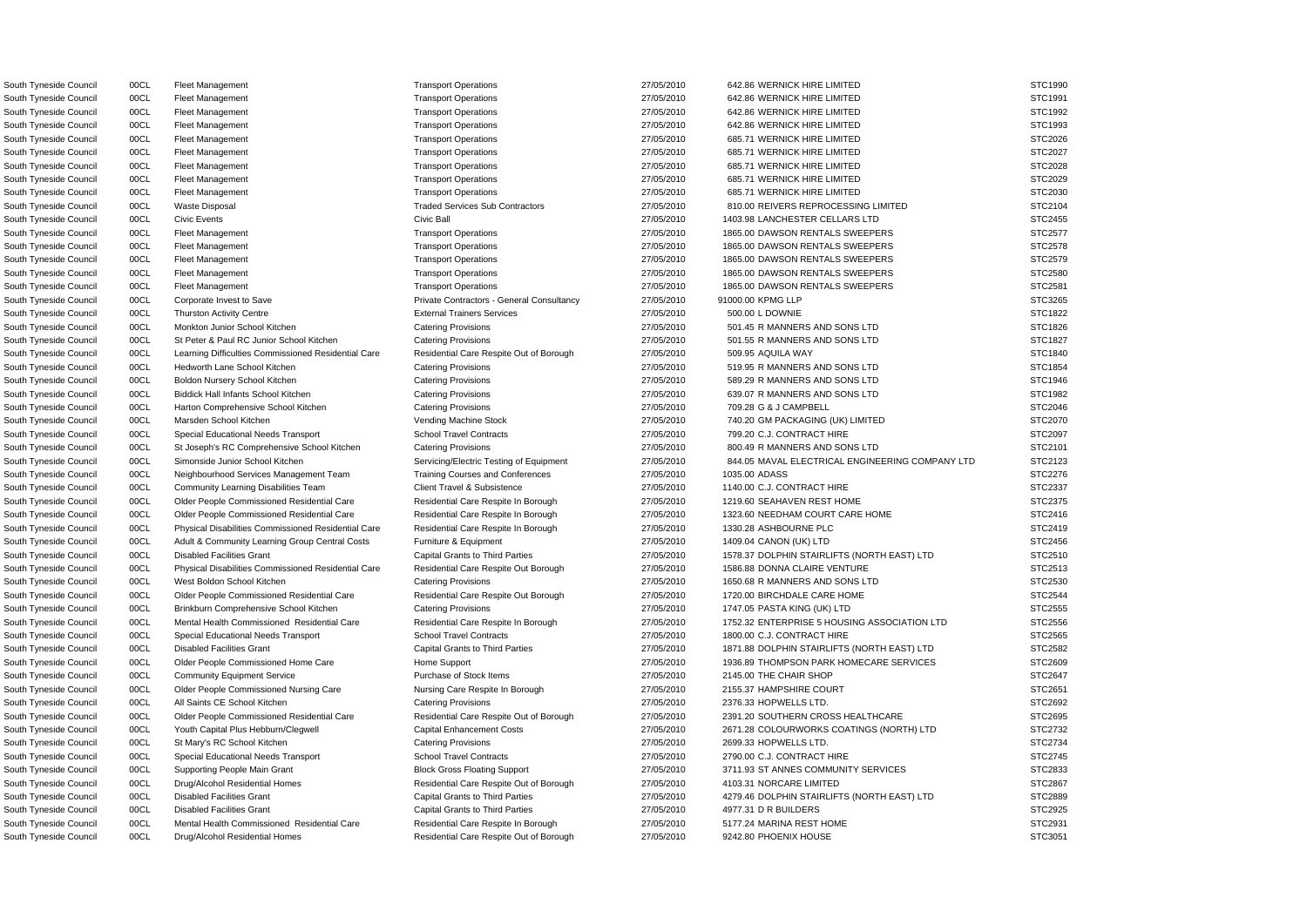South Tyneside Council 00CL Children with Disability Team Agency Staff 27/05/2010 43105.00 COMENSURA LTD State 37/05/2010 43105.00 COMENSURA LTD South Tyneside Council **2008** 00CL Corporate Development **Private Contractors - General Consultancy** 27/05/2010 6836.44 THE R & B GROUP South Tyneside Council **2008 000 CL Contract Capital Enhancement Costs** 27/05/2010 168846.20 ROK BUILD LTD State Costs South Tyneside Council 00CL Alternate Waste Collection/Recycling Pro Capital Equipment Purchases 28/05/2010 16536.00 STRAIGHT PLC

South Tyneside Council and DOCL Supporting People Main Grant and Block Gross Floating Support 27/05/2010 21633.04 TYNESIDE CYRENIANS LTD South Tyneside Council 00CL Accommodation Moves Capital Sundry Costs 27/05/2010 501.00 TEACRATE PLC STC1825 South Tyneside Council 00CL Hebburn Baths Cleaning Charges Cleaning Charges 27/05/2010 532.71 GREENHAM TRADING LIMITED South Tyneside Council 00CL Area Planning examples Printing & Stationery Consumables 27/05/2010 598.03 STANFORD MARSH LIMITED South Tyneside Council 00CL Temple Park Centre Catering Catering Provisions Catering Provisions 27/05/2010 712.33 SLUSH PUPPIE LTD STC2047 South Tyneside Council 00CL Libraries Admin Postage Charges 27/05/2010 717.50 ROYAL MAIL STC2053 South Tyneside Council 00CL Homelessness exception and Bed & Breakfast Accommodation 27/05/2010 760.00 REDACTED COMMERCIALLY SENSITIVE South Tyneside Council 00CL Business Mentoring Communication Communication Communication Contracts & Supplies 27/05/2010 1000.00 LEWIS SECURITY GROUP South Tyneside Council 00CL Animal Warden costs examples Printing & Stationery Consumables 27/05/2010 1195.00 CBS OUTDOOR LIMITED South Tyneside Council 00CL Temple Park Centre Furniture **Furniture & Equipment** 27/05/2010 1301.24 SOUTH TYNESIDE GYM CLUB South Tyneside Council 00CL Hebburn Baths **Furniture & Equipment** Furniture & Equipment 27/05/2010 1967.25 AMATEUR SWIMMING ASSC. AWARDS SCHEME South Tyneside Council 00CL Electricity at Work **Front Line Build Major Works** 27/05/2010 3816.53 BATTERY POWER SYSTEMS LTD South Tyneside Council **27/05/2010** 00CL Hedworthfield Children's Centre **Property Planned Maintenance** 27/05/2010 4300.00 SPRINGS ROOFING LTD South Tyneside Council 00CL Foreshore Regeneration Capital Advisors & Consultants Fees 27/05/2010 14409.24 HALL & PARTNERS (SPECIAL PROJECTS) LTD South Tyneside Council 00CL General Elections South Shields 28/05/2010 540.00 SHAW & SONS LIMITED South Tyneside Council 00CL Waste Disposal Waste Disposal Contract 28/05/2010 675.00 ROONEYS SCRAP MERCHANTS LTD South Tyneside Council 00CL Admin Support examples Printing & Stationery Consumables 28/05/2010 890.00 JAMES MCNAUGHTON GROUP LTD South Tyneside Council 00CL CCTV Costs COUNTY Costs Servicing/Electric Testing of Equipment 28/05/2010 2437.68 20:20 VISION SYSTEMS LTD South Tyneside Council 00CL CCTV Replacements Capital Equipment Purchases 28/05/2010 3300.00 20:20 VISION SYSTEMS LTD South Tyneside Council **28/05/2010** OOCL Alternate Waste Collection/Recycling Capital Equipment Purchases 28/05/2010 12329.30 MGB PLASTICS LTD South Tyneside Council **28/05/2010** OOCL Alternate Waste Collection/Recycling Capital Equipment Purchases 28/05/2010 12914.72 MGB PLASTICS LTD South Tyneside Council 00CL Fleet Management Transport Operations Transport Operations 28/05/2010 22997.70 PETROPLUS REFINING TEESSIDE LIMITED South Tyneside Council 00CL Web Team State Staff & Members Training 28/05/2010 921.00 NIELSON NORMAN GROUP South Tyneside Council 00CL Special Educational Needs Transport School Travel Contracts 28/05/2010 512.25 SOUTH TYNESIDE TAXIS AGENCY South Tyneside Council 00CL John Wright Centre Client Centre Client Travel & Subsistence 28/05/2010 540.00 SOUTH TYNESIDE TAXIS AGENCY South Tyneside Council 00CL Home to College Transport School Travel Contracts 28/05/2010 545.00 SOUTH TYNESIDE TAXIS AGENCY South Tyneside Council 00CL Governors Admin Section Computer Letting of Other Premises 28/05/2010 549.36 SUNDERLAND QUALITY HOTELS LTD South Tyneside Council 00CL Surestart Communication Council 28/05/2010 567.81 THE DANWOOD GROUP LTD South Tyneside Council 00CL Father James Walsh Centre Client Client Travel & Subsistence 28/05/2010 588.45 SOUTH TYNESIDE TAXIS AGENCY South Tyneside Council **200CL** Special Educational Needs Transport School Travel Contracts 28/05/2010 667.20 SOUTH TYNESIDE TAXIS AGENCY South Tyneside Council 00CL Chuter Ede Education Centre Cleaning Charges Cleaning Charges 28/05/2010 667.35 GREENHAM TRADING LIMITED South Tyneside Council 00CL Education Psychology Furniture & Equipment 28/05/2010 680.20 DSG RETAIL LIMITED STC2024 South Tyneside Council 00CL Fostering **Private Contractors** Private Contractors 28/05/2010 700.00 AYMAC CONSULTING South Tyneside Council **2006** 00CL Special Educational Needs Transport School Travel Contracts 28/05/2010 714.00 SOUTH TYNESIDE TAXIS AGENCY South Tyneside Council 00CL Hampden Street Day Care Centre Client Travel & Subsistence 28/05/2010 736.60 SOUTH TYNESIDE TAXIS AGENCY South Tyneside Council 00CL Learner Support Non Staff Travel & Expenses 28/05/2010 795.00 STAGECOACH SERVICES LTD South Tyneside Council 00CL Commissioned Fostering Voluntary Sector 28/05/2010 820.00 SWIIS FOSTER CARE LTD South Tyneside Council 00CL Laygate Charges Telephone Charges 28/05/2010 860.18 VIRGIN MEDIA PAYMENTS LTD South Tyneside Council 00CL Commissioned Fostering 28/05/2010 901.00 SWIIS FOSTER CARE LTD South Tyneside Council 00CL Commissioned Fostering Commissioned Fostering Voluntary Sector 28/05/2010 911.00 SWIIS FOSTER CARE LTD South Tyneside Council 00CL Commissioned Fostering Voluntary Sector 28/05/2010 911.00 SWIIS FOSTER CARE LTD South Tyneside Council 00CL Commissioned Fostering Voluntary Sector 28/05/2010 911.00 SWIIS FOSTER CARE LTD South Tyneside Council 00CL Commissioned Fostering Voluntary Sector 28/05/2010 911.00 SWIIS FOSTER CARE LTD South Tyneside Council **2008** 00CL Temple Park Junior School Kitchen Catering Provisions 28/05/2010 1022.39 JW RAE BAKER & CONFECTIONER South Tyneside Council and DOCL Asylum Seekers **Families** Families Families 28/05/2010 1049.13 THE WRIGHT BUILDING COM. South Tyneside Council 00CL Commissioned Fostering Commissioned Fostering Voluntary Sector 28/05/2010 1091.00 SWIIS FOSTER CARE LTD South Tyneside Council 00CL Commissioned Fostering Commissioned Fostering Voluntary Sector 28/05/2010 1091.00 SWIIS FOSTER CARE LTD South Tyneside Council **2008** 00CL Special Educational Needs Transport School Travel Contracts 28/05/2010 1106.70 SOUTH TYNESIDE TAXIS AGENCY South Tyneside Council 00CL Community Equipment Service Purchase of Stock Items 28/05/2010 1133.00 WESTHOLME LIMITED South Tyneside Council 00CL Leaving Care Service Client Client Travel & Subsistence 28/05/2010 1160.25 GENTOO GROUP LIMITED South Tyneside Council 00CL Primary Buy Back Staff & Members Training 28/05/2010 1233.75 SUSAN IRVING CONSULTANCY South Tyneside Council 00CL Commissioned Fostering Commissioned Fostering Voluntary Sector 28/05/2010 1369.00 SWIIS FOSTER CARE LTD South Tyneside Council 00CL Home to College Transport School Travel Contracts 28/05/2010 1460.00 SOUTH TYNESIDE TAXIS AGENCY STC2474

| STC3173            |
|--------------------|
| STC3228            |
| STC1825            |
| STC1884            |
| STC1954            |
| STC2047            |
| STC2053            |
|                    |
| STC2079            |
| STC2259            |
| STC2363<br>؟       |
| STC2411            |
| STC2614<br>S       |
| STC2839            |
| STC2890            |
| STC2988<br>؟       |
| STC3114<br>ຸ       |
|                    |
| 3279<br><b>STC</b> |
| STC1888            |
| STC2017            |
| STC2145            |
| STC2705            |
| STC2796<br>ć       |
| STC3103<br>ຸ       |
| STC3107            |
| STC3141            |
|                    |
| STC3182            |
| STC2188            |
| STC1846            |
| STC1892            |
| STC1899            |
| STC1903            |
| STC1919            |
| STC1944            |
| STC2011<br>s       |
| STC2012<br>s       |
| STC2024            |
| STC2038            |
|                    |
| STC2051            |
| STC2064            |
| STC2093<br>ξ       |
| STC2112            |
| STC2132            |
| STC2161            |
| STC2181            |
| STC2182            |
| STC2183            |
|                    |
| STC2184            |
| STC2272            |
| STC2281            |
| STC2307            |
| STC2308            |
| STC2322            |
| STC2332            |
| STC2345            |
| STC2380            |
| STC2439            |
|                    |
| STC2474            |